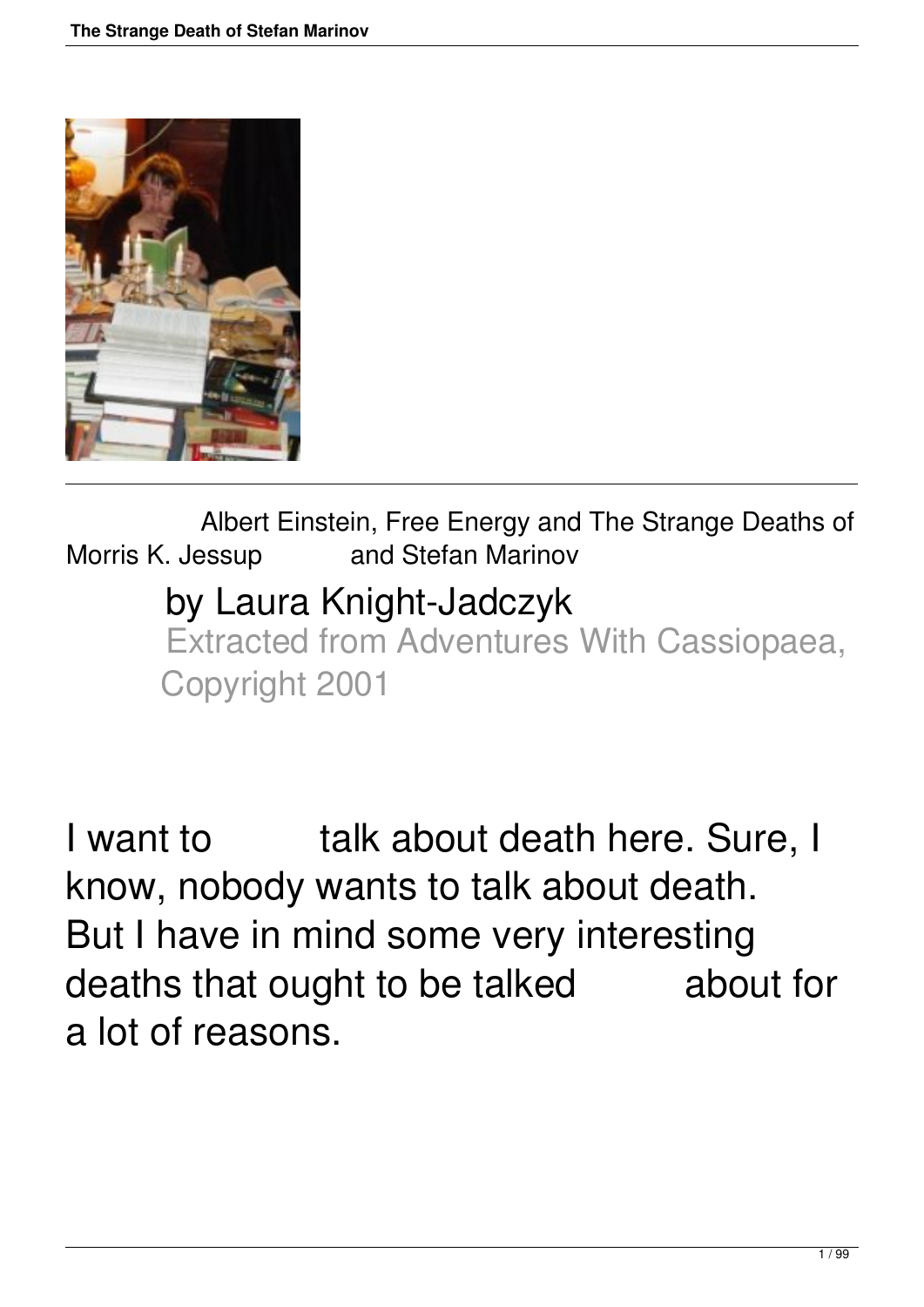The first death I want to talk about is the "apparent suicide" of Morris K. Jessup. The problem with Morris Jessup's suicide is that it was too obvious. He was found in his station wagon in a Dade County Park, Florida, on the evening of April 29, 1959. A hose had been attached to the exhaust pipe of the station wagon and looped into the closed interior. The whole set-up had been accomplished during daylight hours, in a public park. Ever since, researchers have said that Jessup's death was the price he paid for getting too close to the truth. You see, Jessup's death is SO apparent a suicide, that everyone just KNEW that it was NOT a suicide. And, of course, as a consequence, an entire mythos was born about something called the **Philadelphi a Experiment** having to do with **Time Travel.**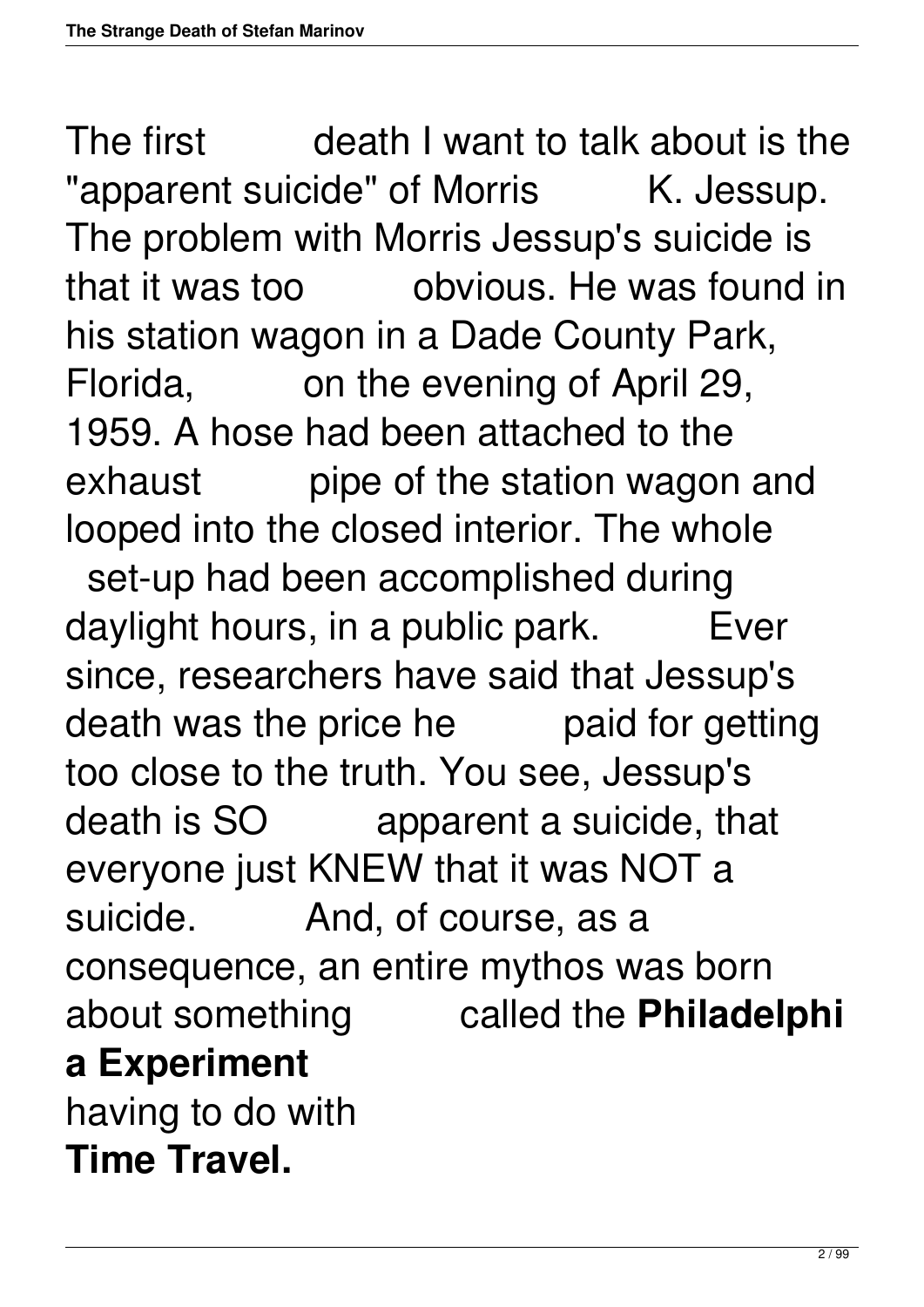There has always been an element of "high strangeness" to the "UFO mystery" that has been the subject of endless debates among researchers. Anyone who has seriously begun to delve into such matters, or who has experienced certain manifestations, is aware of the weird guys who dress in black, big-foot type critters, strange, hooded figures, poltergeist type events, and crazy electronic glitches in telephones, televisions and radios. Often, the type and level of such experiences can become quite frightening, or at the very least, disorienting. Very often, these effects are trotted out as proof that the UFO phenomenon is nothing other than the product of the spirit realm. Others will suggest that this proves that it is "observer created" reality flux.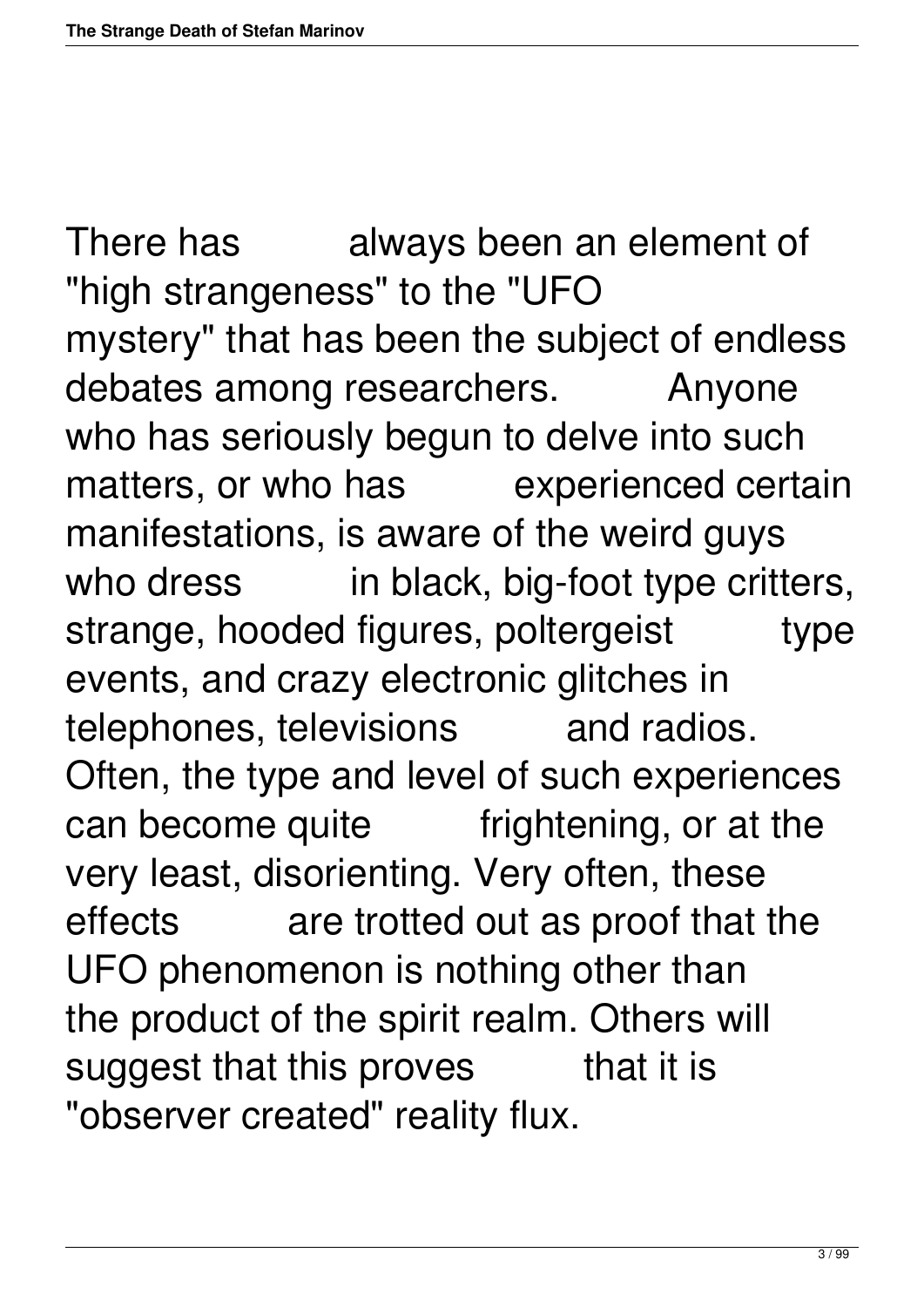There are cases where UFOs have appeared in conjunction with all kinds of violent and frightening phenomena, and often, those who experience such things run screaming into the arms of anything that will offer protection, usually religion of one sort or another, drugs, or psychiatry.

Anybody, under the best (or worst) of such circumstances, may come to the idea that there is some bizarre sort of conspiracy directed at them as an individual, and, according to the Cassiopaeans, they won't be far wrong. As they have said, "nobody is a nobody," and it is "no trouble at all for such forces to give seemingly individualized attention." After all, a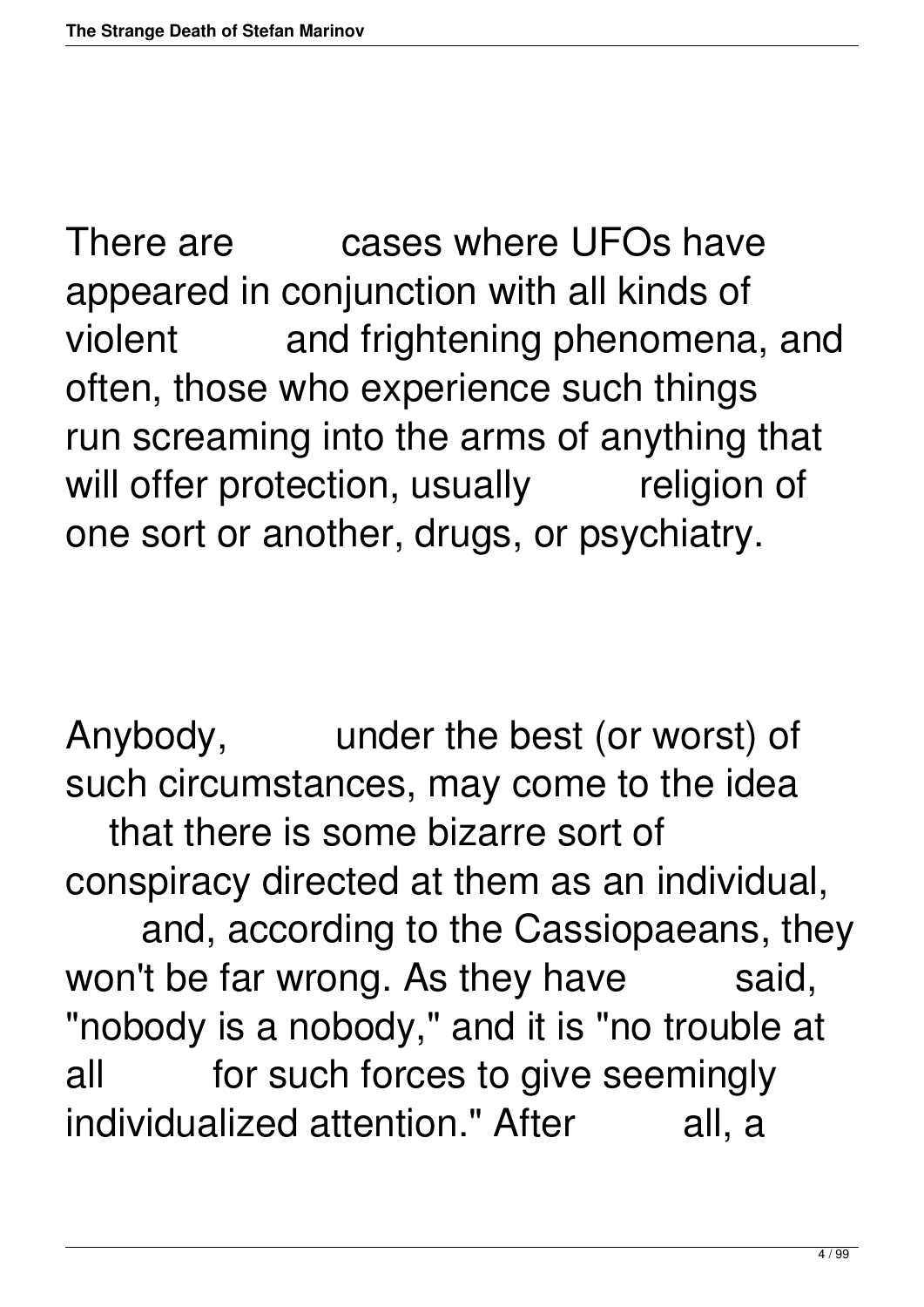single, small group of so-called aliens, with mastery over time, could be responsible for all such phenomena. All they would have to do would be to return to the same time over and over again, selecting only a different place and a different individual to harass, and all of the victims, being IN time, would have their experiences "simultaneously."

In reading cases of abduction, one becomes aware that there are many instances wherein the individual has no missing time, no memory of anything unusual, but has developed something like a phobia and goes to a therapist for help. One case involved a man who suddenly began to experience a serious reaction to a lonely stretch of road he had to travel every day to and from his job. It was a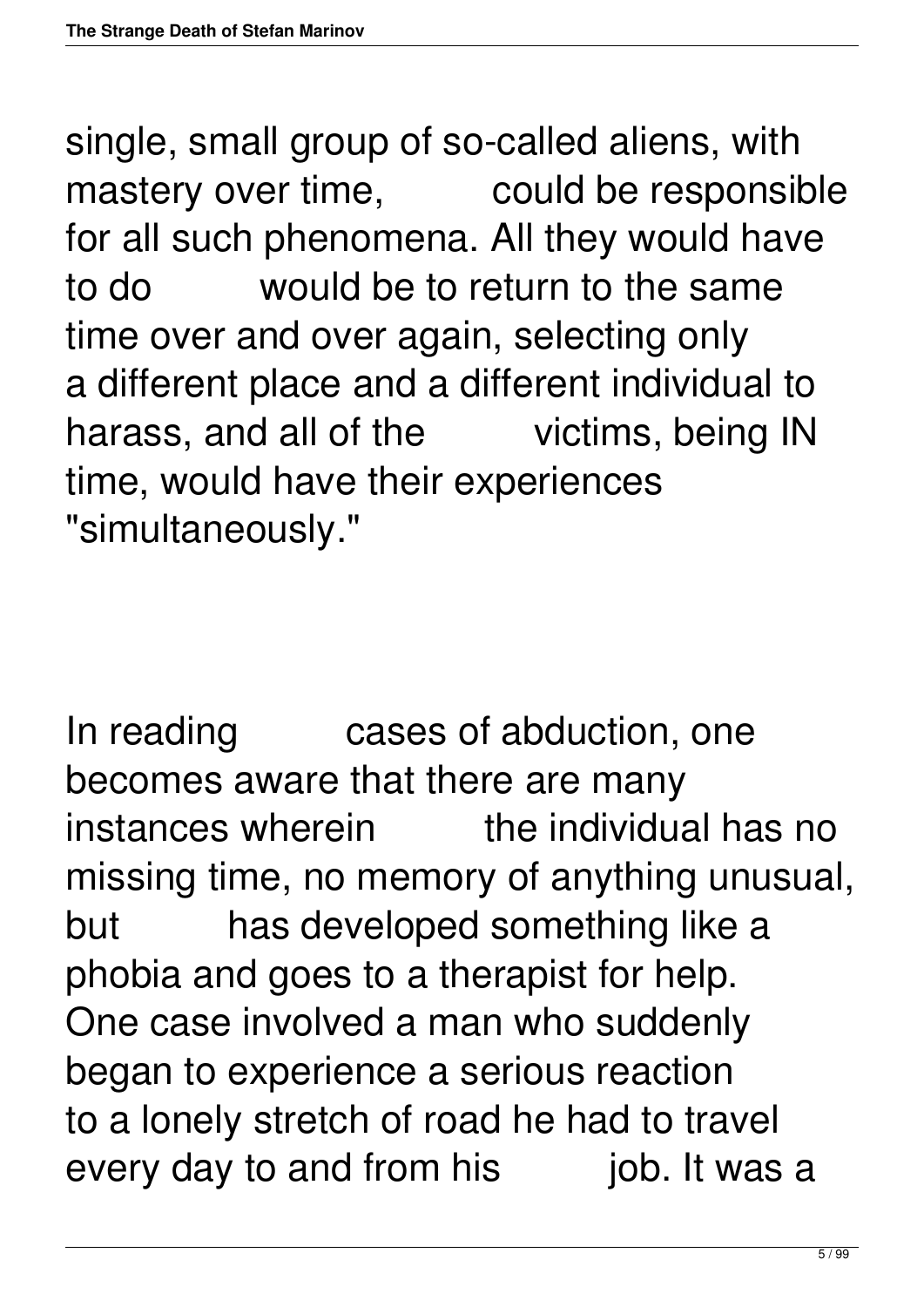complete mystery to him why he was having panic attacks every time he approached this section of the highway, and he was quite

 shocked to have a "roadside" abduction come back to his memory under hypnosis. In other cases, the individual thinks they have experienced a "ghostly encounter," or for no apparent reason they have suddenly begun to manifest "psychic" abilities. (The reader might wish to have a look at Nick Pope's interesting book **The Uninvited** for elements of such cases from UK, along with some astute commentary.)

What this means is that anybody could be an "abduction victim" and they might never suspect it. And, as Jacques Vallee points out, the numbers who do have awareness of an unusual event who do NOT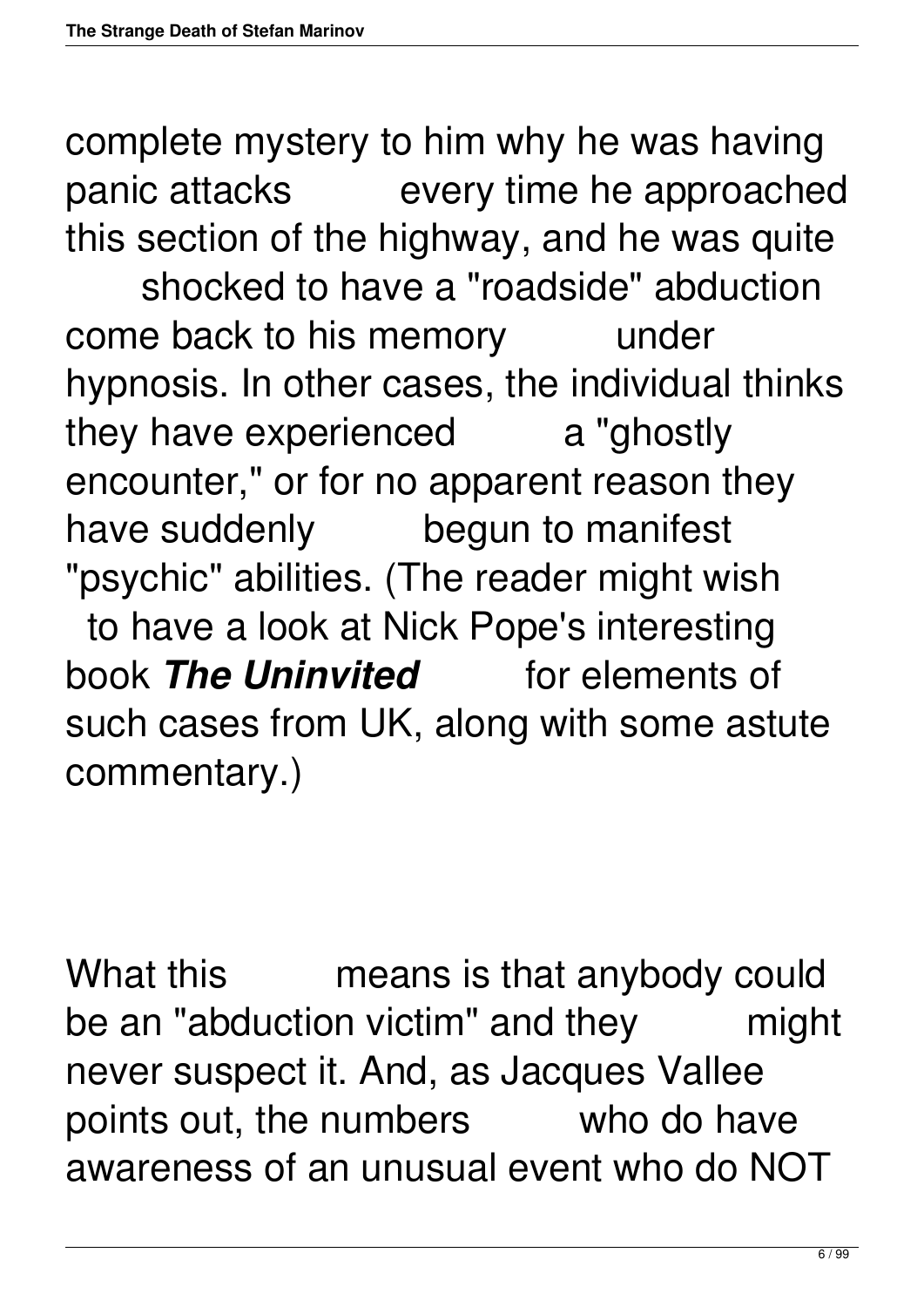report it, when extrapolated from those who DO report encounters, could run into the multiple millions. And of course, there are still those who want us to believe that this is a government mind-control experiment. Yeah, right!

It is possible, of course, with the electronic technology of the present time, that multiplied millions of people could be in certain respects - "programmed" via television, radio, music, video games, and so forth; that their subconscious could be taught a "binary code language" of electronic signals that are inaudible to the normal range of hearing; and that they could thereby be constantly picking up signals of some sort that are "unpacked" in their subconscious mind and emerge into their conscious mind as their own thoughts.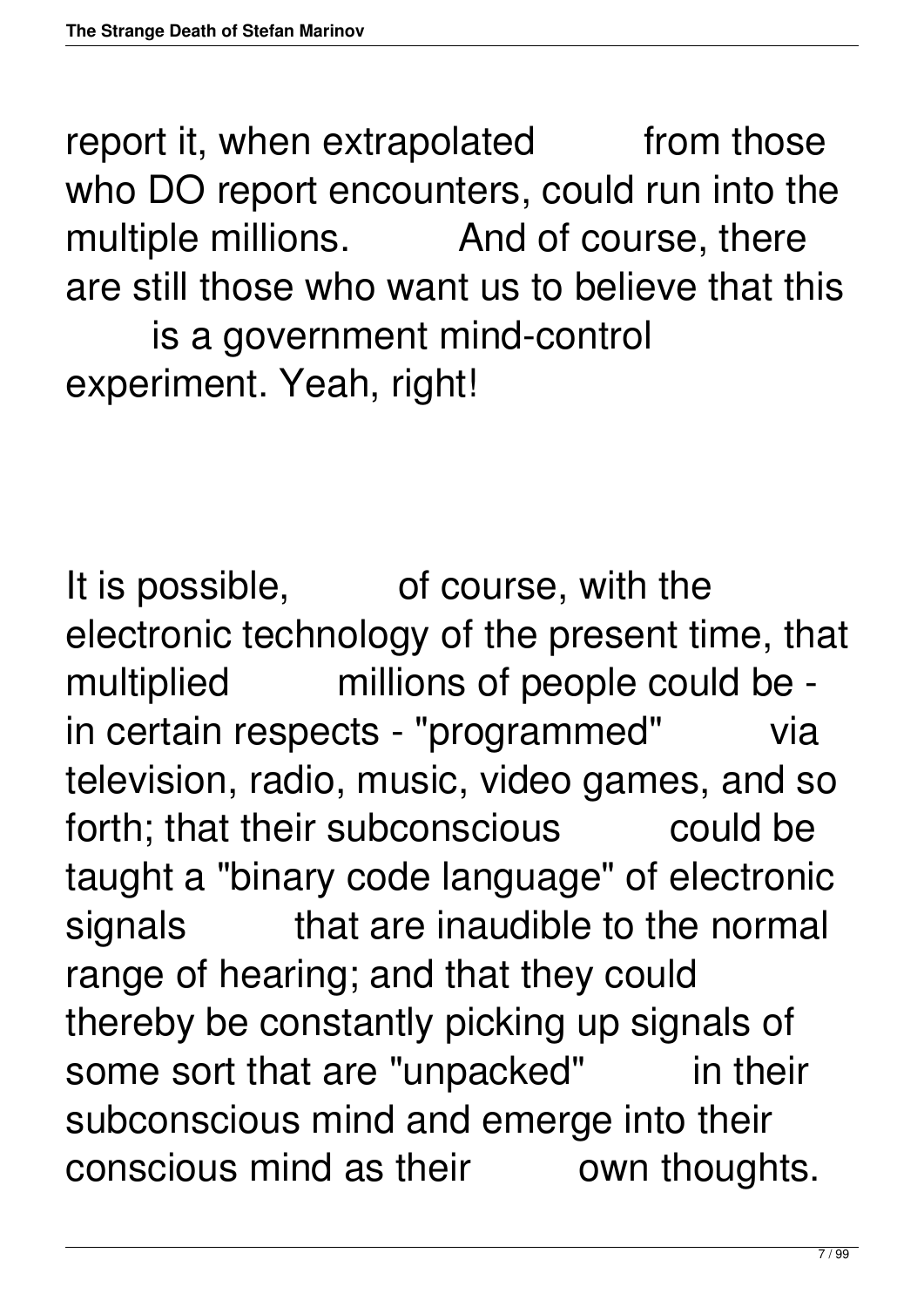We have even studied some specific technology of this type, and it is frightening in its implications. Using a binary code, speeding up the signal, entire books of information can be transmitted in almost no time at all, and the percipient would be certain that they were just "thinking it." It can even be individually directed with the addition of a personal "activation code." In this way, even "memories" could be introduced into the mind which would be accepted as the person's own experiences.

So, it is certainly true that human technology could produce a major phenomenon of belief system modification by simply broadcasting an inaudible signal over the globe, assuming that the recipients know the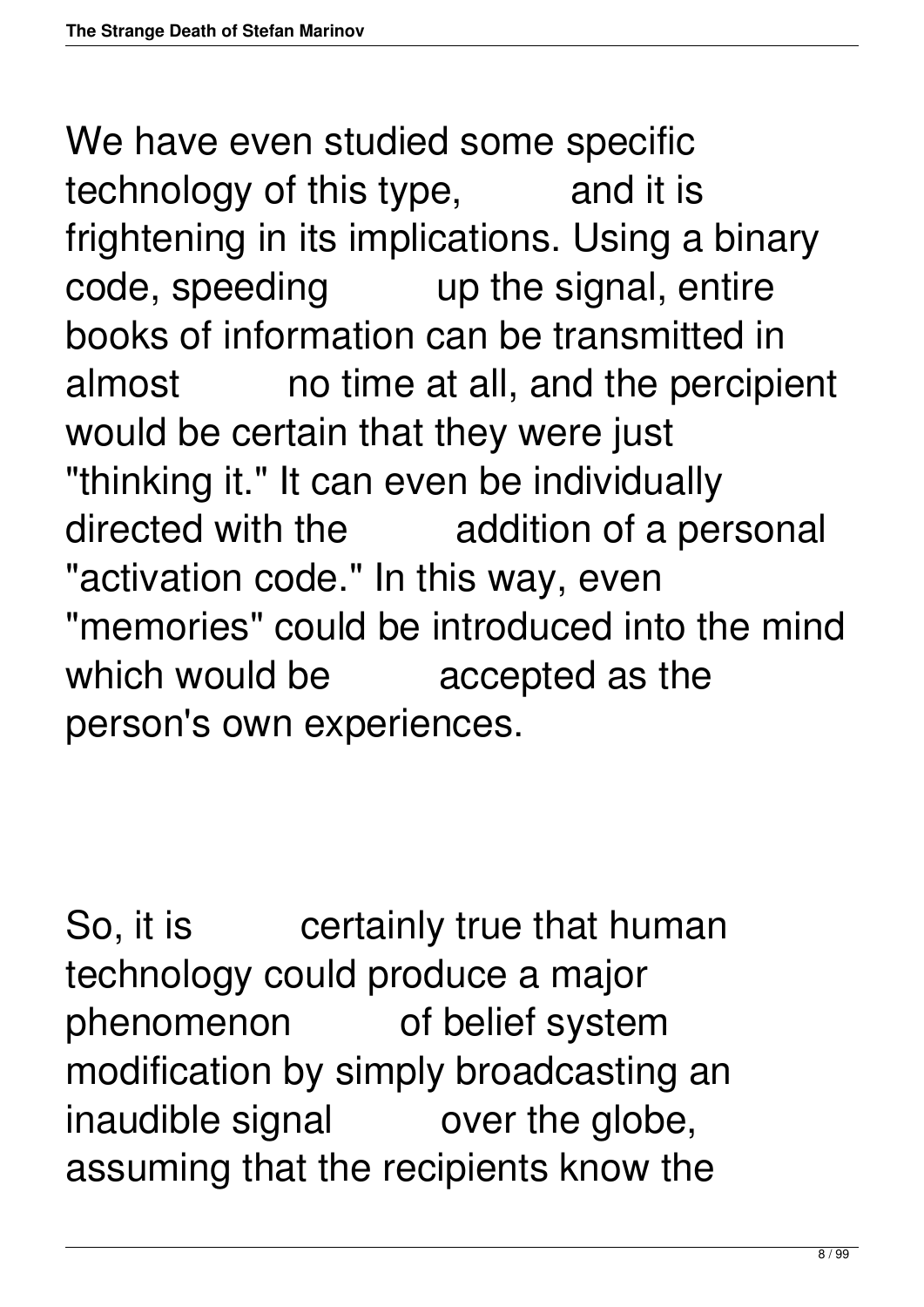language and have been involved in activities whereby the "code" can be subliminally "taught."

This does ent, of course, address the historical issue of "other-worldly beings." And we notice a large effort to distract attention away from those cases as though there is a program to gradually cover them up and induce belief in the idea that this is an "extra-terrestrial" phenomenon in strictly material terms. We have already mentioned the function of "memes"

 as mass mind viruses introduced by the Matrix in an effort to distract attention away from the true source of the phenomena. In short, all kinds of possibilities exist, even including mass hypnosis via such coded signals. And there are many, many people who prefer such an explanation to that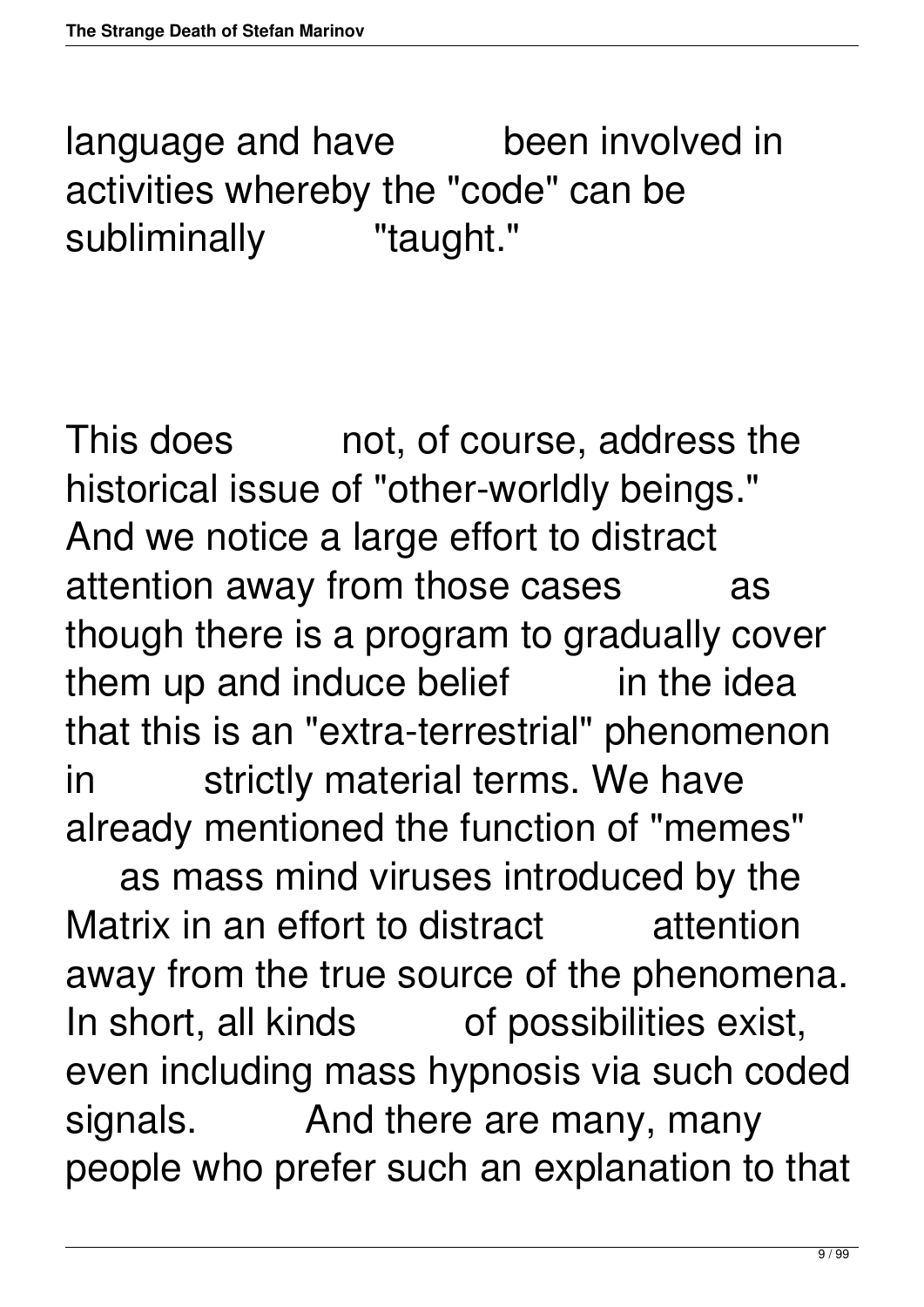of hyperdimensional realities and mind marauding, time-traveling critters with BO and questionable fashion statements.

I would suggest, of course, that such an explanation, placing the blame on human beings, leaves a lot to be desired since very often the effects of poltergeist type phenomena can be photographed, leave physical traces, and no one has yet seen the "man behind the curtain." I find it hard to believe that the "field work" of such a conspiracy could be carried out so effectively that no mistakes have been made, and nobody has ever caught any government agents toting Susy Smart out the back door in a state of drug induced insensibility, nor can any explanation be found for how such a program could operate logistically over such vast areas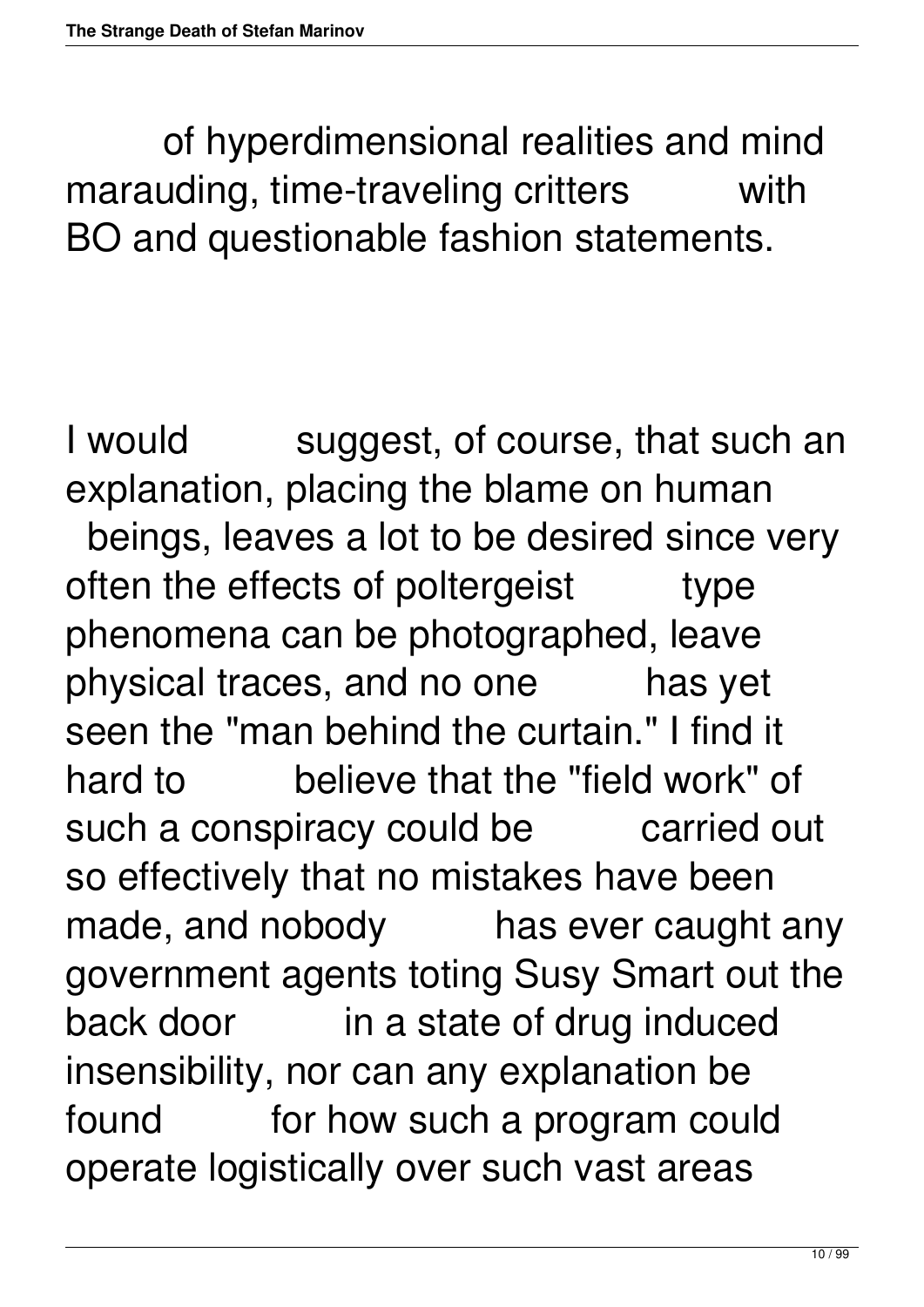of space and time without a single "leak" of insider info. And when people "escape" from mind programming projects, or so they

 claim, we have to ask why? When we consider the capabilities and ethics of such programmers, the very idea that they would allow such escape and release of "inside info" raises serious questions about its authenticity. Anybody who has read any serious literature on the subject realizes how easy it is to put a period to the existence of a "squealer." Karen Silkwood was only ratting on safety in a nuke facility and she conveniently had an accident on a lonely road.

Having said all of that, there does seem to be a major "human interface" to the matter, with certain agencies or individuals of agencies, acting in strange ways that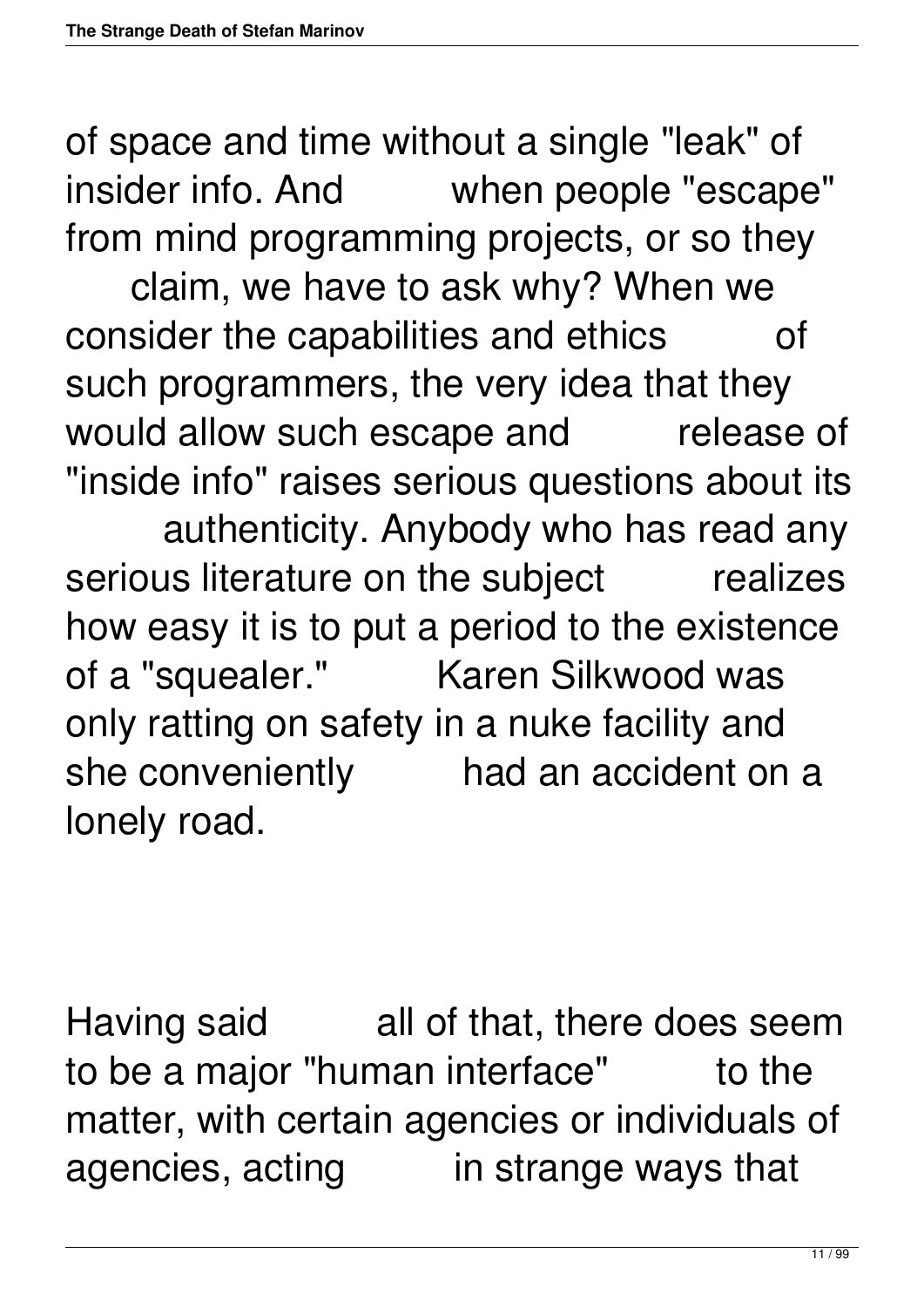suggest either they know what they are doing, or they are some sort of "robotoid" type of individual who can be activated at will to perform various functions. The so-called " **[Greenbaum Program](http://www.cassiopaea.org/cass/greenbaum.htm)**

" is a case in point. Then, of course, there are cases such as the Cathy O'Brien situation. Did she really escape, or was she "allowed" to escape? Was her escape designed to emphasize the "human" elements" of the Matrix and distract attention away from the hyperdimensional players? Is her story supposed to suggest that there are "glitches" in the program that give us an "inside view" of human mind control projects that suggest a vast social engineering program?

In September of 1953, Albert K. Bender claimed that he had received certain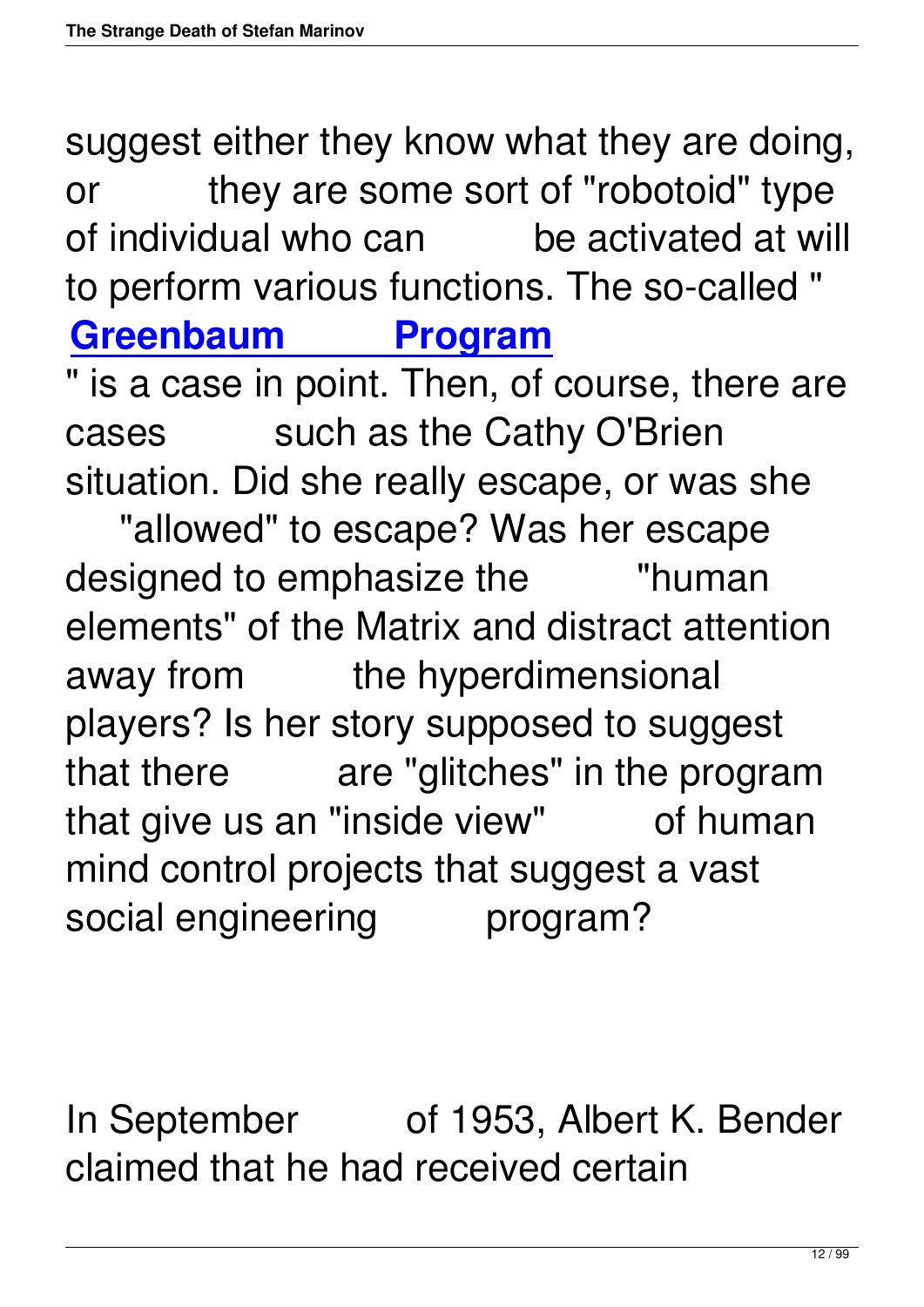information that provided the missing pieces for a theory concerning the origin of

 UFOs. He wrote it all down and sent it to a trusted friend. Shortly after, he received a visit from "Three Men." One of them held the letter he had written in his hand. They told him that he had, indeed, stumbled

 on the answer, and then they purportedly filled him in on the details. He became so ill he was unable to eat for three days. A couple of other UFO researchers, Dominick Lucchesi and August C. Roberts, tried to persuade Bender to talk. He would only repeat "I can't answer that."

Finally, in 1962, Bender declared that he would tell the story and wrote a book entitled *Flying Saucers and the Three Men.* It described astral projection to a secret base in Antarctica inhabited by male, female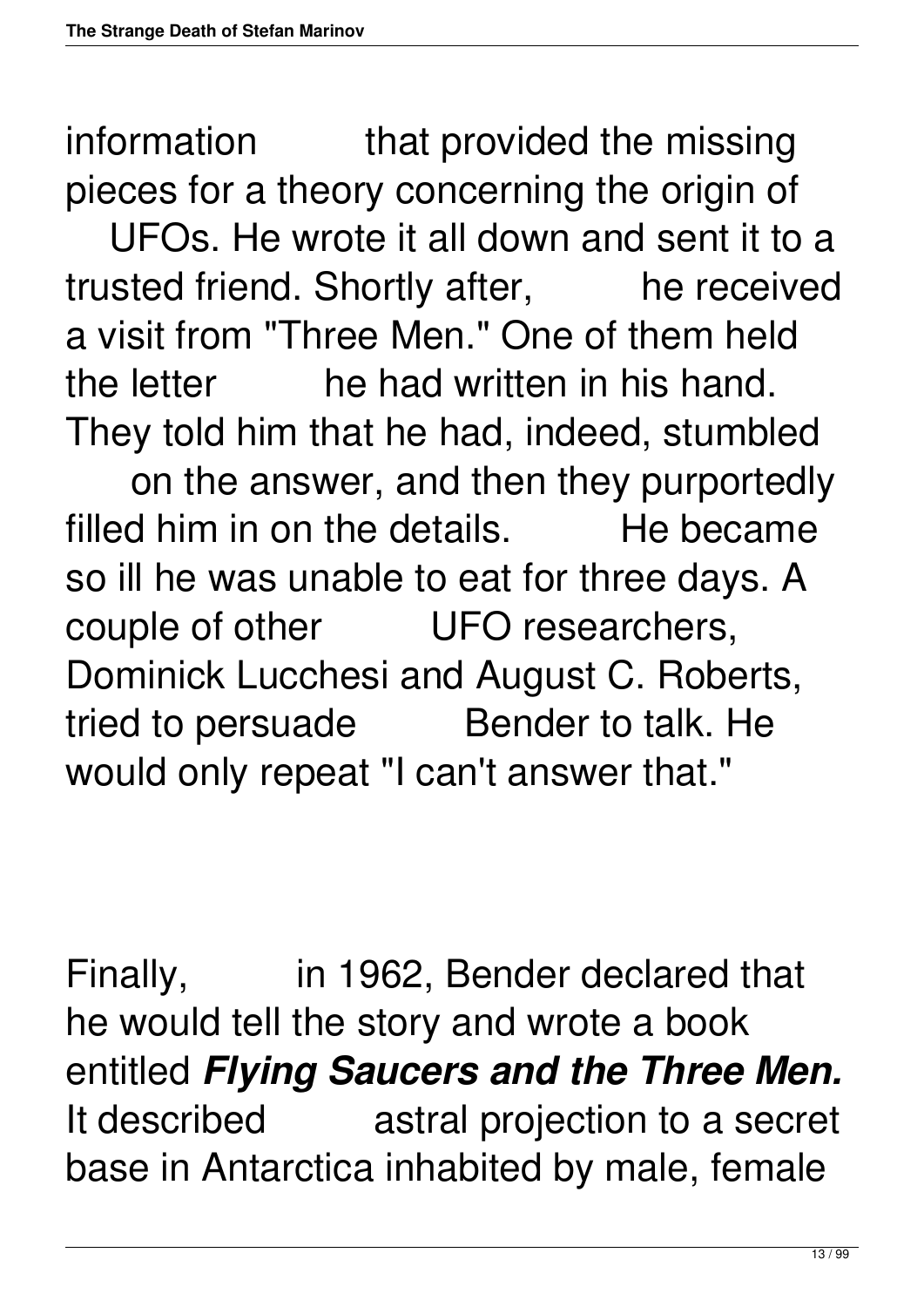and bisexual creatures. Researchers were perplexed and wondered if the whole thing was just contrived to hide something more sinister. Lucchesi said that Bender was a "changed man" after the three men had visited him. He said " *it was as if he had been lobotomized.*

Bender was obviously frightened, and suffered from extreme headaches whenever

 he even thought about speaking about his experiences and what the three men had told him. He withdrew completely from UFO research, and went to work managing a hotel, and refused to discuss anything about such matters ever again.

Not too many months after Bender's silencing, Edgar R. Jarrold, organizer of the **Australian Flying Saucer Bureau**, and Harold H. Fulton, head of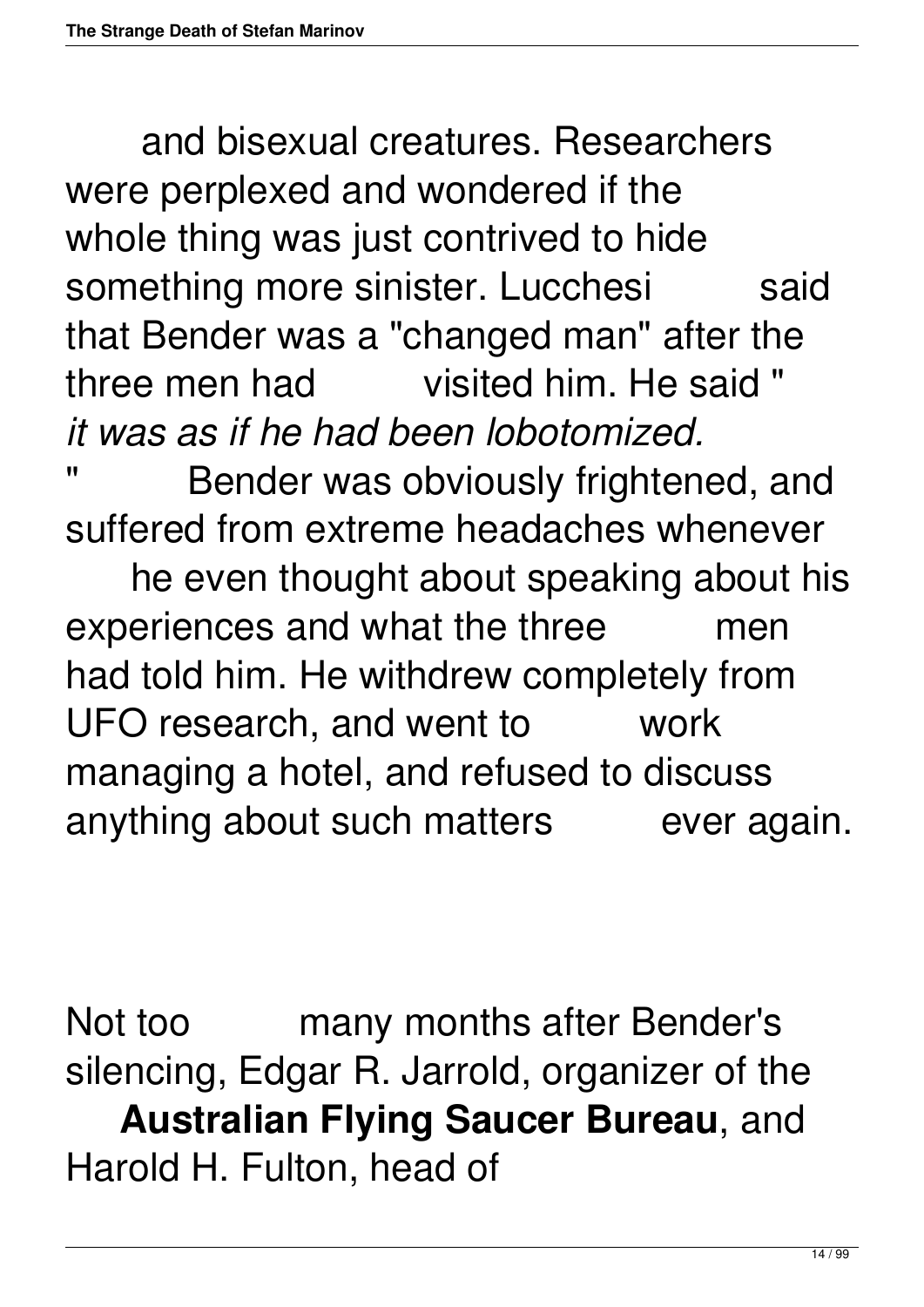# **Civilian Saucer Investigation of New Zealand**

, had received similar visits and disbanded their organizations. Just recently, I was informed of a fascinating case where another UFO discussion group was broken up by the arrival on the scene of a psychopathic "contactee" who later involved the leader of the group and several members in a murder. I hope to get a full report on this case soon and will keep the readers posted.

Broadcaster Frank Edwards who wrote a best selling book, *Flying Saucers, Serious Business* , was a highly successful radio host. He was warned to abandon the subject of UFOs, and refused. He was fired. In spite of thousands of letters in protest of his dismissal, his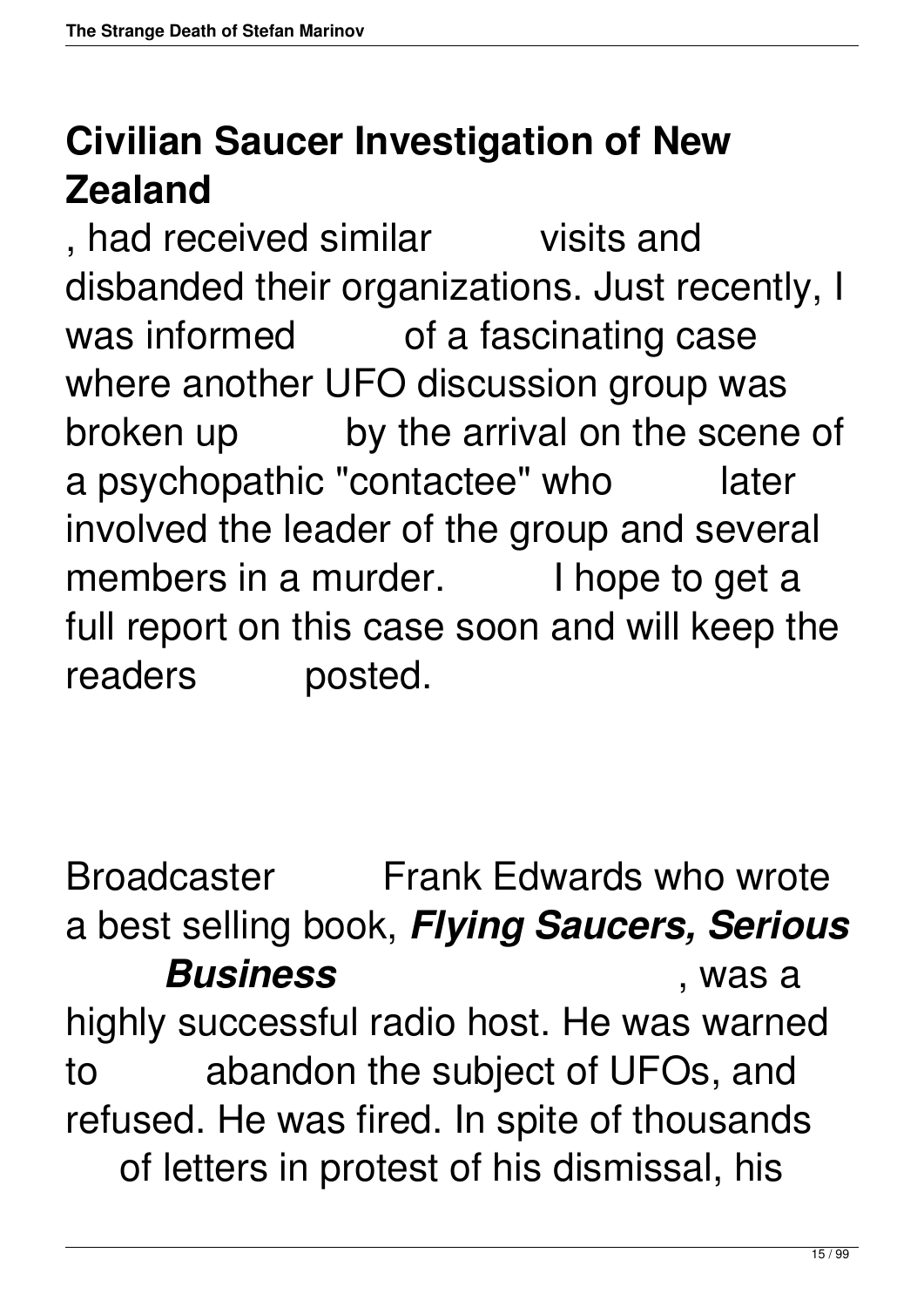ex-sponsor, the American Federation of Labor, stood firm. George Meany, then president of the AFL said Edwards had been dropped "Because he talked too much about flying saucers!" It was later suggested that the Defense Department had put pressure on the AFL.

Edwards was only temporarily silenced. He soon had a syndicated show that dealt almost exclusively with UFOs and related phenomena. Shortly after, the news of the sudden death of Frank Edwards on the anniversary of the Kenneth Arnold UFO sighting near Mt. Rainier, Washington was announced. Some people claimed that Edwards had been ill, was overweight, and so forth. Those closest to him said he had never been ill. The obituary said that death was "apparently" due to a heart attack, and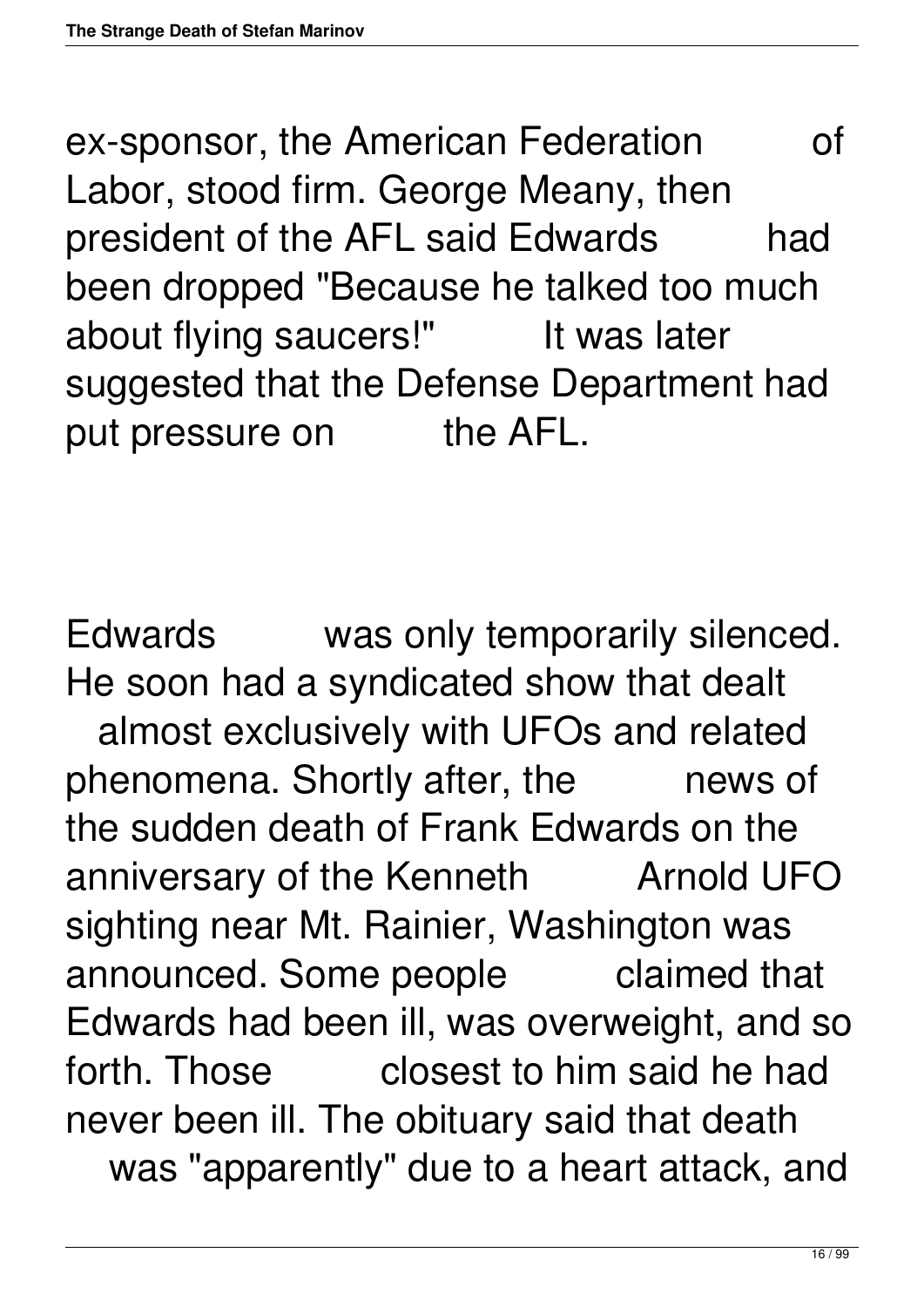we wonder how many other researchers have died of an apparent problem that had never before been apparent?

This brings us back to the problem of Morris Jessup's "apparent suicide." One of the most pervasive UFO-human conspiracy stories is that of the **Philadelphia Experiment** which explicates that, in 1943, the U.S. Navy secretly accomplished the teleportation of a warship from Philadelphia to a dock near Norfolk by successfully applying Einstein's Unified Field Theory.

The story tells us that the experiment began in an attempt to develop radar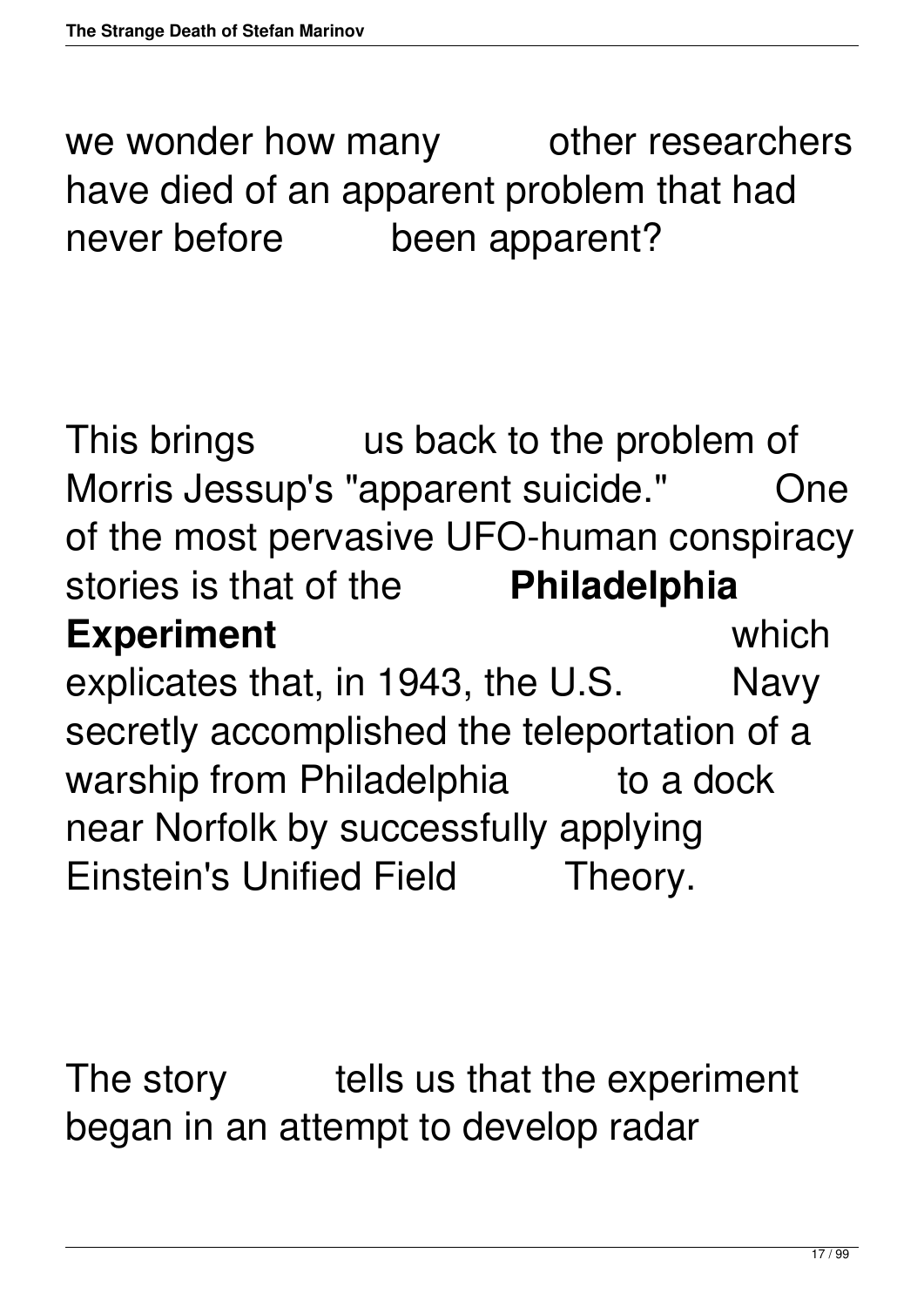invisibility, but something unexpected happened: the ship became invisible, and when it returned, several of the crewmen burst into flames, and others had

 portions of their bodies melded into the steel structures of the ship. Of those who survived, most of them spent the rest of their lives in psychiatric hospitals. That's handy. I had a guy kidnap me when I was four years old who was conveniently "shielded" in a Navy psychiatric hospital. Any connection? Possibly.

The Navy denies the reality of the Philadelphia Experiment, but the rumors persist, and they are very powerful rumors. Researchers continue to hear accounts from eye-witnesses or purported family members of those who died or went insane. I was even told a story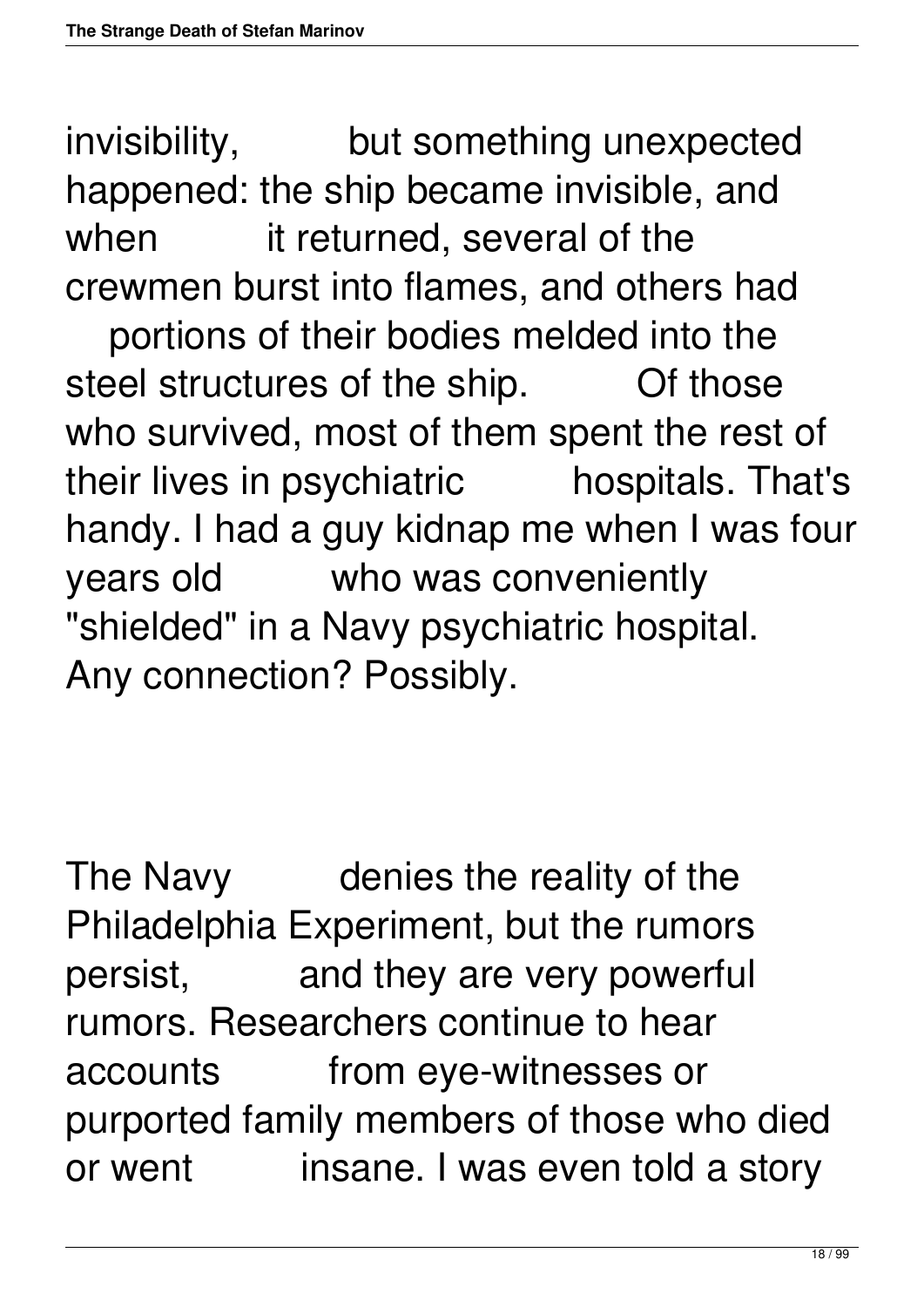about the Philadelphia Experiment by my ex-husband who swore he had heard it from a guy in Key West when he was young. And this was long before I ever knew anything about the mythos of the Philadelphia Experiment proper!

It was the death of Morris Jessup that gave credibility to the rumors of the Philadelphia Experiment. In fact, the "details" of the experiment all began with the series of letters Jessup was purported to have received from a Carlos Allende. When you try to track the story back to its beginnings, you discover that even the story about the purported annotated copy of Jessup's book emerged only AFTER his death as a "rumor" in Washington social circles. The fact that Allende mentioned sodium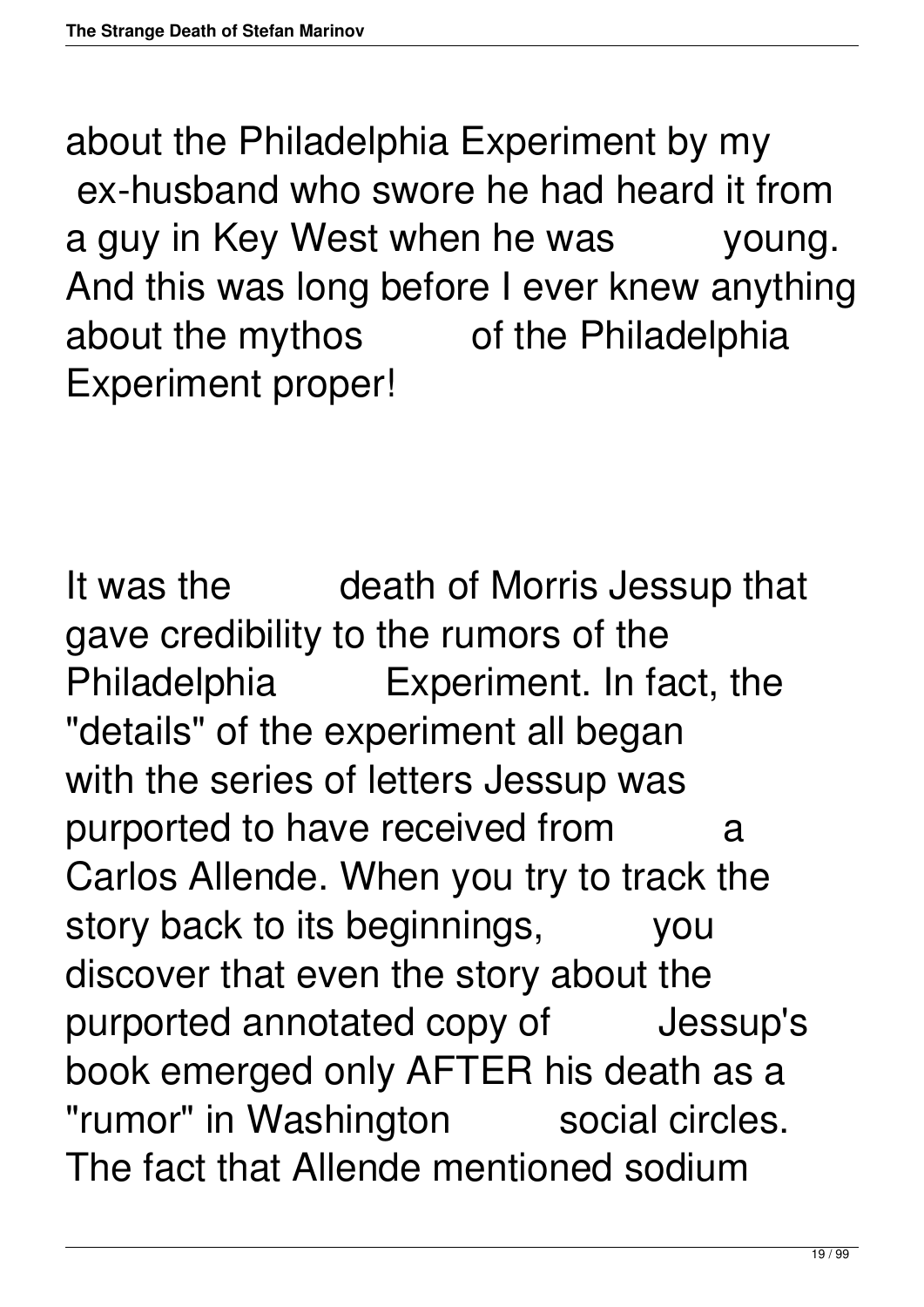pentothal in his letters is quite telling. That he was aware of the existence of sodium pentothal at that early date suggests that he was aware of mind control research being conducted by the Navy during the war, which suggests that he was a victim, or a handler of such projects.

Gray Barker, editor of *The Saucerian Bulletin,* loved a good mystery. He was author of *They Knew Too Much About Flying Saucers*

and

## *The Silver Bridge.*

Barker had become involved in UFOlogy around 1950 when a strange creature with glowing eyes appeared in front of several eyewitnesses, floating about the ground, and giving off a terrible odor.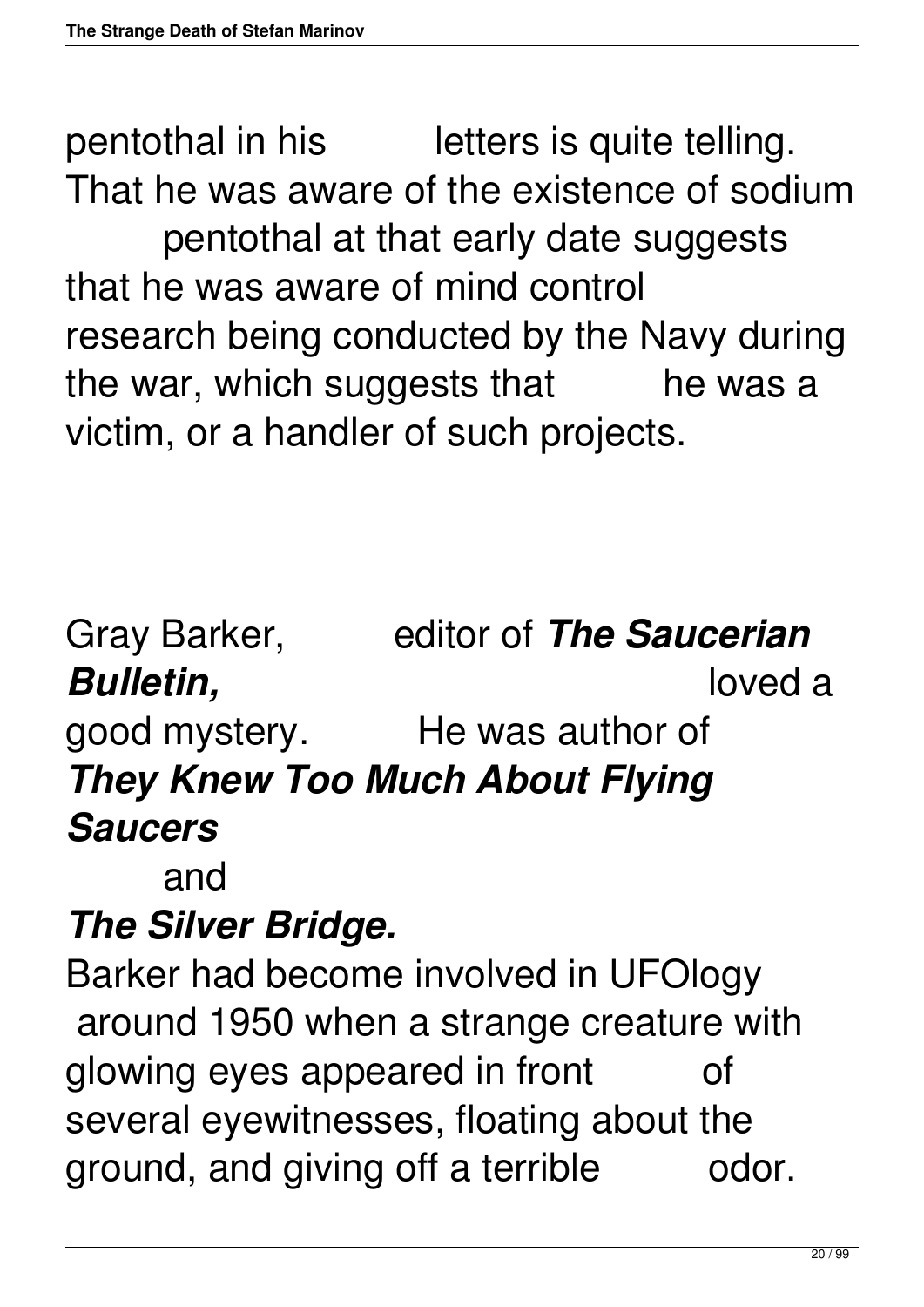Barker later discovered that there were physical marks in the nearby soil, and became convinced that an alien craft had landed in rural Flatwoods, West Virginia.

Barker tells us that his first contact with Morris Jessup was when he received a letter from him on November 5, 1954. Barker had sent Jessup a copy of his magazine, **The Saucerian.** This was just shortly before Jessup's first book was published. We discover from Jessup's letter that Barker was apprised of his existence and work by John Bessor who was, apparently, a subscriber to the magazine. Jessup wrote: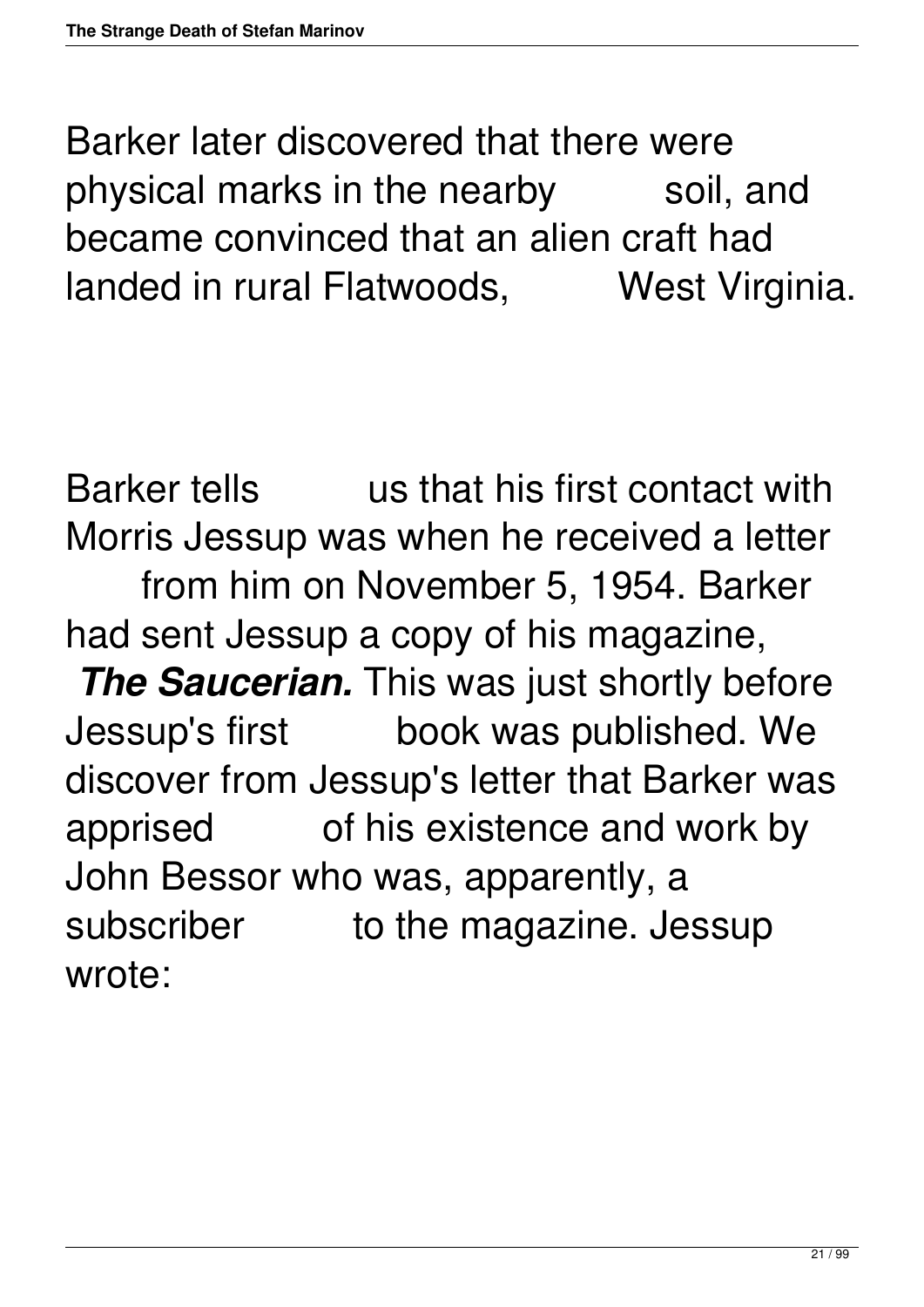Yes, I'm doing a book. It is far along in the final draft stages, and we are hoping to get it in the hands of the publishers sometime next week. It is rather conservative as compared to some of the wild things so far printed, but I have tried to keep it factual, and have confined it to phenomena in the pre-Arnold era - particularly around 1875-1885. Altogether it makes quite a formidable array of proof and background.

Gray Barker describes Jessup as "*a most cordial person, and greatly enthusiastic about finding some solution to the UFO mystery - though he indicated that in his professional writing he felt it necessary to take a more conservative approach. This conservative, scientific attitude, demonstrated in his first two books, may*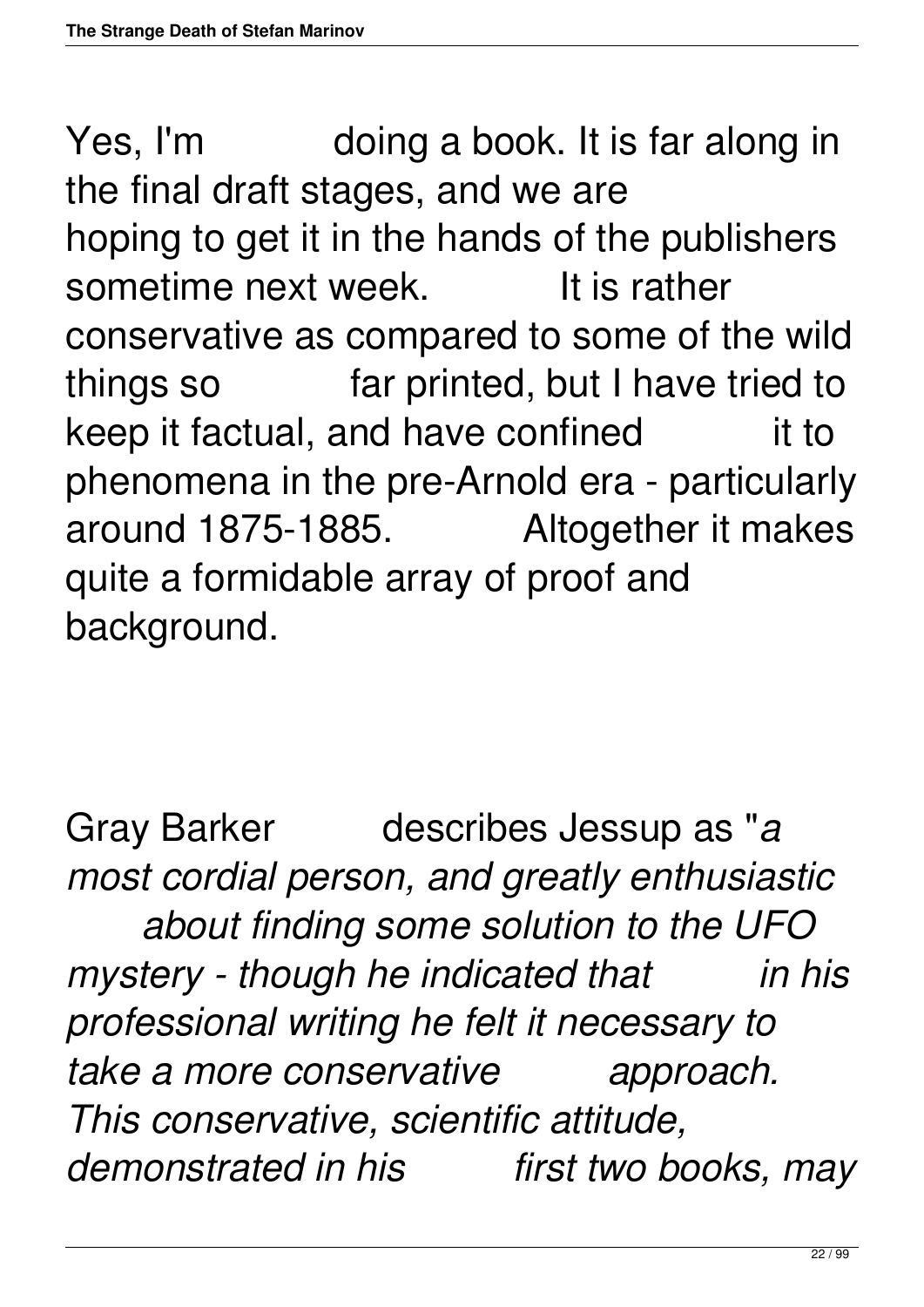*have been the reason that his writings were not popular with many saucer "fans.* ""<br>"

16, 1954:

Jessup wrote to Barker on December

There is so damned much nonsense being put out by silly people that one gets disgusted with a lot of it. I do feel that we are in a remarkable phase of human experience and that the waters should not be muddied by stupidity and the problem is tough enough without any Adamski's in the picture.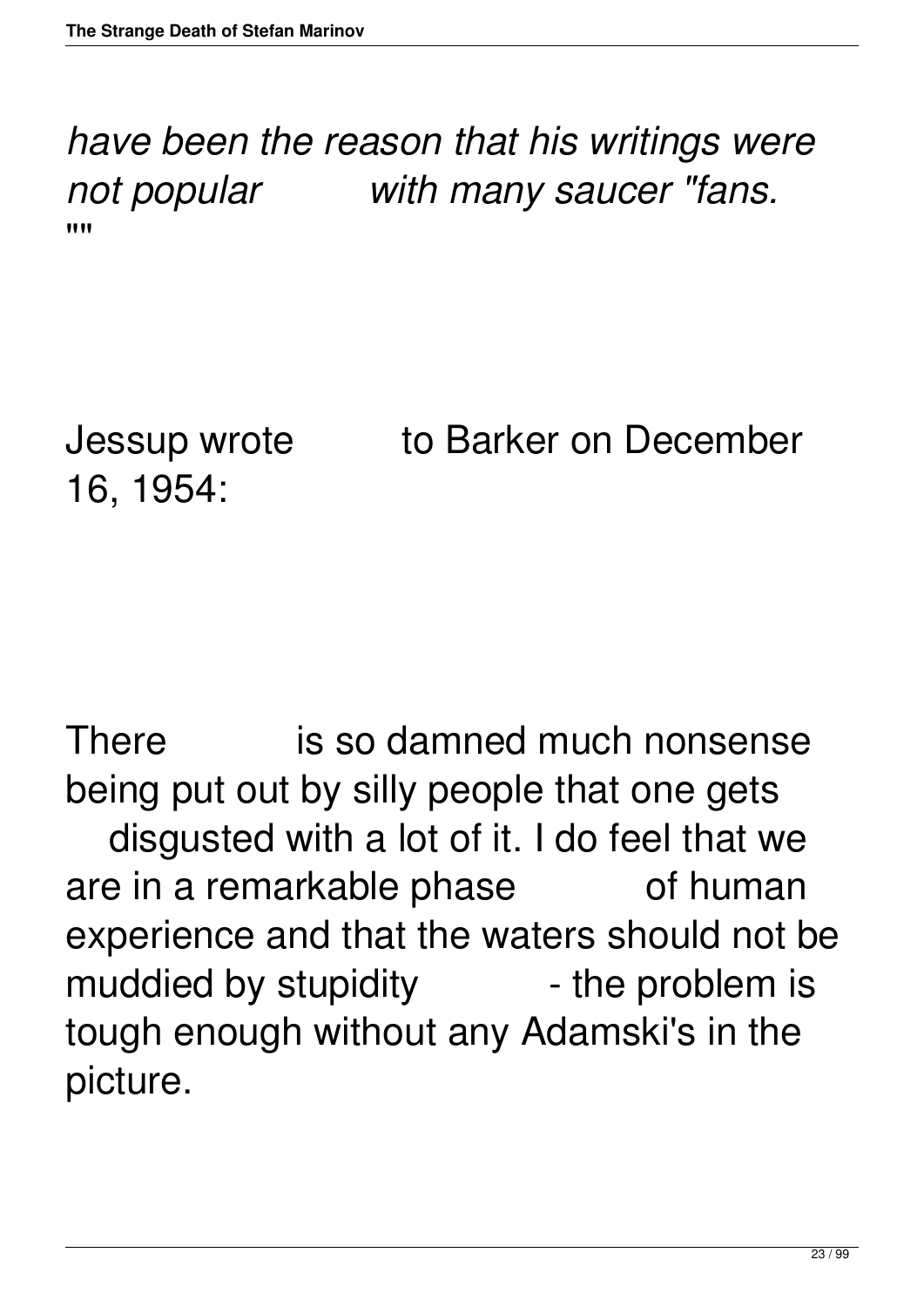And then on December 20th, along with two articles he sent to Barker, Jessup wrote:

The Mexican craters are real - I found them myself, and I've seen the air force negatives. [...] The extension of the motive-power theme to include some jolts ro religion are rather obvious. This space race COULD be our GOD. They COULD have left the Earth millennia ago. Our book will hint at how **Sun-worship may be connected with the space denizens.**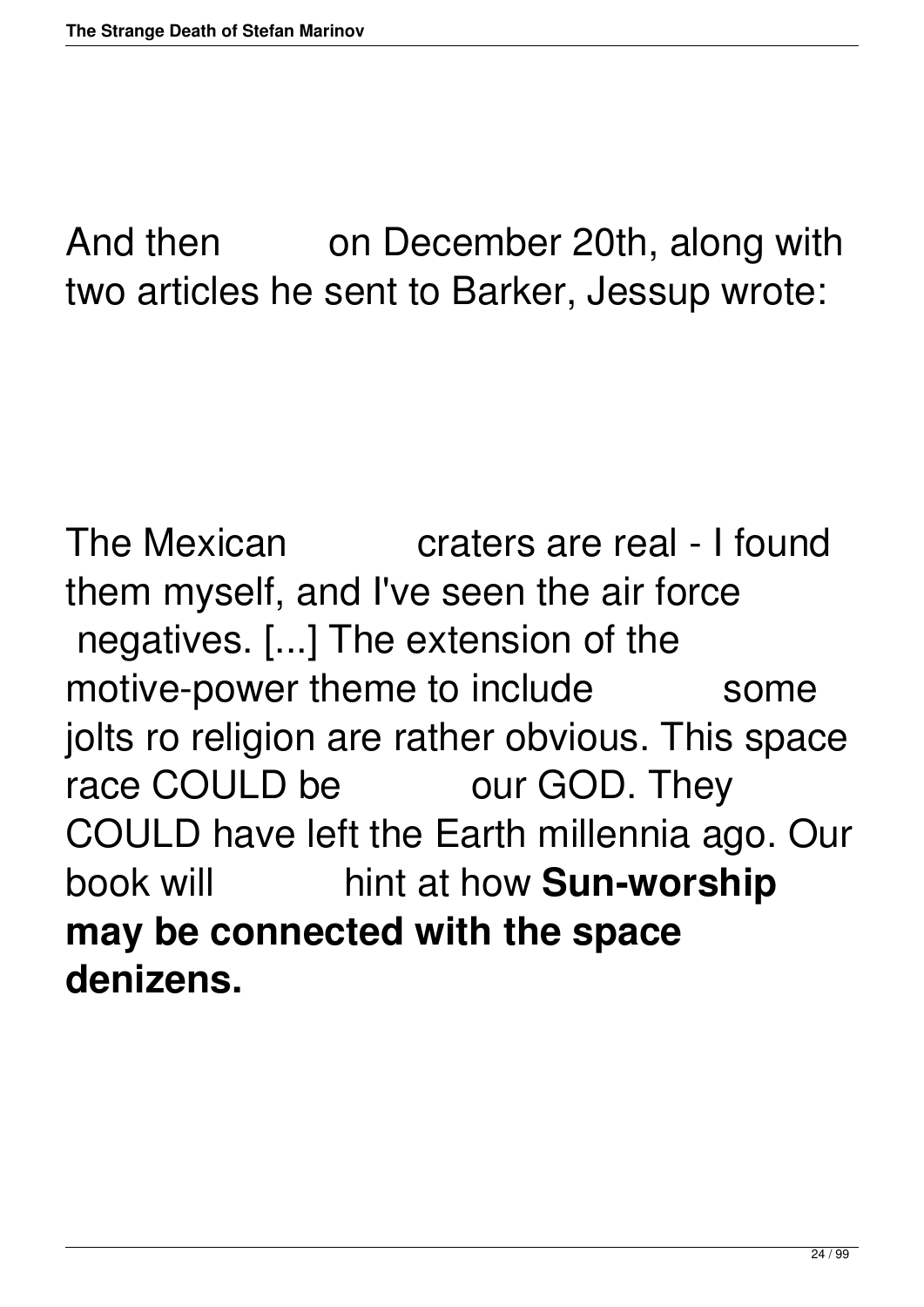I read your report regarding Albert K. Bender with great interest. Looks like SOMETHING did happen. He probably did stumble onto the truth. I will be glad of any additional information you may uncover.

In my bumble opinion, you are absolutely correct in your thought that the power source is the key to the whole UFO deal. I am convinced of it from my own introspection and reading.

Jessup's reference to Bender was made before Bender told his story. Jessup's little book *The UFO and the Bible* did not sell well and is now out of print. It was originally part of his book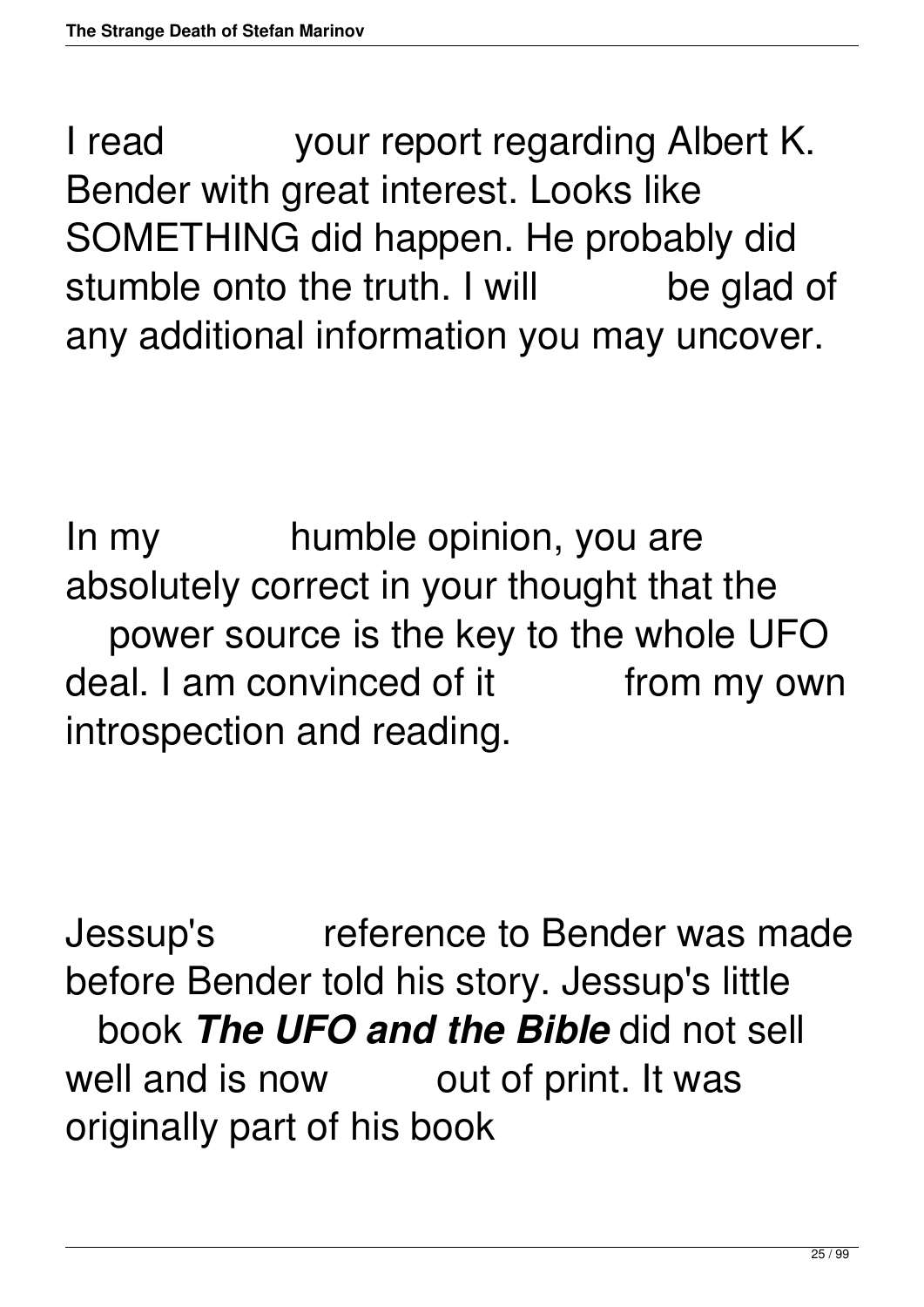# **The Expanding Case for the UFO**

, but the publisher rejected that section. Jessup himself did not complete the final drafts for his books, such as *UFO Annual.*

 His agent simply took files of clippings and organized them into book form. A short story from a magazine happened to be among the clippings, and the agent included it as fact, resulting in Jessup's critics pointing this out to discredit him.

From the beginning of his research, Jessup evidently thought that UFOs were propelled by anti-gravity applications. Regarding the early developments of the factors that contributed to the emergence of the myth of the Philadelphia Experiment, Gray Barker tells us: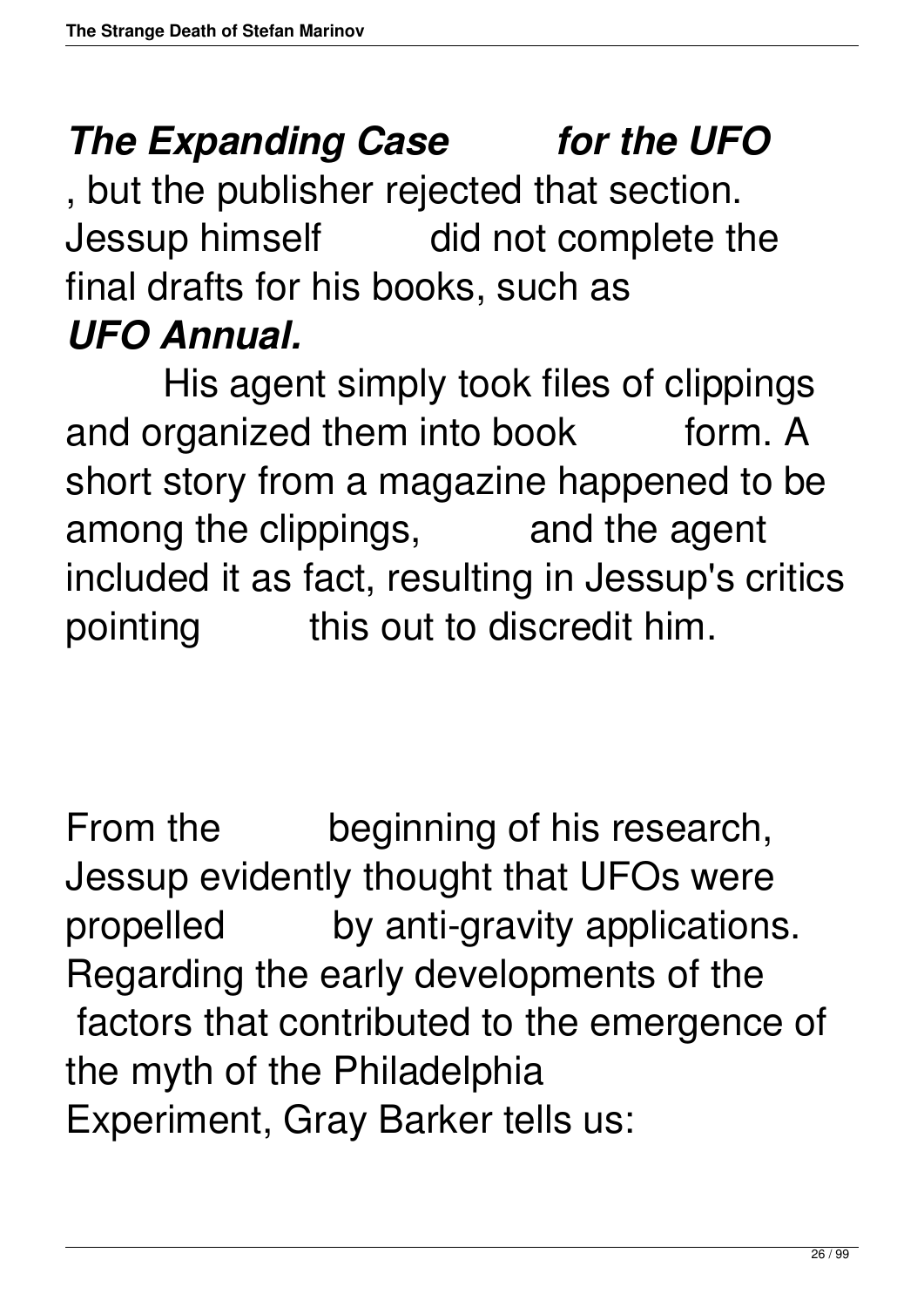According to Riley Crabb, the annotated copy [of Jessup's book] was addressed to Admiral N. Furth, Chief, Office of Naval Research, Wshington 25,

 D.C., and was mailed in a manila envelope postmarked Seminole, Texas, 1955. In July or August of that year the book appeared in the incoming correspondence of Major Darrell L. Ritter, U.S.M.C., Aeronautical Project **Office in ONR. When Captain** Sidney Sherby reported aboard at ONR he obtained the book from Major Ritter. Captain Sherby and Commnder George W. Hoover, Special Projects Officer, ONR, indicated interest in some of the notations the book contained.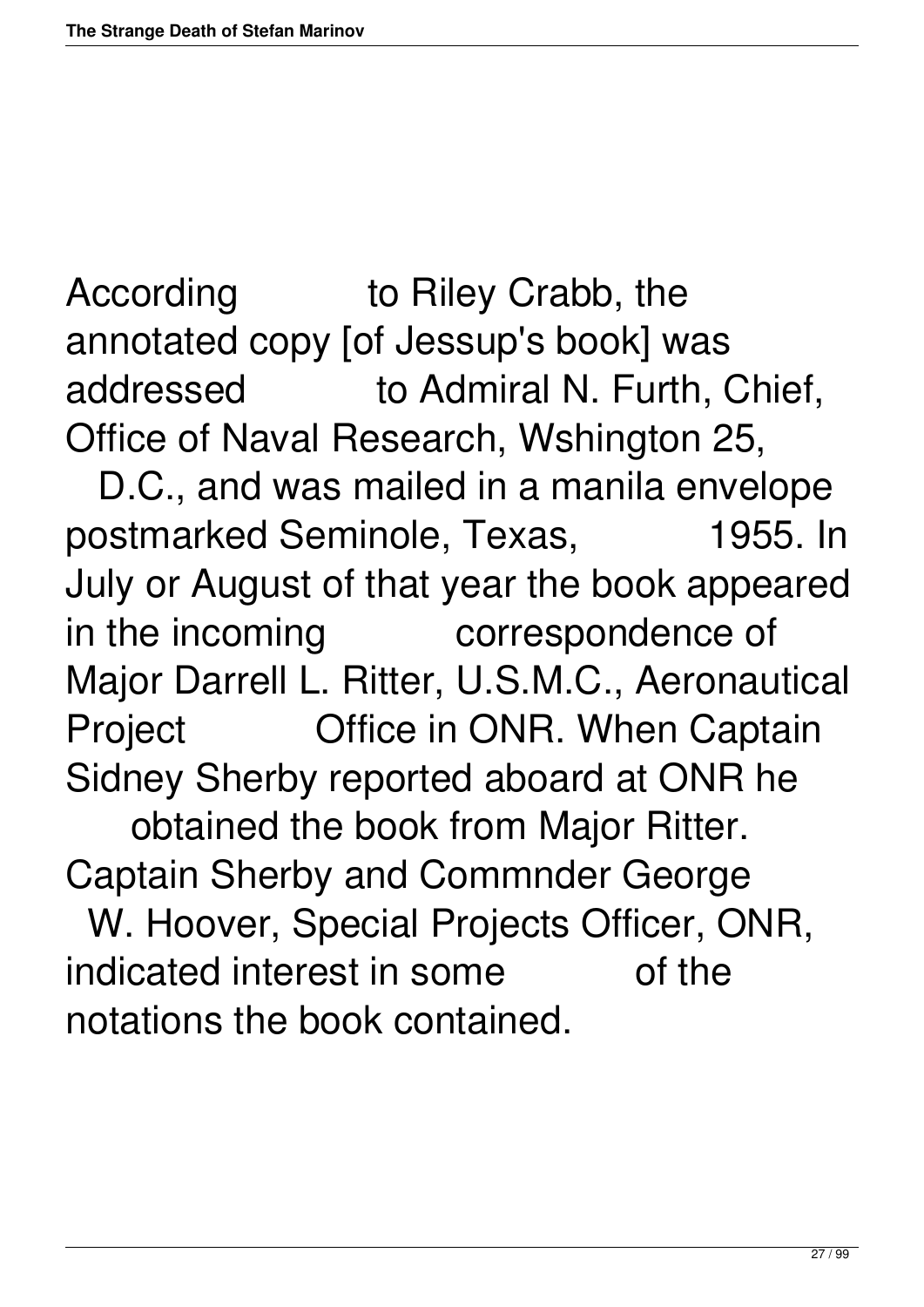I first learned of the annotated copy when I was talking to Mrs. Walton Colcord

 John, director of the *Little Listening Post*, a UFO and New Age Publication in Washington. Speaking over the telephone, Mrs. John told me of a strange rumor going around to the effect that somebody

 had sent a marked-up copy to Washington, and that the government had gone to the expense of mimeographing the entire book, so that all the underlinings and notations could be added to the original text. This was being circulated rather widely, she told me, *through military channels.*

She had hot, of course, seen a copy of it, and didn't know too much about it, but somehow she seemed to connect it with an alleged Naval experiment wherein a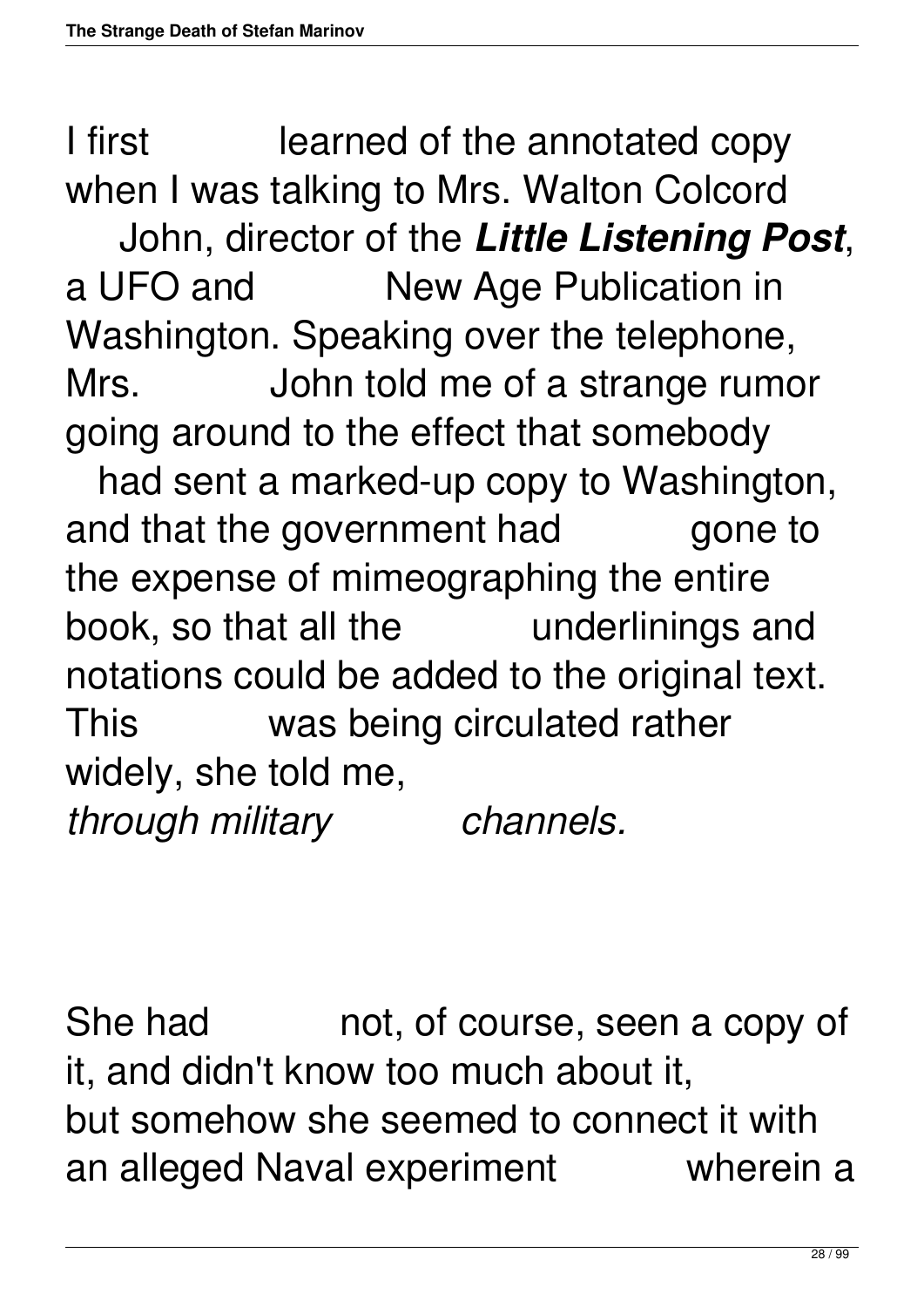ship had completely disappeared from sight. I couldn't make too much out of all this until later I also heard about the strange Allende Letters, which told of such an experiment in a most horrifying way.

The publication of the mimeographed edition is established, but I have been unable to confirm whether or not it was actually paid for by the government. It is established that the Varo Manufacturing Company, of Garland, Texas, actually produced the mimeographed edition. I have been unable to find bout much about this company, except that it has been said that it engaged in "secret government work."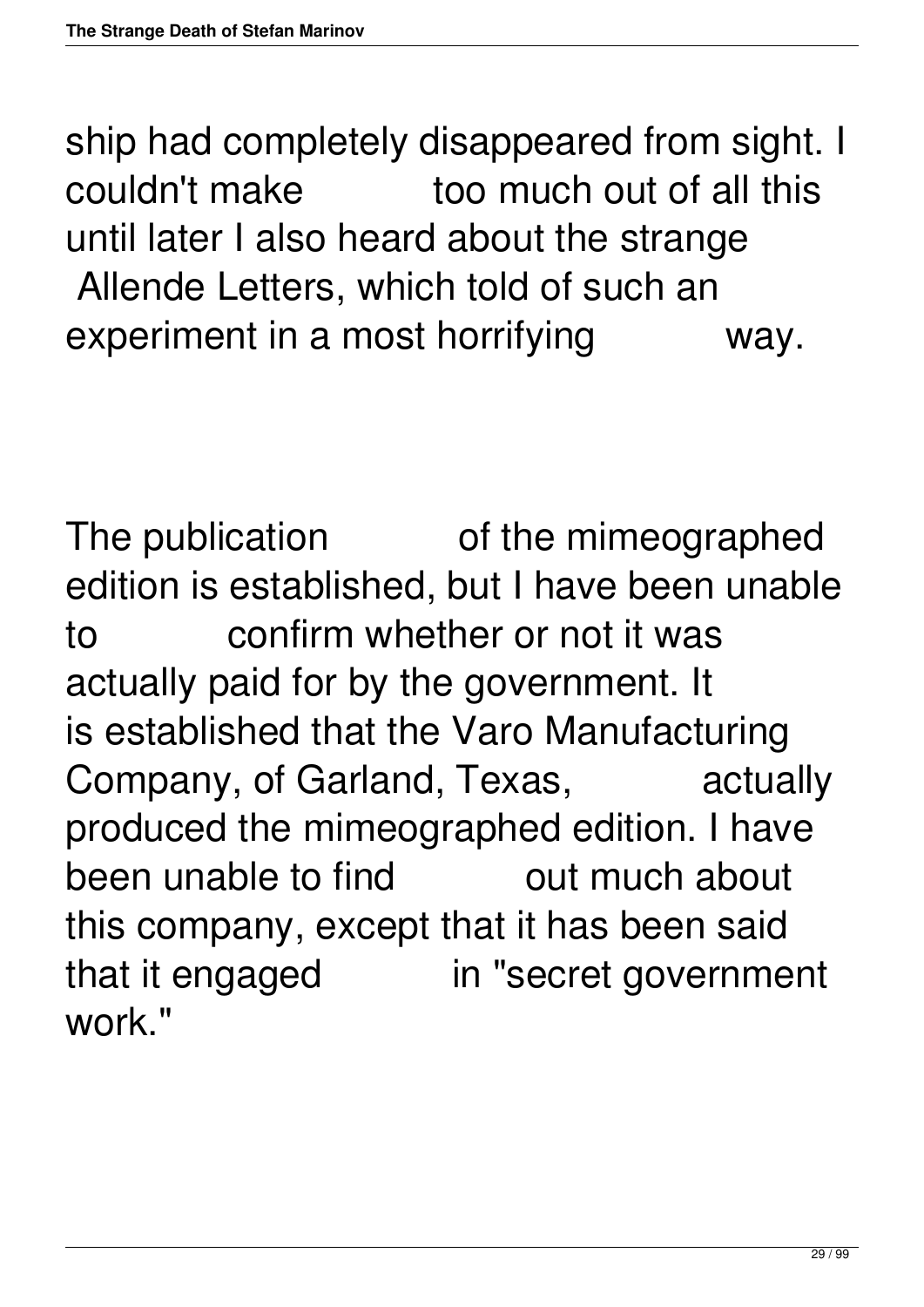Apparently, Mr. Crabb in some way came into possession of a copy. [...] In his correspondence with me of September 24, 1962, Crabb clears up the mystery of how he happened to obtain a copy of the original Varo edition. **It was the copy that the Navy originally gave to Jessup,** and apparently was given to Crabb by **Jessup.** This copy, however, rather mysteriously disappeared in April, 1960, when Crabb mailed it to himself from Washington, and apparently he no longer possesses any copy at all.

Crabb tells us: I understand that 25 copies were reproduced... Michael Ann Dunn, the stenographer who did the editing, explains why in the introduction. She's married now, living in Dallas, and won't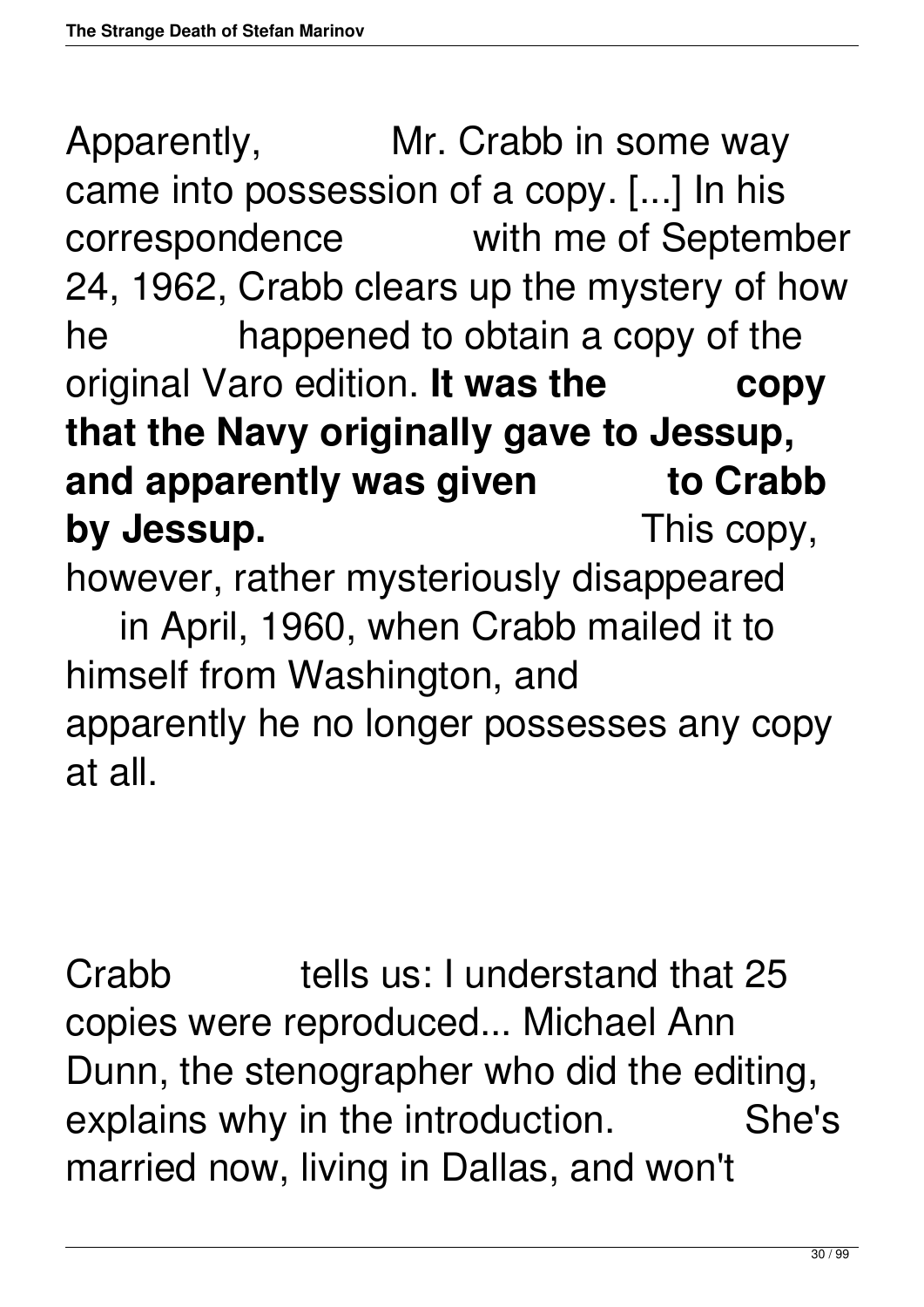answer her phone. [...] Varo, by the way, is a small manufacturing firm in electronics and up to its neck in space age business. Apparently it has succeeded in developing some kind of a death ray gadget, judging from a guarded press release of last fall when a group of Congressmen visited there for a demonstration.

Now, first of all, we notice that Gray Barker is apprised of the existence of the book via a rumor that is supposed to be coming down from military circles! Jessup never told him about it, and apparently, it was only *after Jessup's death* that the rumor began to be circulated. We notice that **Riley Crabb claims to have had a copy - that this copy was the one the Navy**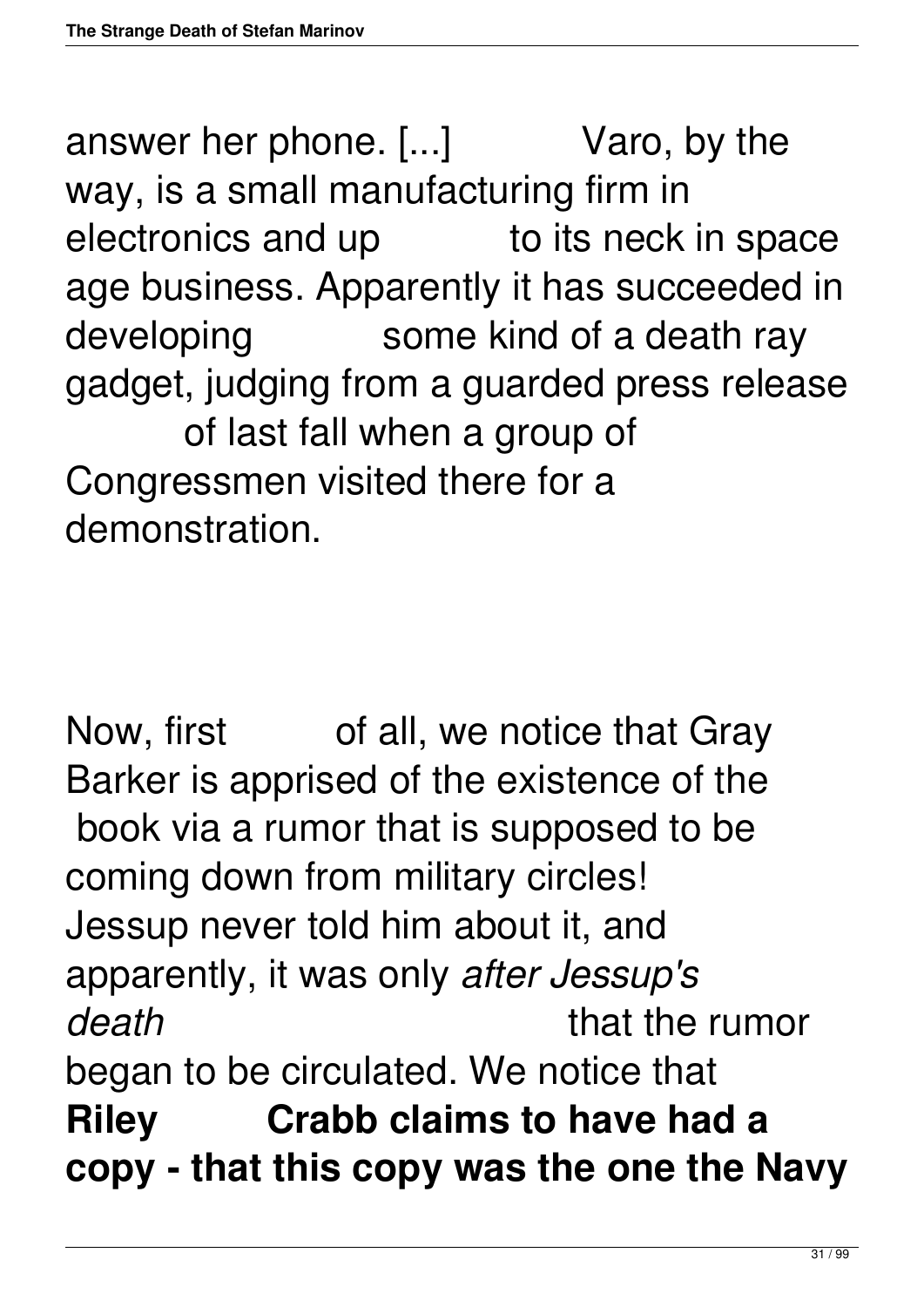## **gave to Jessup - but conveniently, it has disappeared in a weird mailing exercise.**

Ivan Sanderson had been a close friend of Morris Jessup, and Barker tried to get some information from him when he ran into him in New York sometime later. He tells us that Ivan would not discuss the suicide at all, but he was more than willing to talk about the Varo edition of Jessup's book. Barker asked Sanderson why Jessup had never publicized the matter of Allende and the annotated book. (It seems that the only evidence we even have

 for this story is hearsay AFTER Jessup's death!) Sanderson apparently told Barker that Jessup was "just dumbfounded" to be called to Annapolis and shown the annotated edition.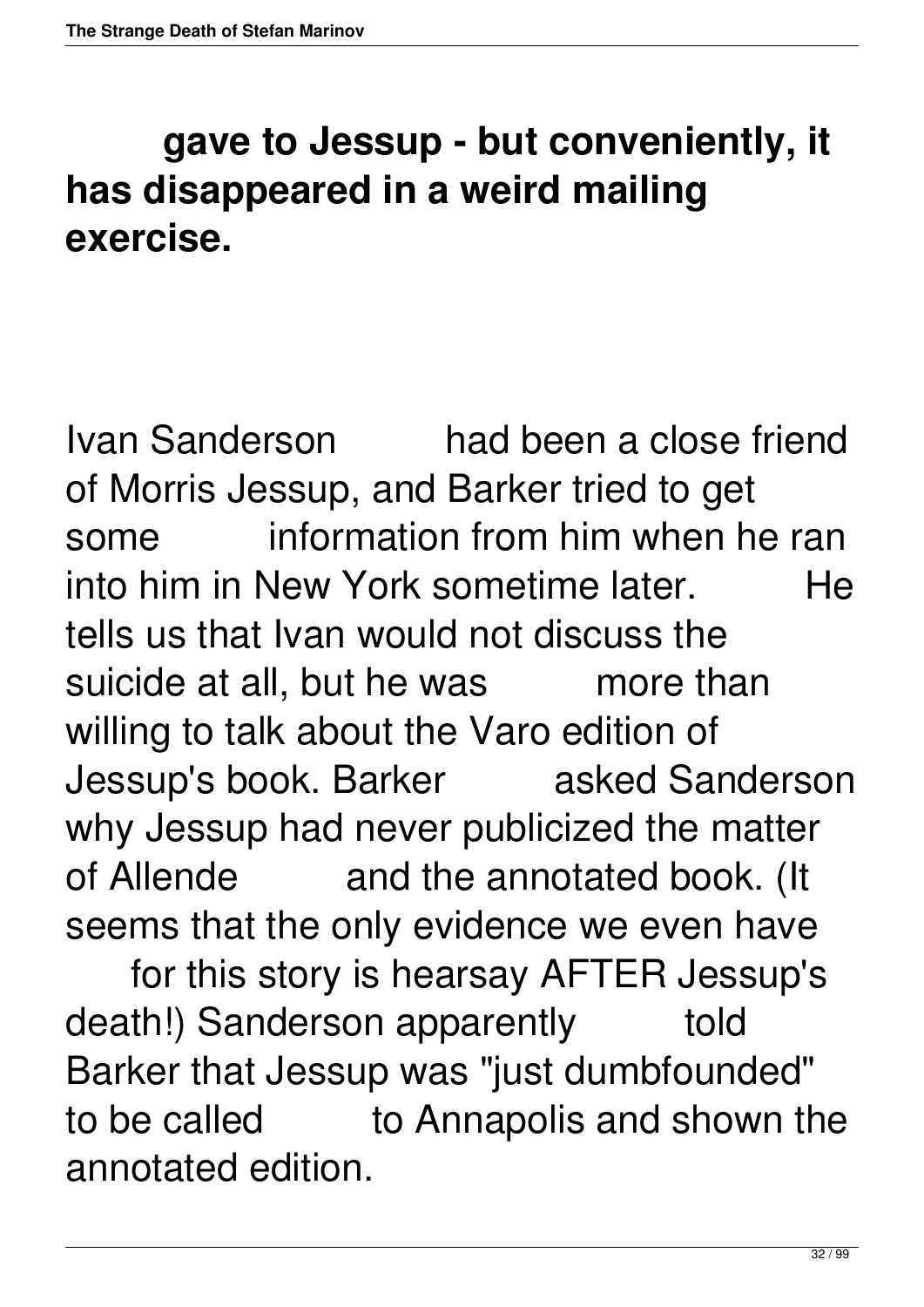The story from Ivan is that six months before his death, Jessup had visited him **bringing along the annotated edition of his** book that had come from the Navy. Ivan claimed that, during the course of the evening, Jessup had requested Ivan to bring three other persons (never identified) into Sanderson's private office where Jessup showed them the Varo edition, to which he had added his own notes. He asked them to read it and then

#### **lock it up in a safe plac**

e "in case something should happen to me." Sanderson never said what the notes were, remarking only that Tafter having read this material, all of us developed a collective feeling of a most unpleasant nature. And this was horribly confirmed when Jessup was found dead in his car."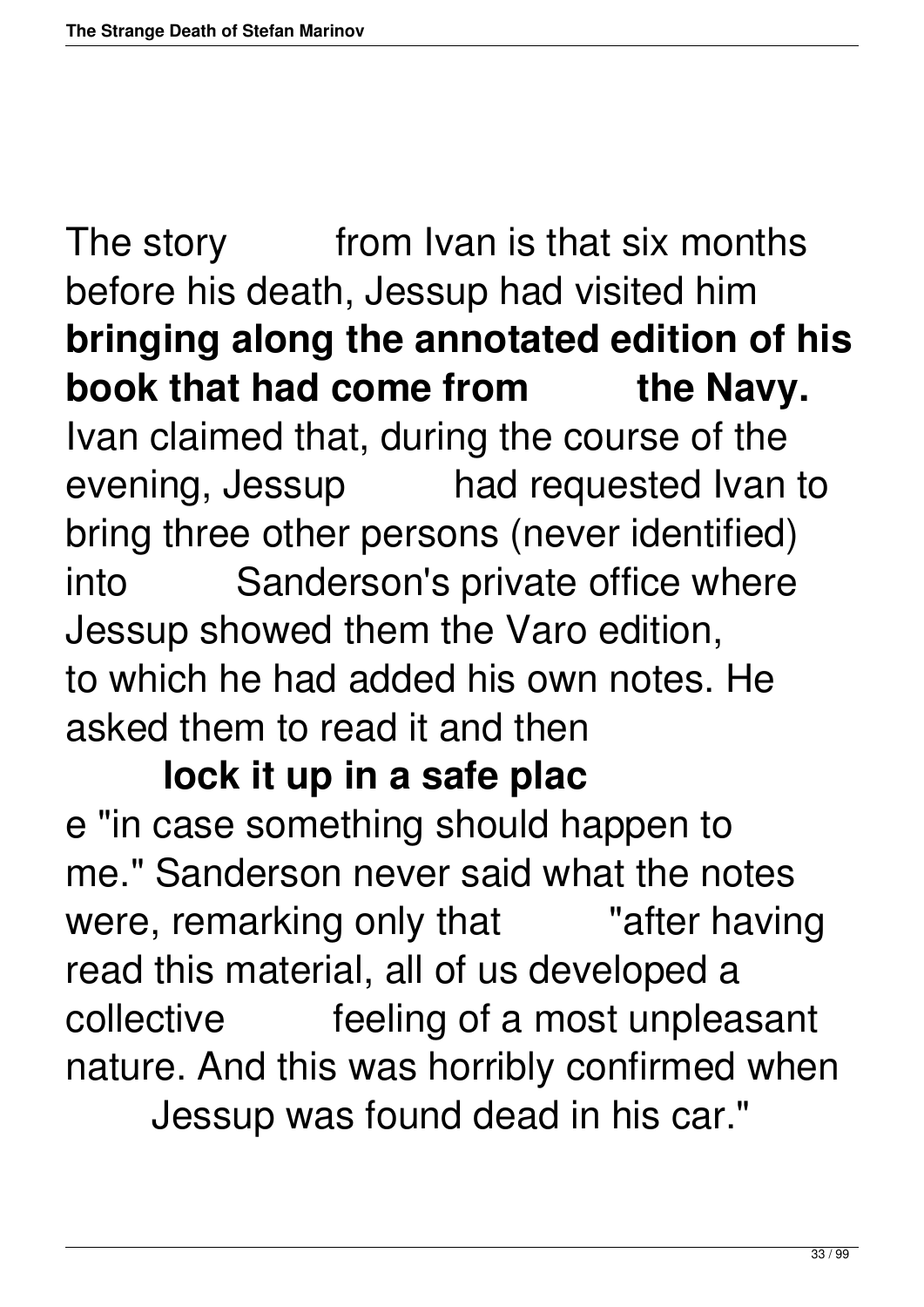What happened to this annotated copy? Sanderson told Gray Barker that it was left in his keeping. Sanderson is dead now, and no one has ever located such a copy in his effects. Yet Riley Crabb ALSO claimed to have been the recipient of Jessup's very own annotated copy.

I smell a rat.

In the years following Jessup's "suicide," almost everyone in the UFO field had forgotten him. During his life, Jessup was not a best-selling author. He was mentioned in Charles Berlitz's book "*Without*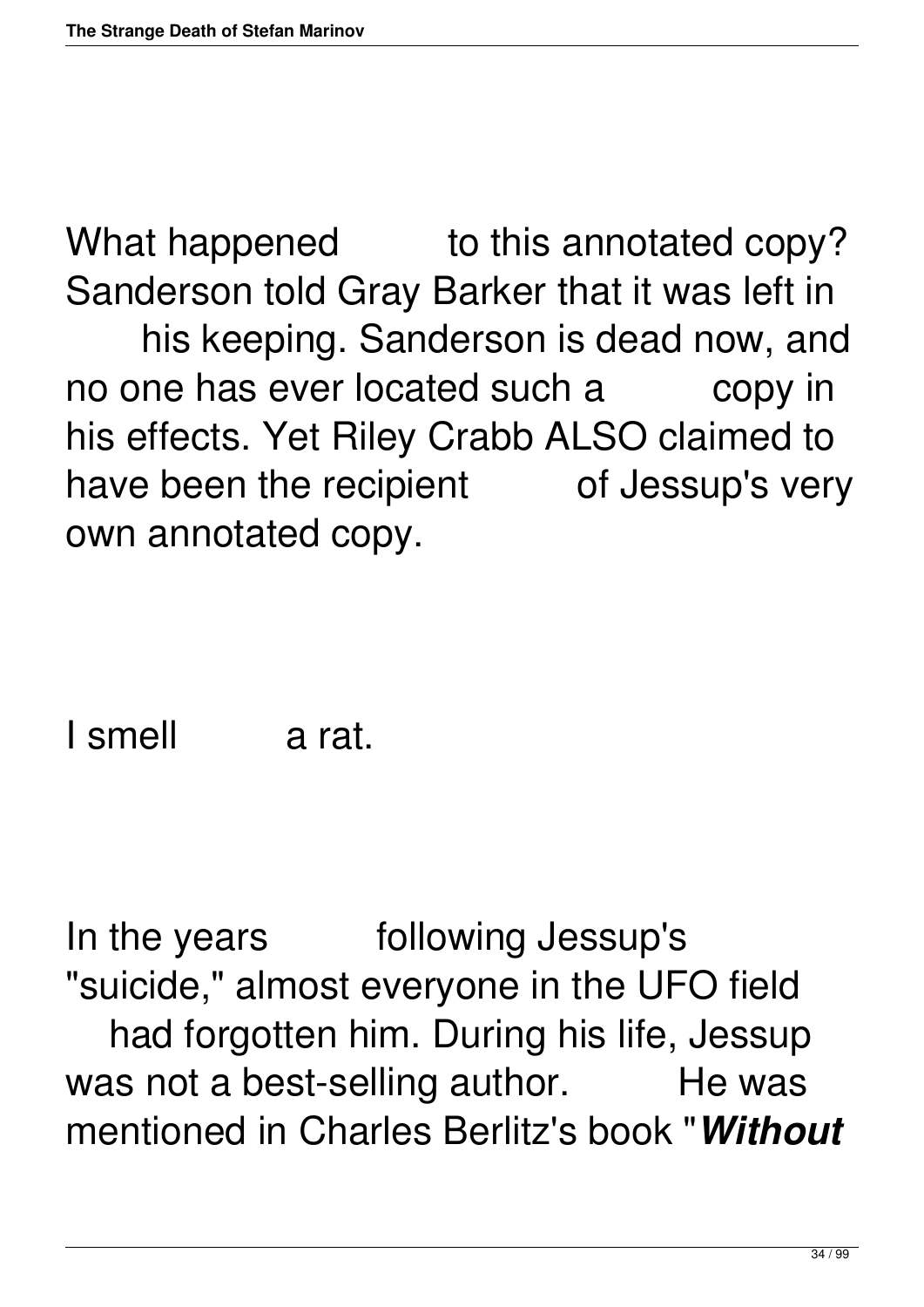#### *a Trace,* "

 and this revived a bit of interest. As a result of this book, Gray Barker received a phone call from a woman in Miami who had the idea that Jessup did not commit "suicide." He sent her a copy of the annotated

 edition which he had acquired by then (as have a lot of other people, though I am not sure how anybody can assume that it is authentic!) along with

### *The Strange Case of Dr. M.K. Jessup*

. This woman, Ann Genzlinger, became obsessed with the matter, and undertook to investigate. Surprisingly, she found "doors eagerly opened for her" and the utmost in cooperation by both the staff and Examiner of the Medical Examiner's office in Dade County. Ordinarily, medical records aren't available to the public, *yet she was allowed complete access to them, and was permitted to voice copy them onto tape*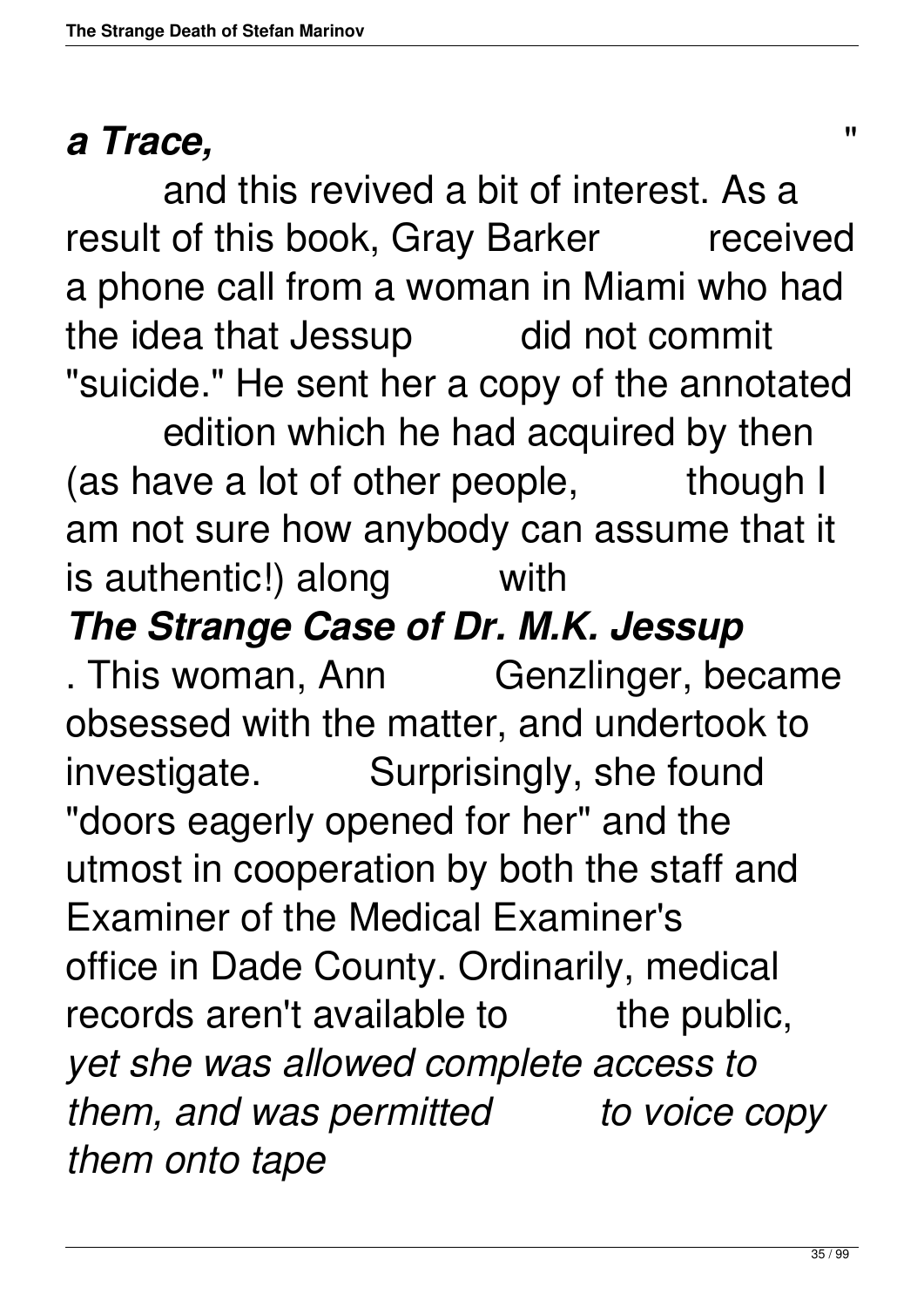. Strangely, after ten years, when the records should have already been moved to storage, they were right there in the "current section."

The Medical Examiner himself seemed to be interested in Jessup's death since he had written to Barker inquiring if he knew of any instances of the use of hallucinogenic drugs as techniques in UFO investigations. This convinced Barker that the examiner might have thought that Jessup had been made to commit suicide.

As it happened, *no autopsy had been performed* . The body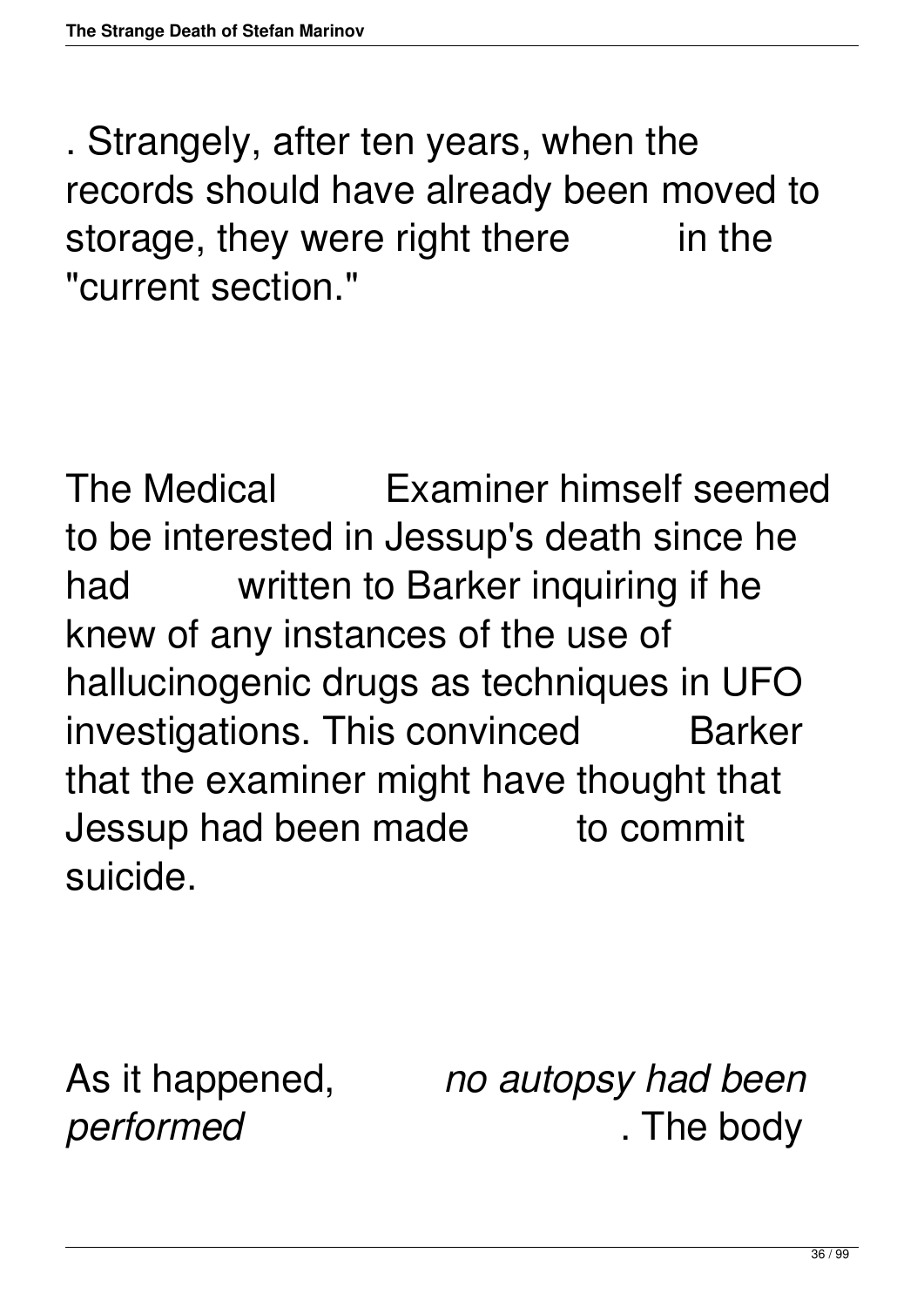had been donated to the University of Miami School of Medicine, which was in violation of the Florida State Code that lists instances in which autopsies are mandated. Apparently, even if the examiner was "interested," he wasn't interested enough to obey the law and perform an autopsy.

The homicide officer who investigated the death, Sgt. Obenchain, commented:

The job was too professional. And I've been on homicide a long time and I feel I can make such a judgment. For example, the ordinary suicide by monoxide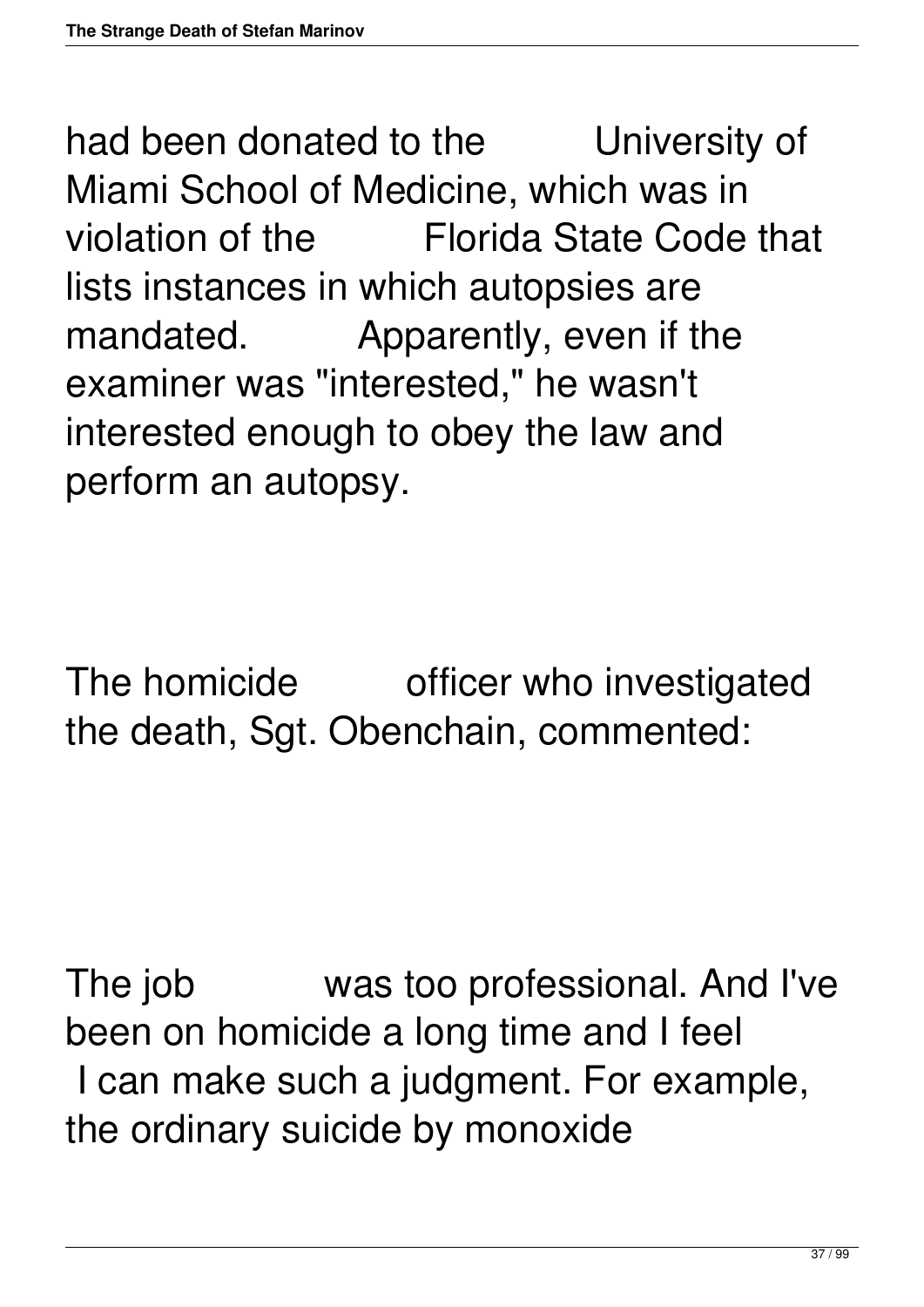poisoning doesn't take the time to wet down all the articles of clothing and to stuff them in the back window to make it more airtight. Most suicides use an ordinary garden hose. But the hose used in Jessup's

 car was larger in diameter, and similar to one on a washing machine. It was not just shoved into the car's exhaust pipe. It was wired on. *And all this had been done in broad daylight, just off a well-traveled road, at the height of the rush hour when traffic was leaving the park.*

 The water could hardly have been applied to the rags at the scene, or some second party had removed the evidence. The closest body of water was 200 yards away. There were no containers for carrying water to the car.

*J*

*essup's clothes were not wet, yet the rags used for stuffing the window were saturated with water.*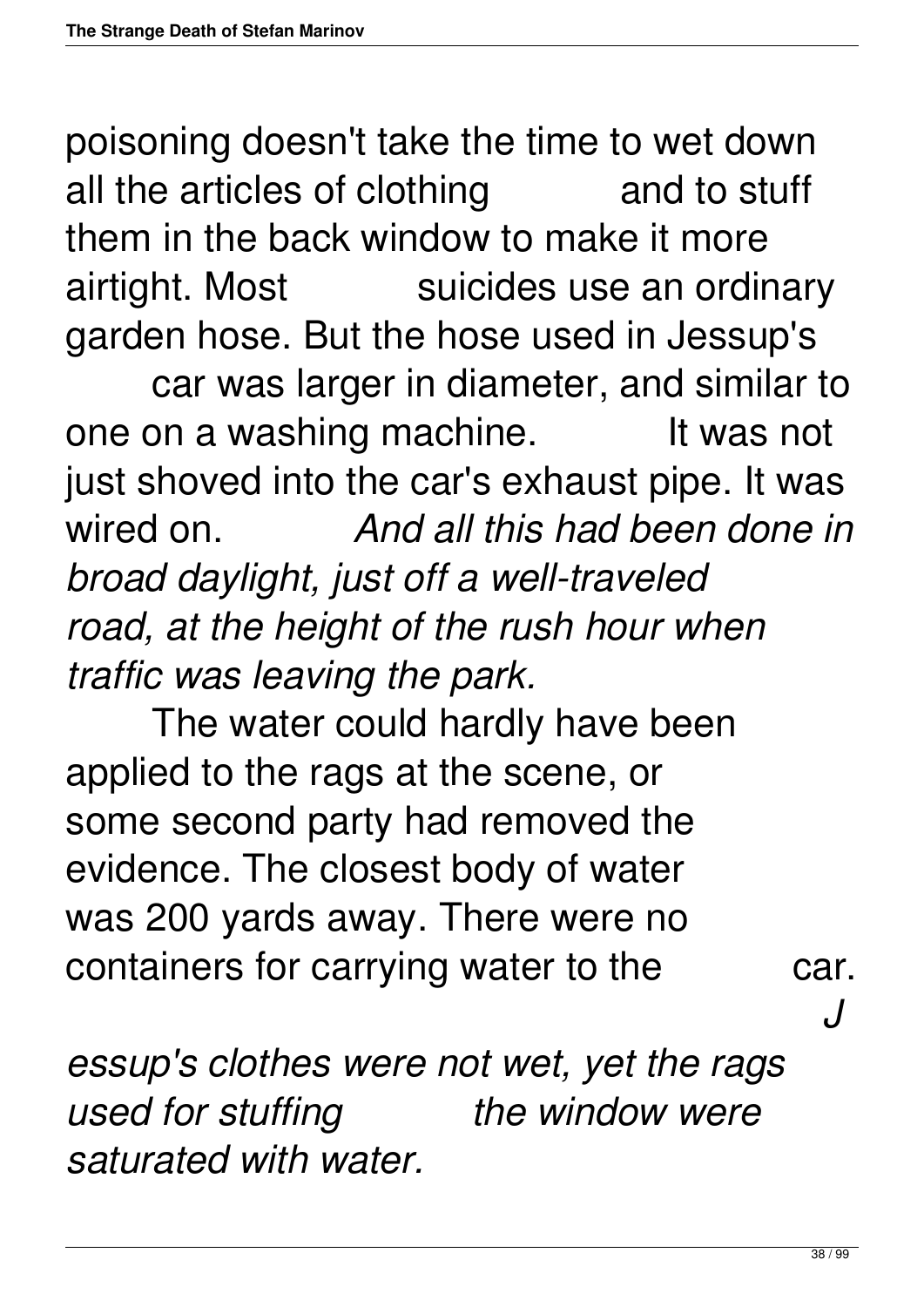While the police were trying to revive Jessup, a Dr. Harry Reed just strolled into the park, though it was after closing time, examined Jessup, and pronounced him dead. There was no Dr. Reed in the Miami telephone book, and none listed in the state licensing records.

Jessup's wife, Rubye, refused to view the body because she was so certain that her husband would not have committed suicide. Homicide Sgt. Obenchain's wife stayed with Rubye for three days after the death, and during this time Rubye told her about unusual telephone calls Jessup had been receiving right before his death. She said that these calls upset him, though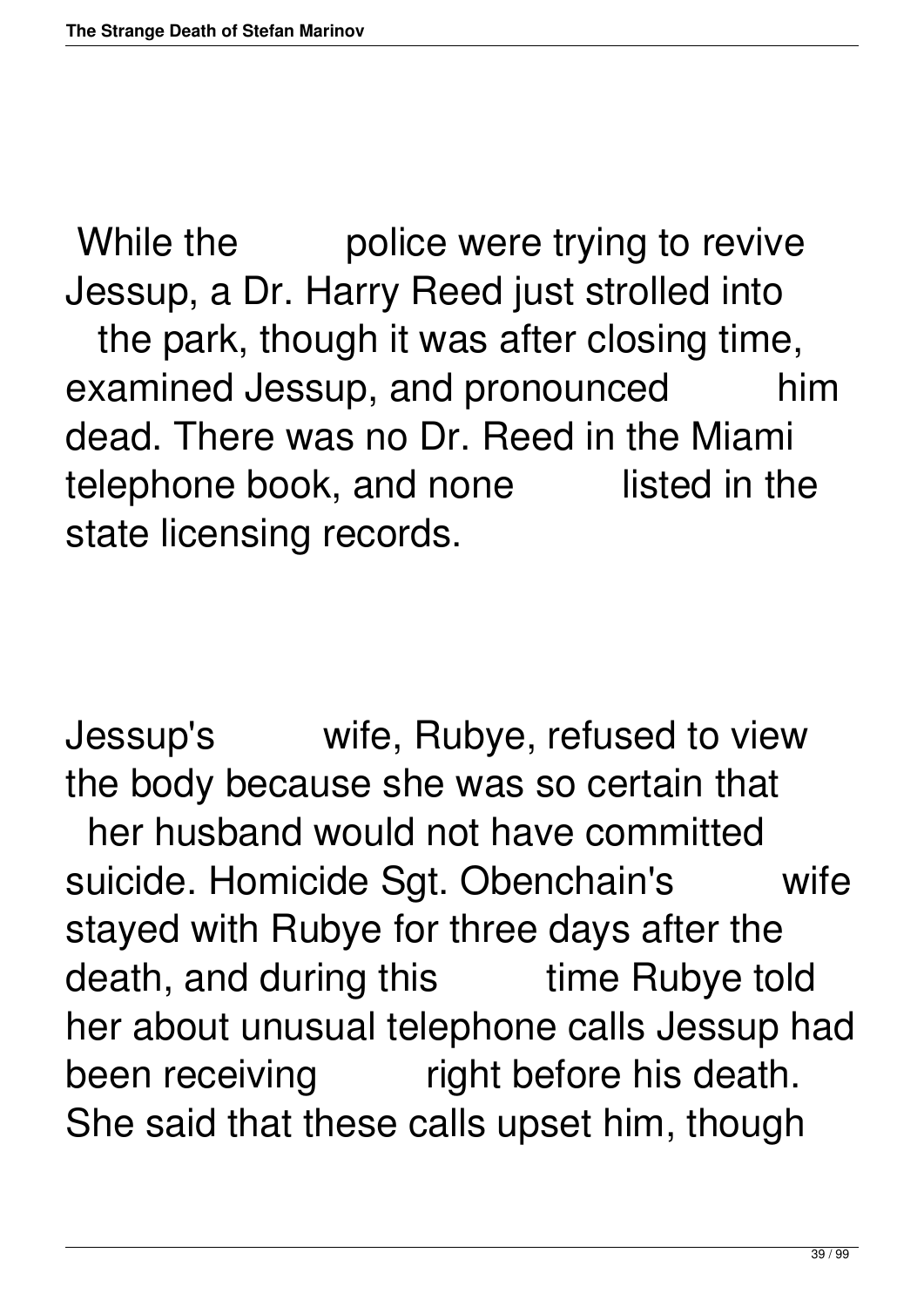he would not tell her what they were about. If Jessup was out and she answered

 the phone, the caller would hang up. The calls ceased immediately upon the death of Jessup. After three days of repeating over and over again that it was not her husband, suddenly Rubye Jessup asked Mrs. Obenchain to leave, stating that she no longer wanted to talk about the matter.

The person who did, eventually, identify Jessup's body was a fellow named Leon a. Seoul who claimed to be a friend of the family. Unfortunately, none of the family ever heard of him.

So, what do we have? We have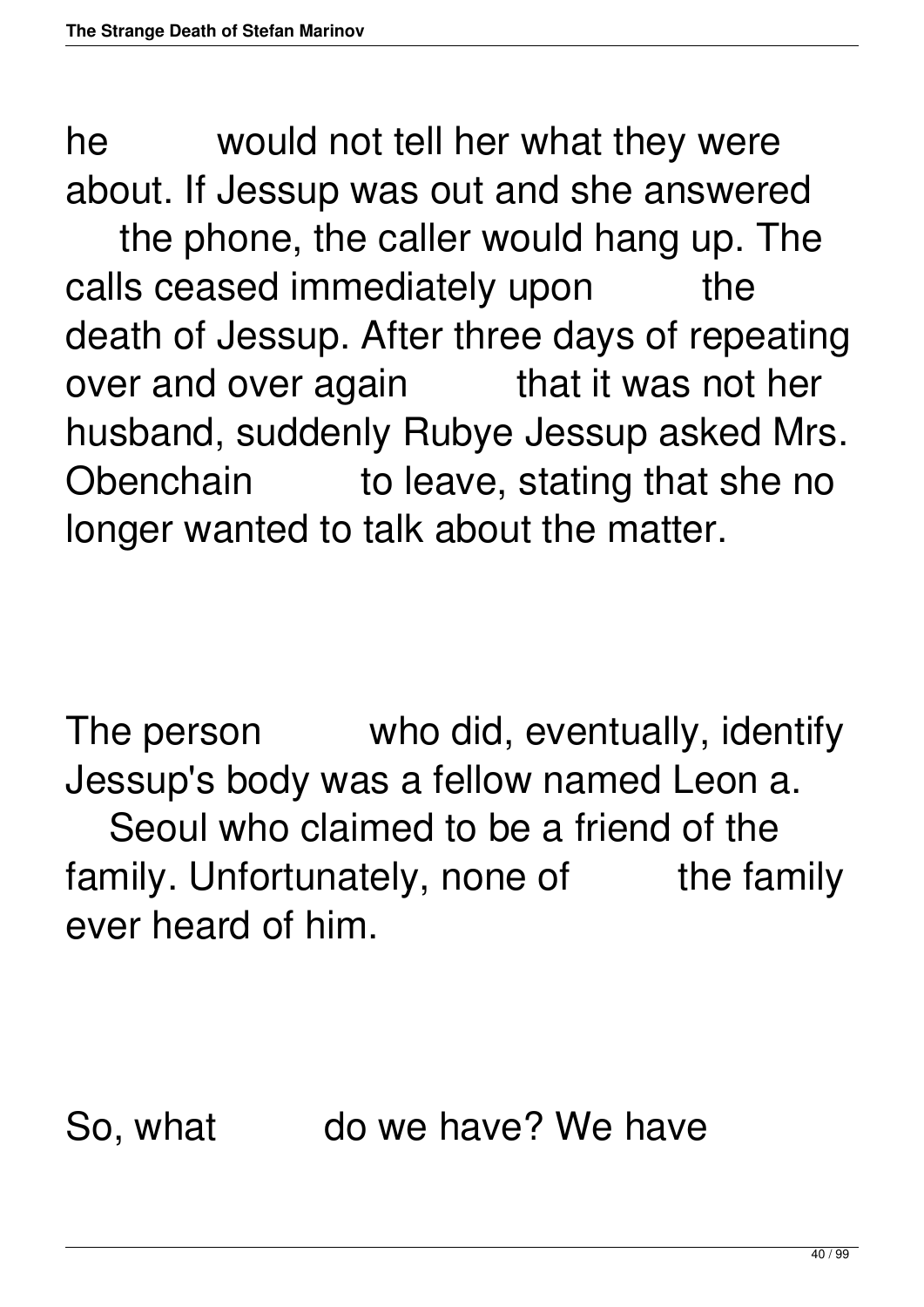someone who purportedly sent some weird letters to Morris Jessup, about which he was reportedly curious, but not terribly excited. All the "impressions" that are attributed to Jessup regarding these letters are from hearsay, AFTER his death. We have a story about the Varo edition of his book, that only emerged as a "rumor" after his death. The rumor was claimed to be from "military circles," as though this would give it credibility. The only people who seem to claim any "inside info" are Riley Crabb and Ivan Sanderson, both of whom claimed to have been in possession of the copy given to Jessup, on which he had made notes of his own. But this copy disappeared, and somehow, there are copies circulated from somewhere because I have two of them. The end result is that, due to this series of rumors, which seem so obviously concocted *after Jessup was no longer alive to refute any of it,*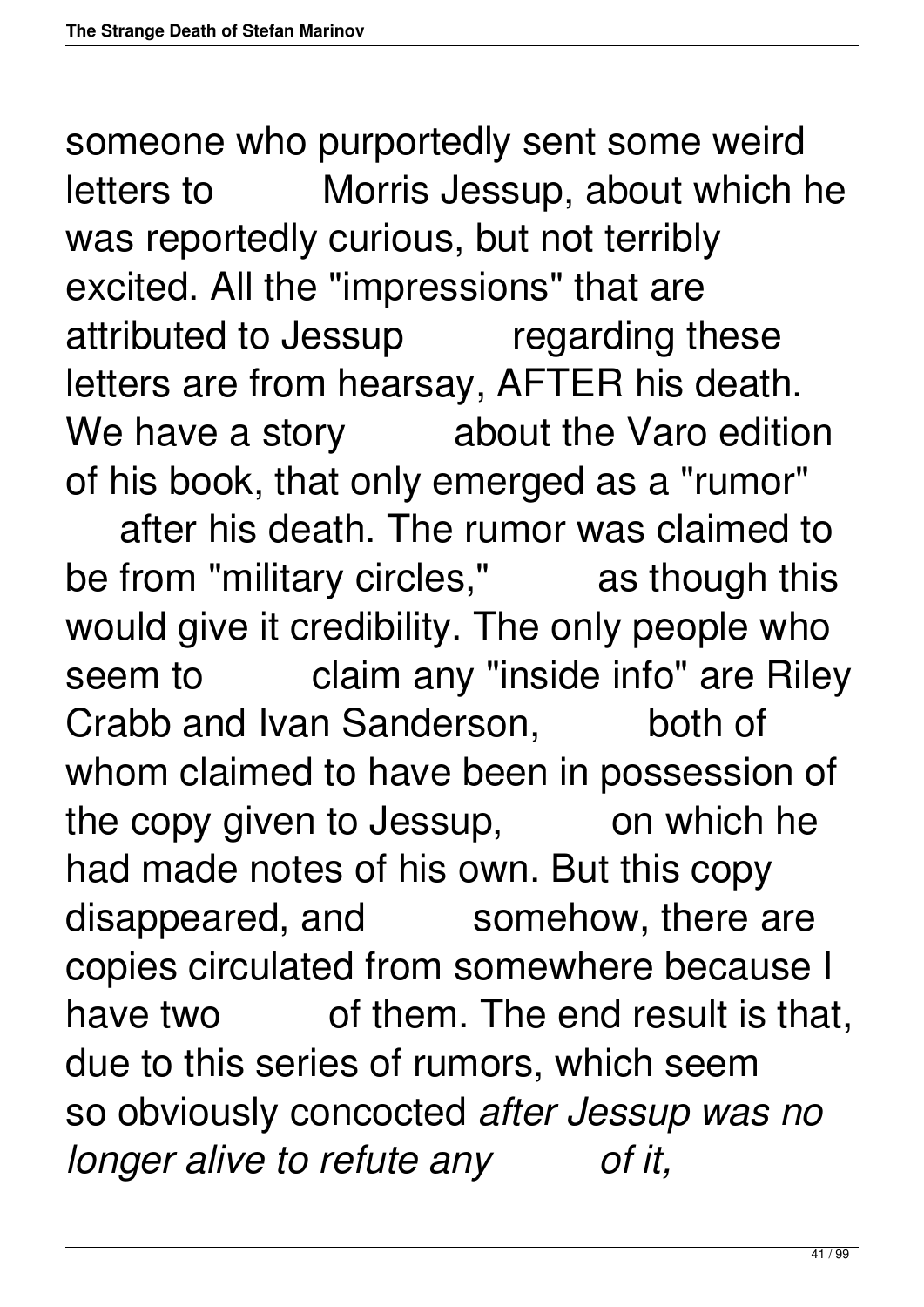we have people declaring that Jessup was silenced because he was on the verge of proving that the Philadelphia Experiment really did take place exactly as Carlos Allende described it!

Every detail and element of the Allende story, the Varo edition of Jessup's book, and the purported strange events preceding his death just reeks of manipulation; all of it propagated after he was no longer present to deny any part of the story. After looking into the matter carefully, one gets the strange impression that a dead man was used to create a myth. Or at least, the "right" version of the story - the version that the Powers that Be want everyone to believe. And, at the center of the myth we find Ivan Sanderson and Riley Crabb, who seem to be responsible for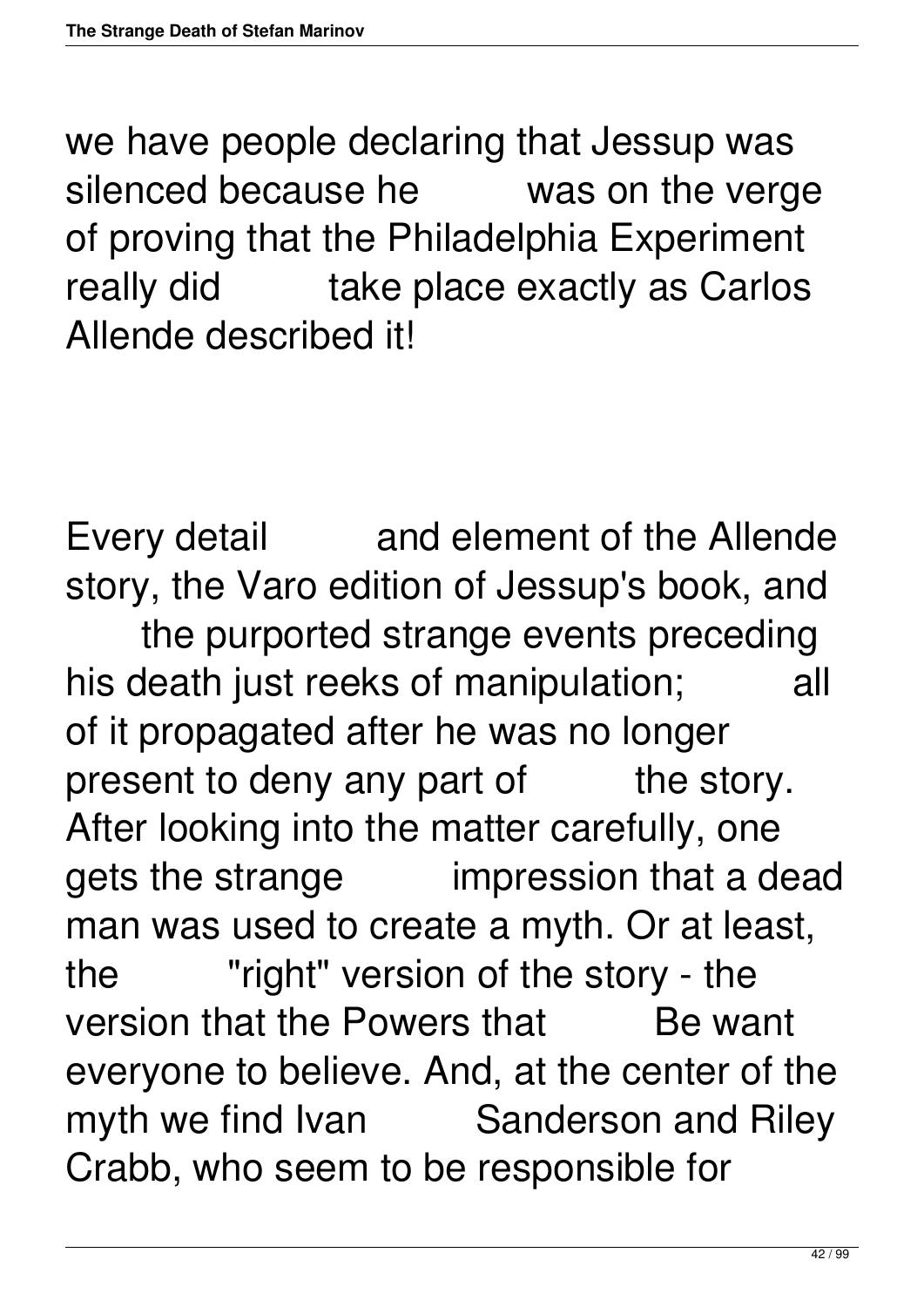spreading the whole story. Later, as a most telling coincidence, a long-time associate of Sanderson, Al Bielek, comes along and breathes new life into the story by creating "Montauk," followed by Phil Schneider, and others.

We come back again to the death of Jessup: a suicide that was so obviously"set-up" to look like suicide, that everyone KNOWS it was murder by persons or agencies unknown. Ann Genzlinger concluded: "I was motivated by a strong feeling that Dr. Jessup did not take his own life. But after my long investigation, I have concluded that he did -

but not while in possession of his faculties. He was under some sort of control."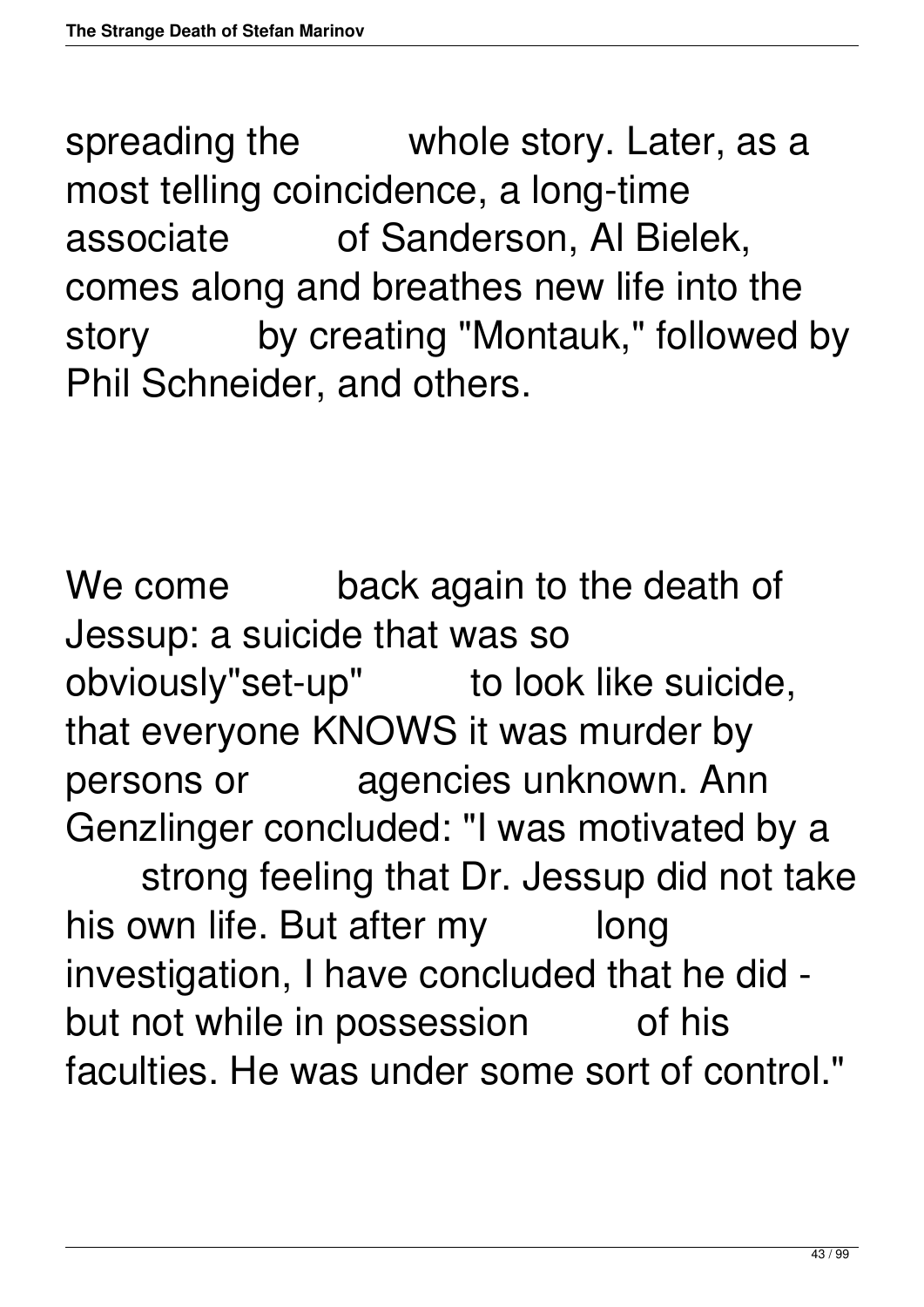That, of course, does NOT explain the problem of the wet rags stuffed in the back window of the Station Wagon.

Nevertheless, the result of all of this is that the Philadelphia Experiment, as explicated by the Carlos Allende letters, and the story about the *Varo edition* of Jessup's book, is now firmly ensconced *as fact* in the minds of many people.

On January 17, 1996, Phil Schneider was found dead in his apartment. He had been dead for about a week. After a lot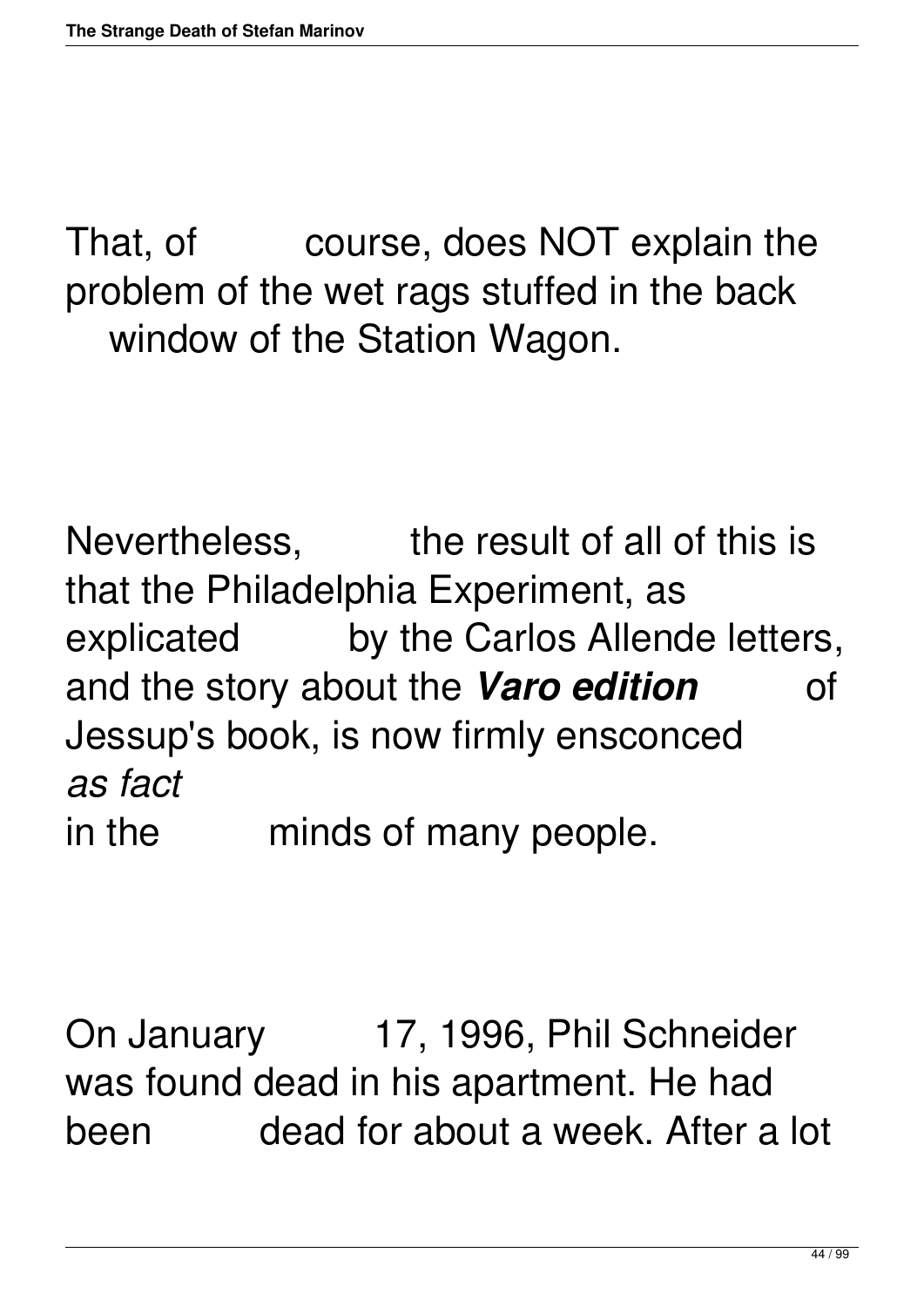of fooling around by the medical examiner, it was decided that Phil had committed suicide by strangling himself with a rubber hose of the medical type. Yeah, right!

Phil was a well known speaker on the patriot and UFO lecture circuit. His main shtick was underground base activities. As a geologist, he claimed to have been involved in the construction of secret government bases, including Area 51 and the base at Dulce, New Mexico. As it happened, for two years before his death, Phil had stated in his lectures that there were constant attempts being made on his life. These attempts were described as staged accidents, running gunfights, loosened lug nuts on his vehicle and so forth. Phil further claimed that his father was a German U-boat captain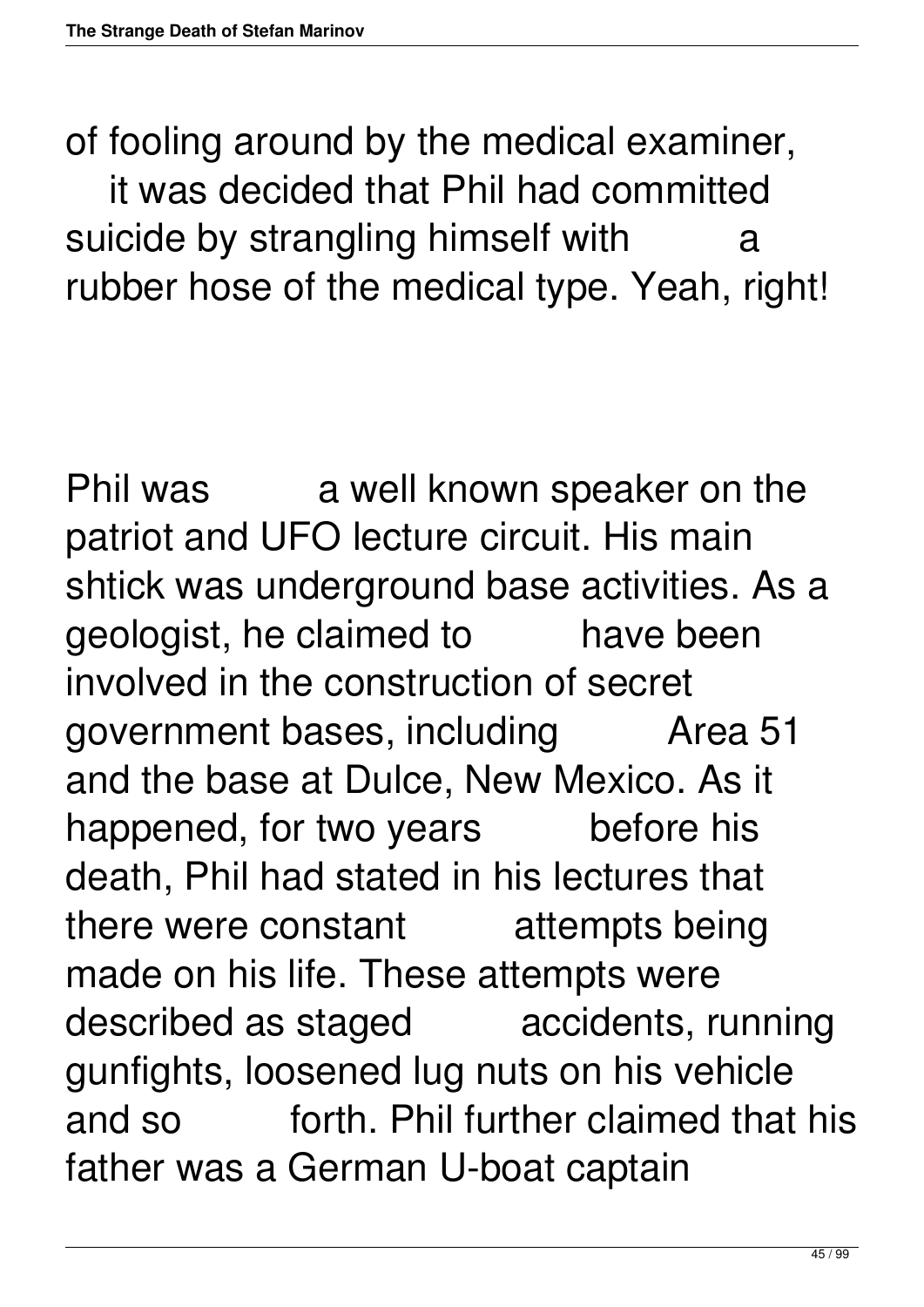who had been captured by the Allies and inducted into the U.S. Navy under the CIA's Operation Paperclip program in which Nazis were given new identities and became U.S. citizens.

Loosened lug nuts?

I read that part to my kids - movie buffs all - and they looked at each other and then at me and said: "Yeah, right! The Secret Government according to Homer Simpson." The reader may wish to read Alexandra Bruce's well-researched book "*[The Philadelphia Experiment](http://www.amazon.com/exec/obidos/ASIN/096318895X/cassiopaea)* **[Murder](http://www.amazon.com/exec/obidos/ASIN/096318895X/cassiopaea)**," for the many confusing details of Schneider's background and claims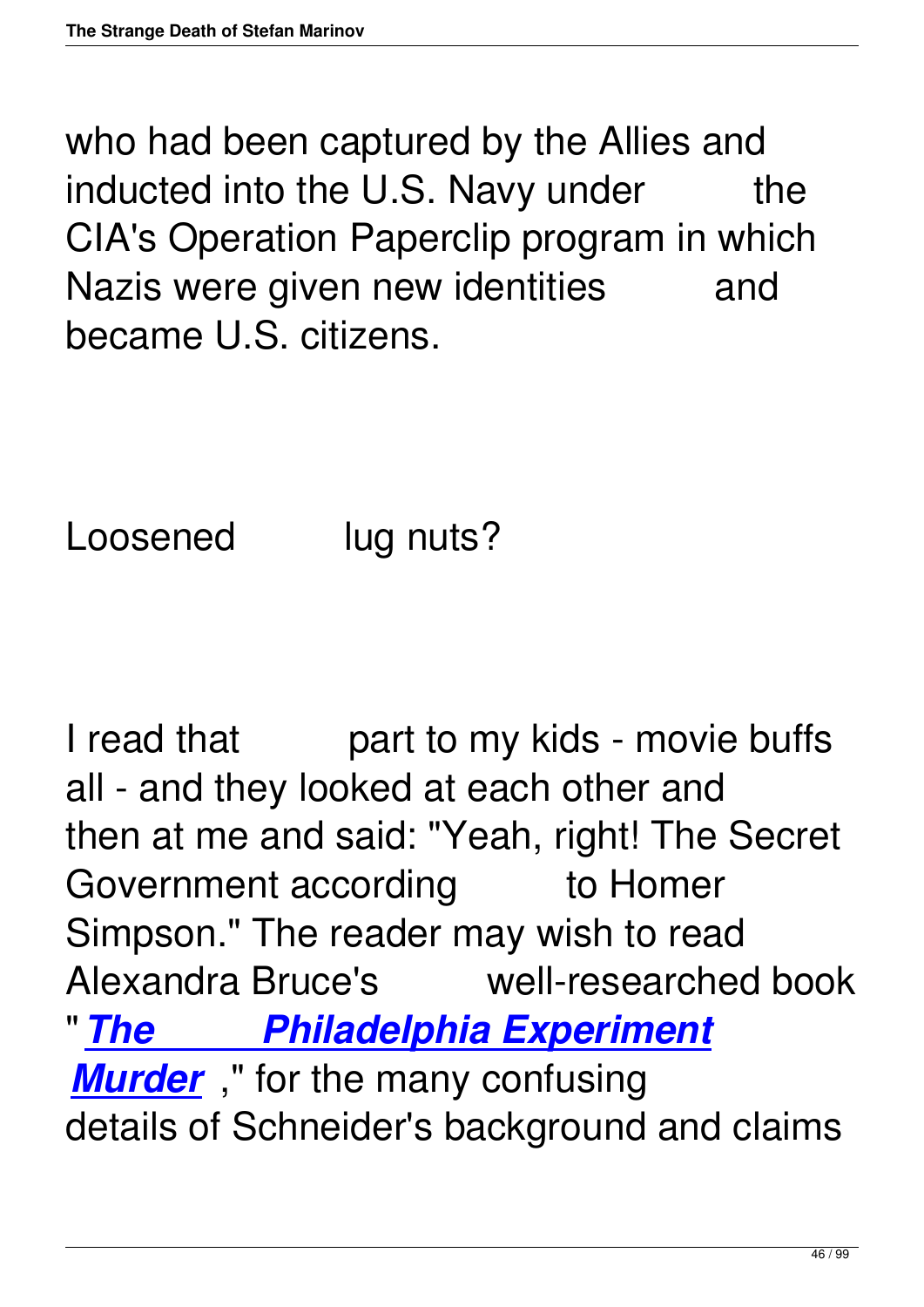that were brought to light which cast doubt on his stories, but still raise confusing issues.

In the end, the question is: was Phil Schneider a crank who took his own life because of paranoid hallucinations, or was he murdered by agents of the government for giving out classified information? Was he murdered to shut him up? Or, could there be another reason: the same reason Morris Jessup was murdered? Were they both murdered to give credibility to stories that were, in fact, FALSE?

Phil's death is seen by conspiracy buffs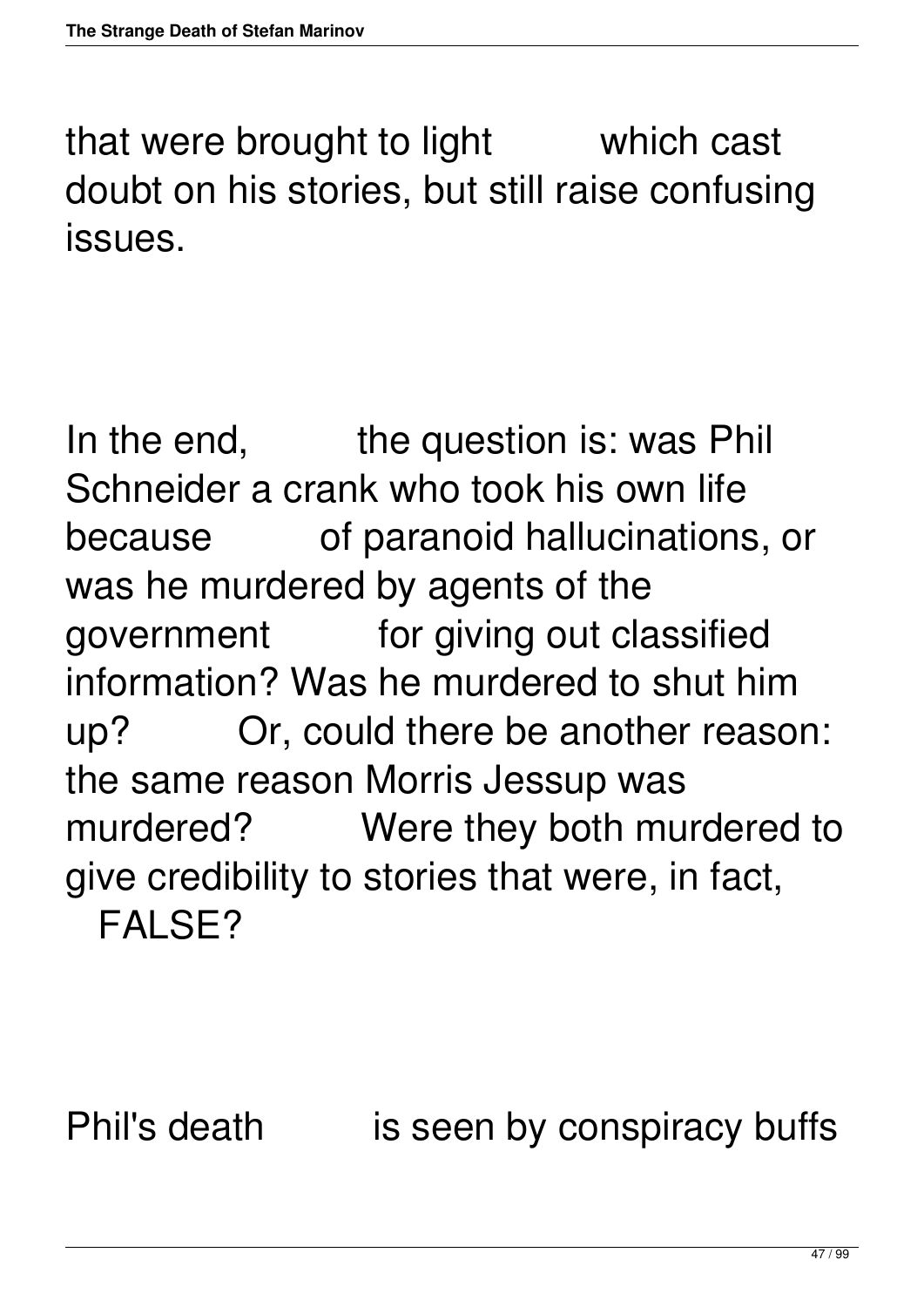as *proof that what he was saying was true*.

 In the same way, Jessup's death is seen as proof that the claims of Carlos Allende about the Philadelphia Experiment are true. And in both cases, what seems to be an obvious murder poorly disguised as a suicide is the common factor of conviction that persuades the many believers in the stories surrounding the two figures.

The problem is that we all know that those boys in Black Ops can do better than that when they want to! If they want a death to look perfectly natural, if they want to just shut you up, you can be sure that they can do it. By the same token, if they want a death to look like a murder disguised as a suicide, they can do that, too. It is patently absurd for Schneider to have announced on numerous occasions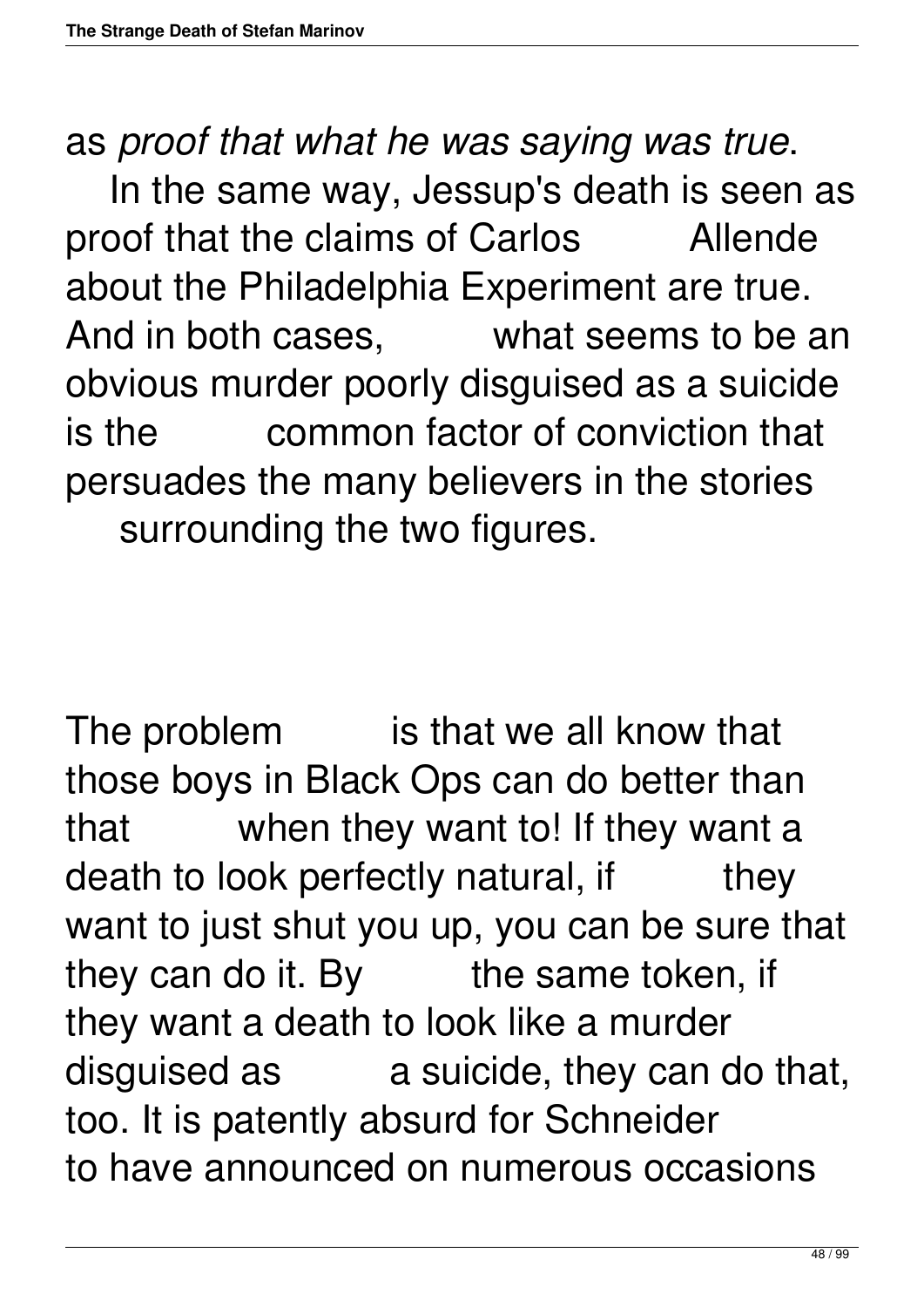that the secret government had made over a dozen "attempts" on his life. Such agencies do not make "attempts" on a person's life. They do the deed, and *it looks exactly the way they want it to look.* Don't delude yourself by thinking otherwise. There are occasional "leaks" and "embarrassing" stories about such agencies, but I can just about guaran-damn-tee that they are planned. Nothing like creating a reputation for being a bumbling bunch to cover up the fact that, at the deepest levels, very little bumbling takes place.

What this means is that the deaths of Jessup and Schneider were very likely engineered for the express purpose of promoting disinformation.to inspire belief in something connected to them either after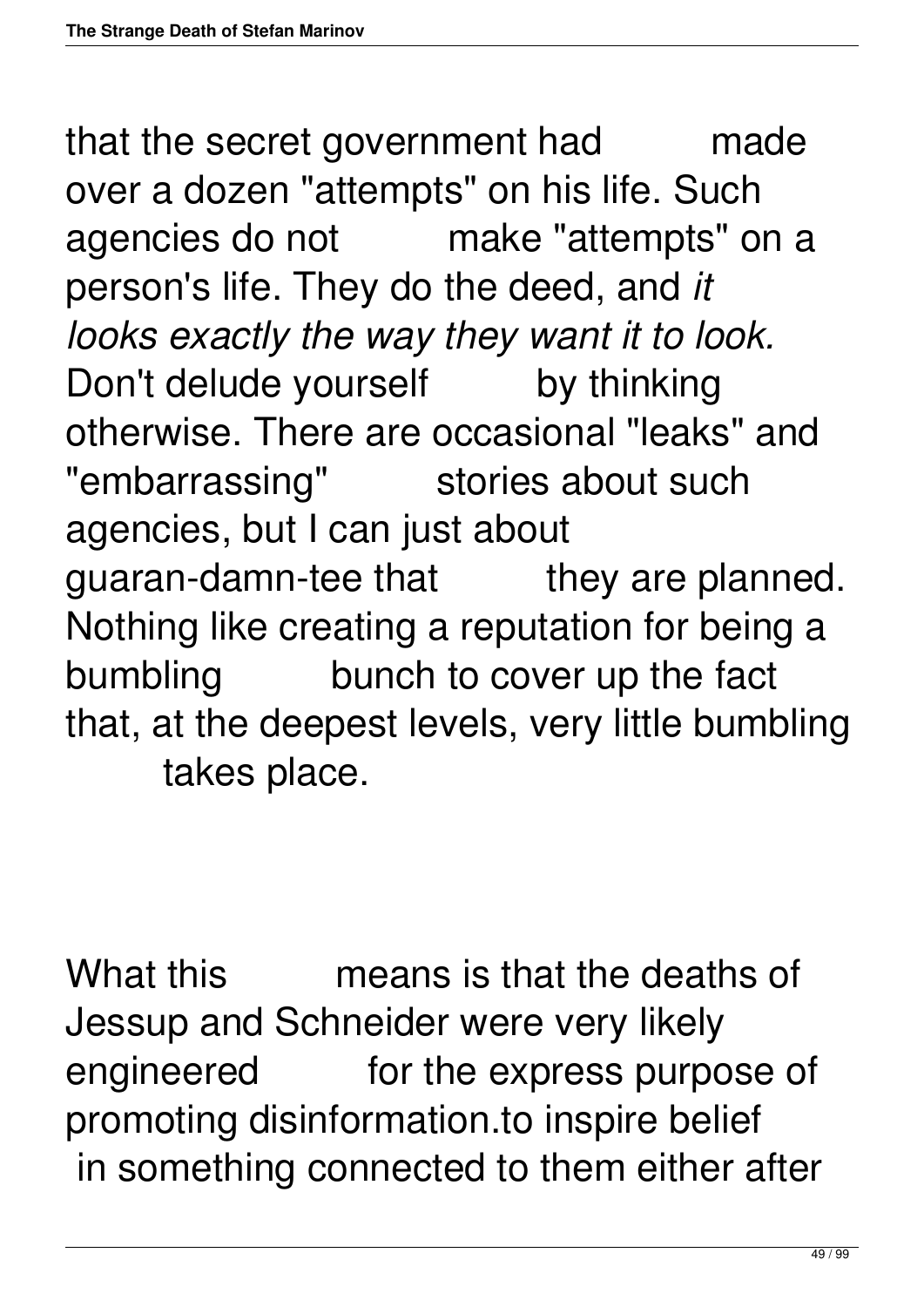their death, or promoted by them before their death. And if that is the case, then we have to seriously suspect the stories that are propagated *in connection with their deaths, and assume that they may be disinformation.*

There is another interesting death of recent times: Stefan Marinov. Marinov was a colleague of Ark's with whom he had corresponded on a number of occasions. Around the time that Ark learned of the flood in Poland described in a previous chapter, apparently Stefan was jumping off a fire escape in Graz, Austria. As it happens, Stefan was a political and scientific dissident. He did, indeed, have a history of protest against suppression of truth and the Scientific Thought Police. He did have a history that would suggest that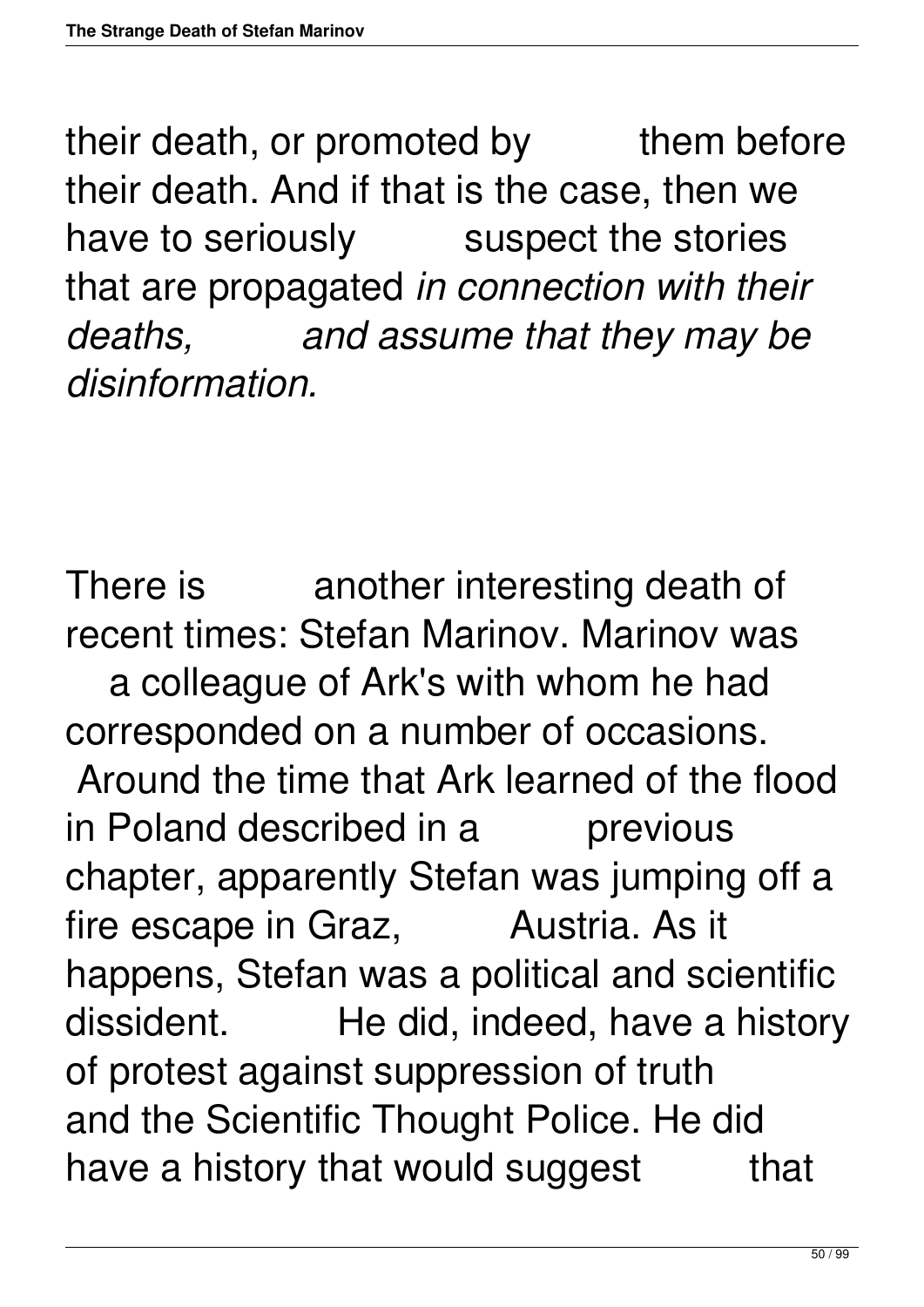suicide was not unbelievable in his case. His friend and colleague, Panos Pappas wrote:

I knew Stefan Marinov over 20 years. He used to say I am his oldest scientific co-fighter and fellow friend. Stefan was with me in Athens repeating his last experiments, just 15 days before he died. At that time, nothing could make me suspect his early death , two weeks later.

Adopting the Police explanation that Dr Stefan Marinov Killed himself, on July 15, 1997, jumping from the University of Graz Bibliotheque (Library) building, I would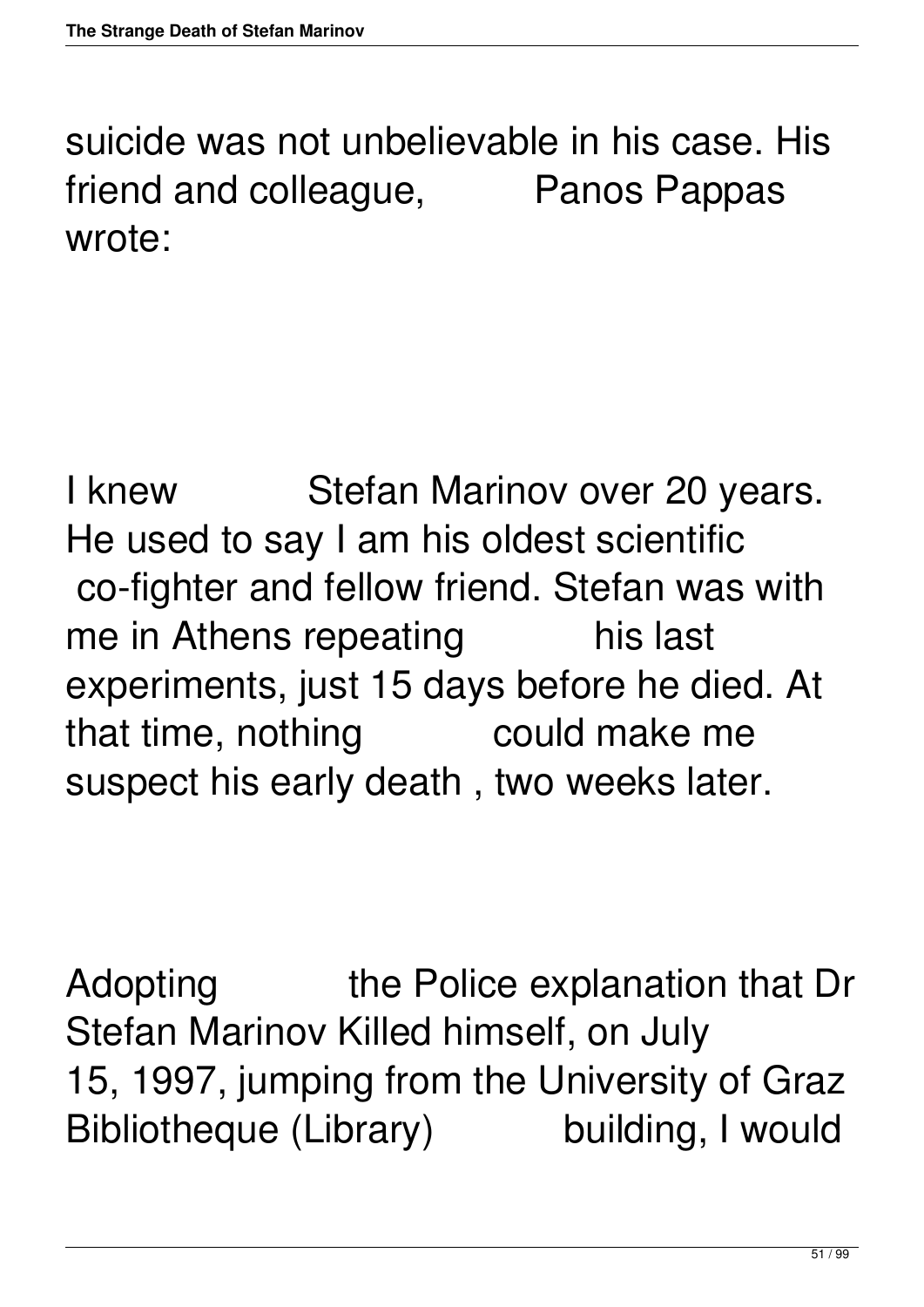like to ask: Why there was no official press or news release?

I was the first to inform his son, Marin Marinov two weeks later, on **31/7/1997** in Sophia for the death of his father who asked me a similar question. "Why the police still did not inform me, for two weeks, after the death of my father?"

Stefan Marinov was known all over the world, half of the citizens of city of Graz knew him. Stefan Marinov's death , jumping off a public building, should have been the first news for the city of Graz, for half the people there will now look for Stefan and many more from all over the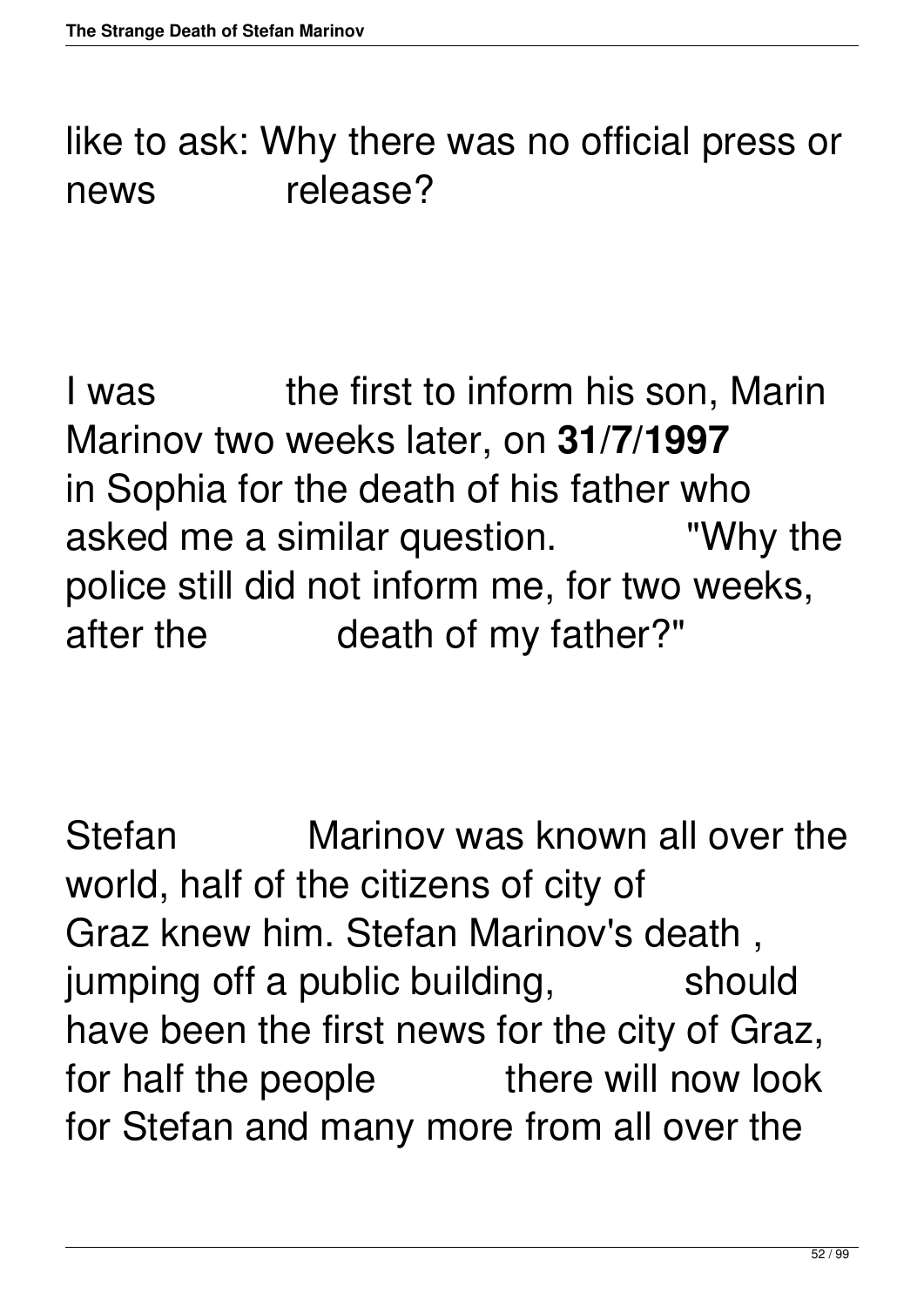world. Is it true that there is no press release in this case for the city of Graz? Does it look like a cover up? Even, Mr Deisting who first informed us, found out accidentally about Stefan's death from the librarian on **25/7/1997**.

Stefan had attempted unsuccessfully to kill himself in the past, in Paris, in an attempt to make a protest against scientific censorship and the indifference of the scientific community.

Assuming that Stefan had chosen for himself, a public building, as the Library of the University of Graz, instead of his own high elevated balcony, apparently he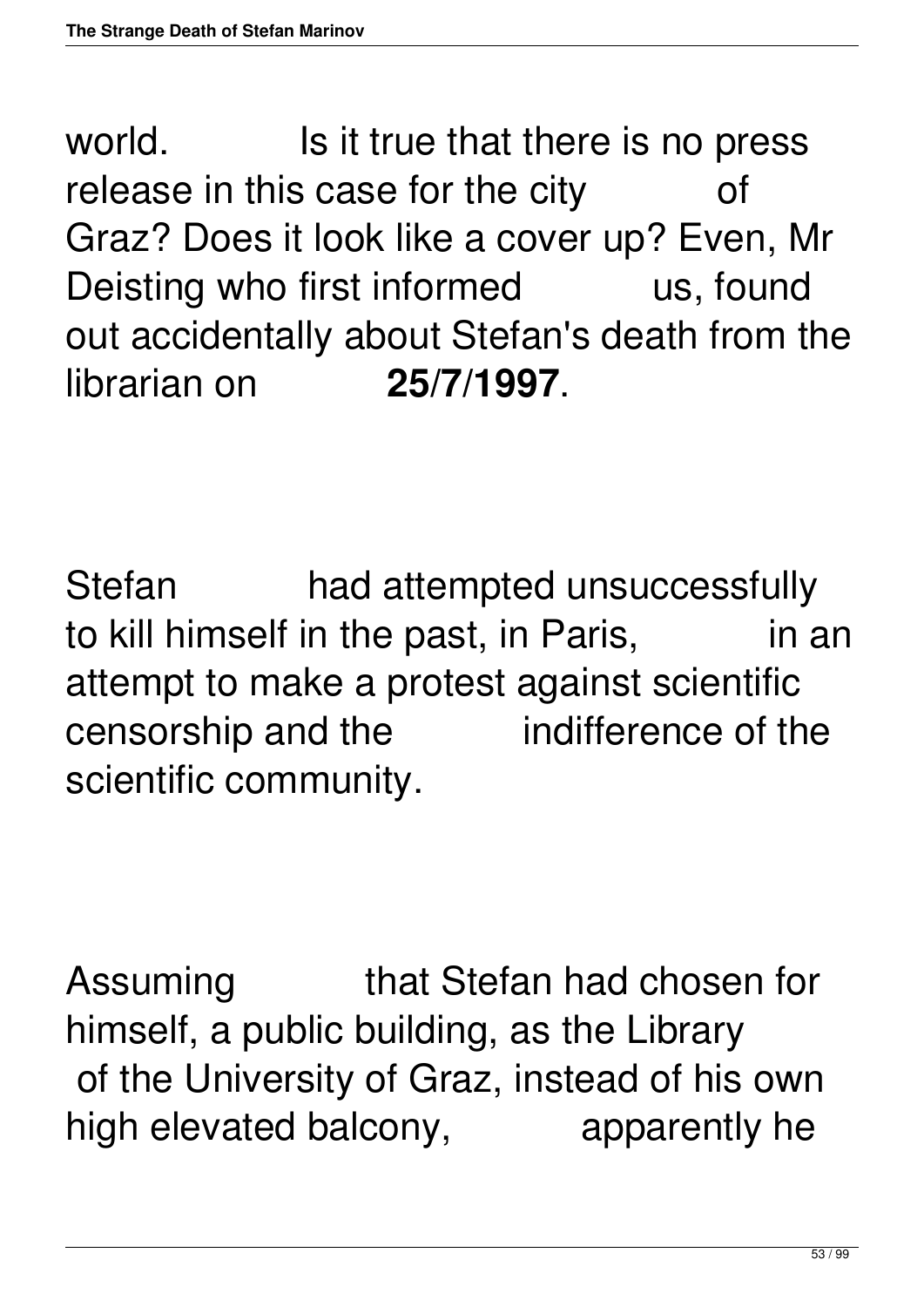did so for the same protest, however, not particularly for the University of Graz. He did so to protest against all universities and position-occupying,

indifferent-for-the-truth scientists and salary receiving professors.

The authorities of the University, knowing Stefan and his continuous efforts to answer unanswered scientific questions for the last 20 years, apparently managed to cancel an annoying press conference or press release by the police,

 which they thought would have caused students all over the world to ask more questions which their Professors could not answer and Editors would not publish, like the lists of questions and problems Stefan used to send and never got an answer - other than the typical "Professor's"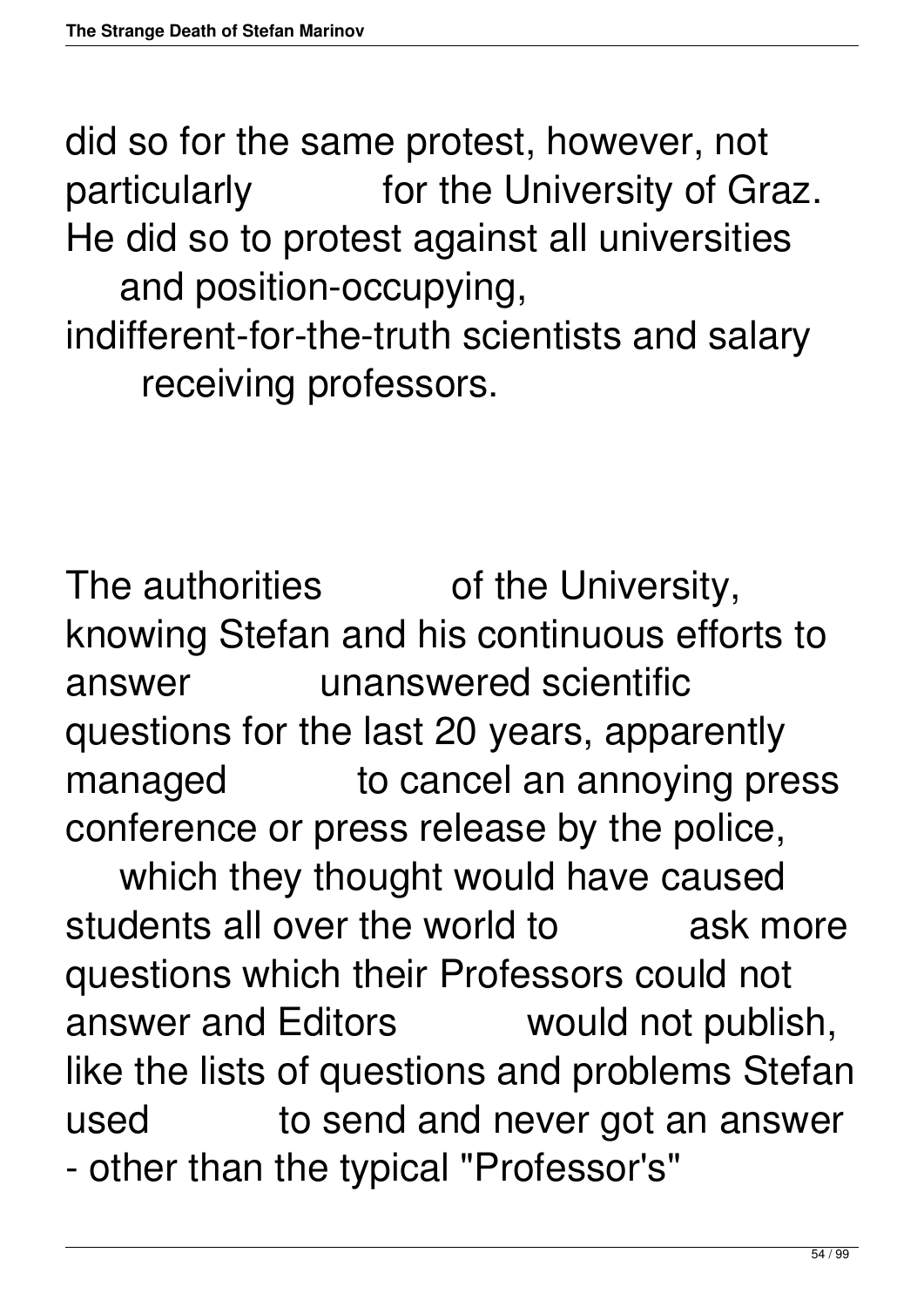answer: "I am not a Specialist", "Do not get me involved", Thave no time...", quoting only the most recent responses to his questions, just one month before his Last Protest.

Whoever controls knowledge for humanity and tries to stop human evolution by confusing the masses and public media should know that whatever they call Stefan Marinov's death -- suicide or killing, they committed another killing for Stefan Marinov killed himself, in order to protest against the control of scientific knowledge.

Just before the end of the last century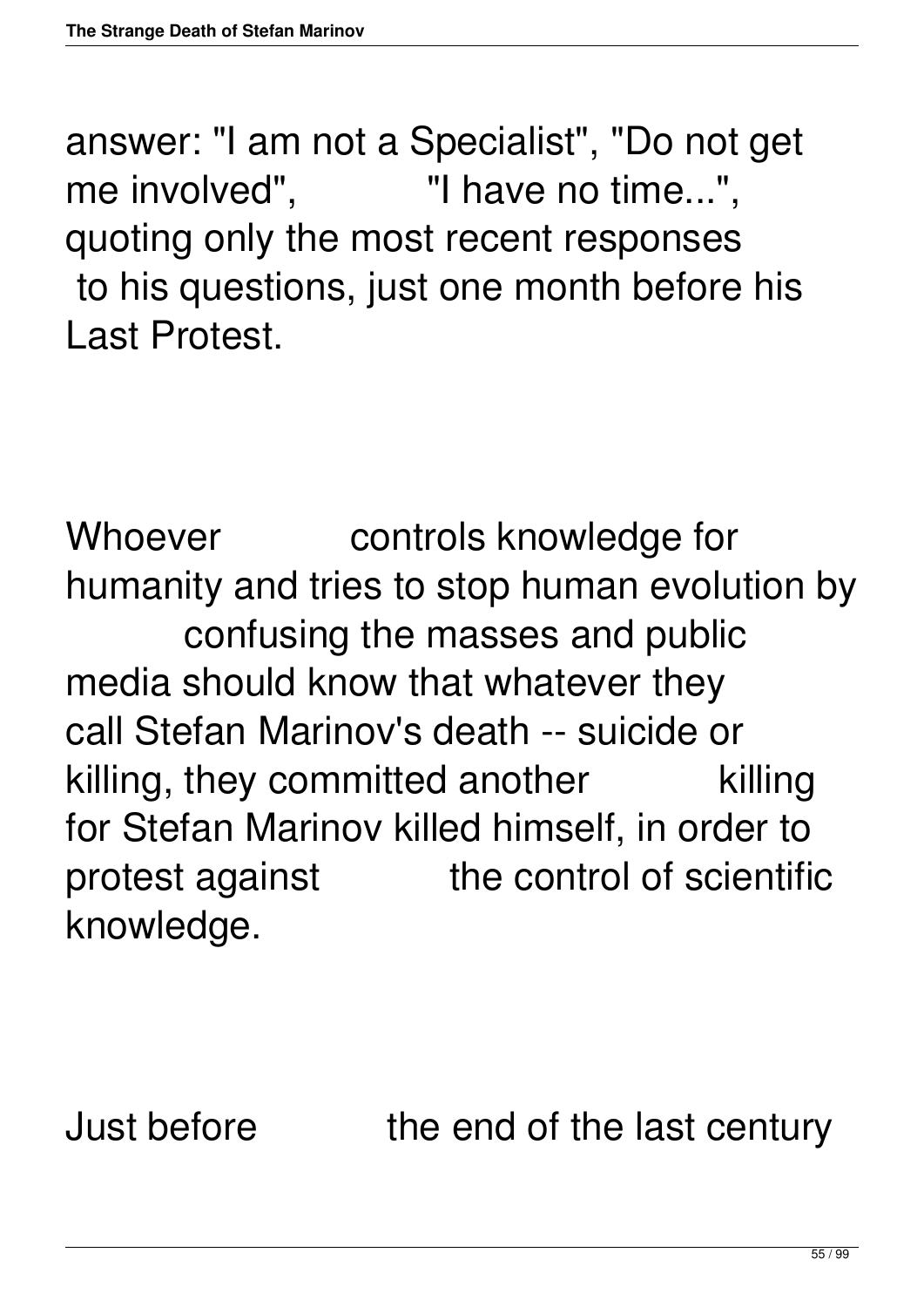the authority of the USA patent office issued a direction: "No more patents on electromagnetism will be accepted, for whatever is to be invented in electromagnetism, has already been invented!".

At the dawn of the airplane revolution, scientific authorities, like the Academy of Science in France or the Royal Society with Lord Kelvin made the aphorism: "Machines heavier than air may not fly!", presumably based on mathematical proofs!

At the last part of our century for ten years (decade of 1970), scientific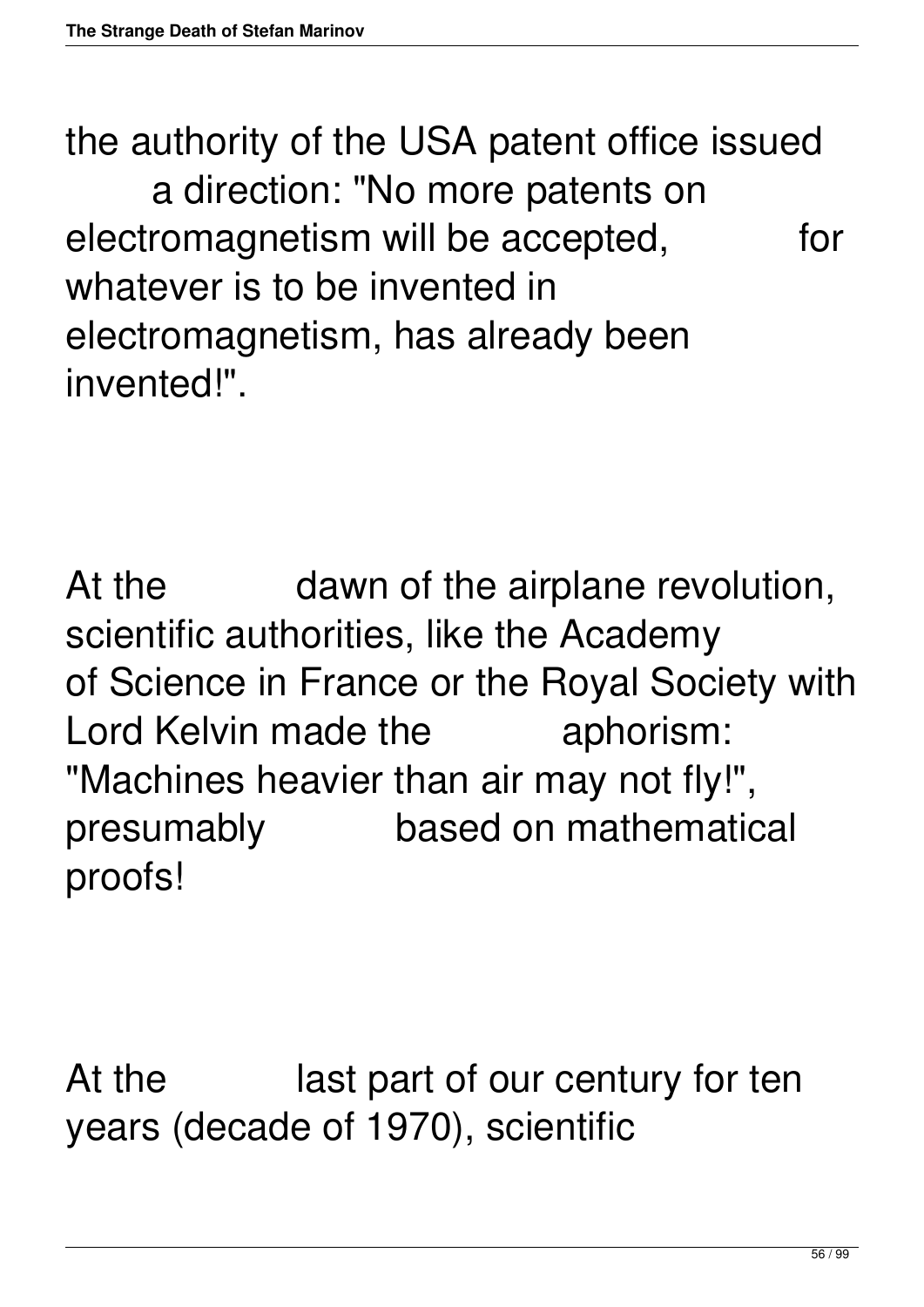institutions and public media were making repetitively clear via all means: "We are facing a disaster, petroleum is coming to an end before the year 2000!" Now, they say "conservation of energy" is perfect!, even they cannot prove this "conservation" better than the degree of error present day technology introduces - at least 1 ppm masking error, remaining in all experiments, which is huge for planetary and astronomical scale. Instead, they want to say: Energy was violated only once in the past, at the beginning, only at the "Big Bang", and that this conservation will never be violated again in the future by all means! (not to allow humans to step to the next scientific evolution). They say the "Perpetual Mobile" is not possible, only a crazy scientist may attempt it, even, they have no scientific proof for its non-existence, only the assumption that it has not yet been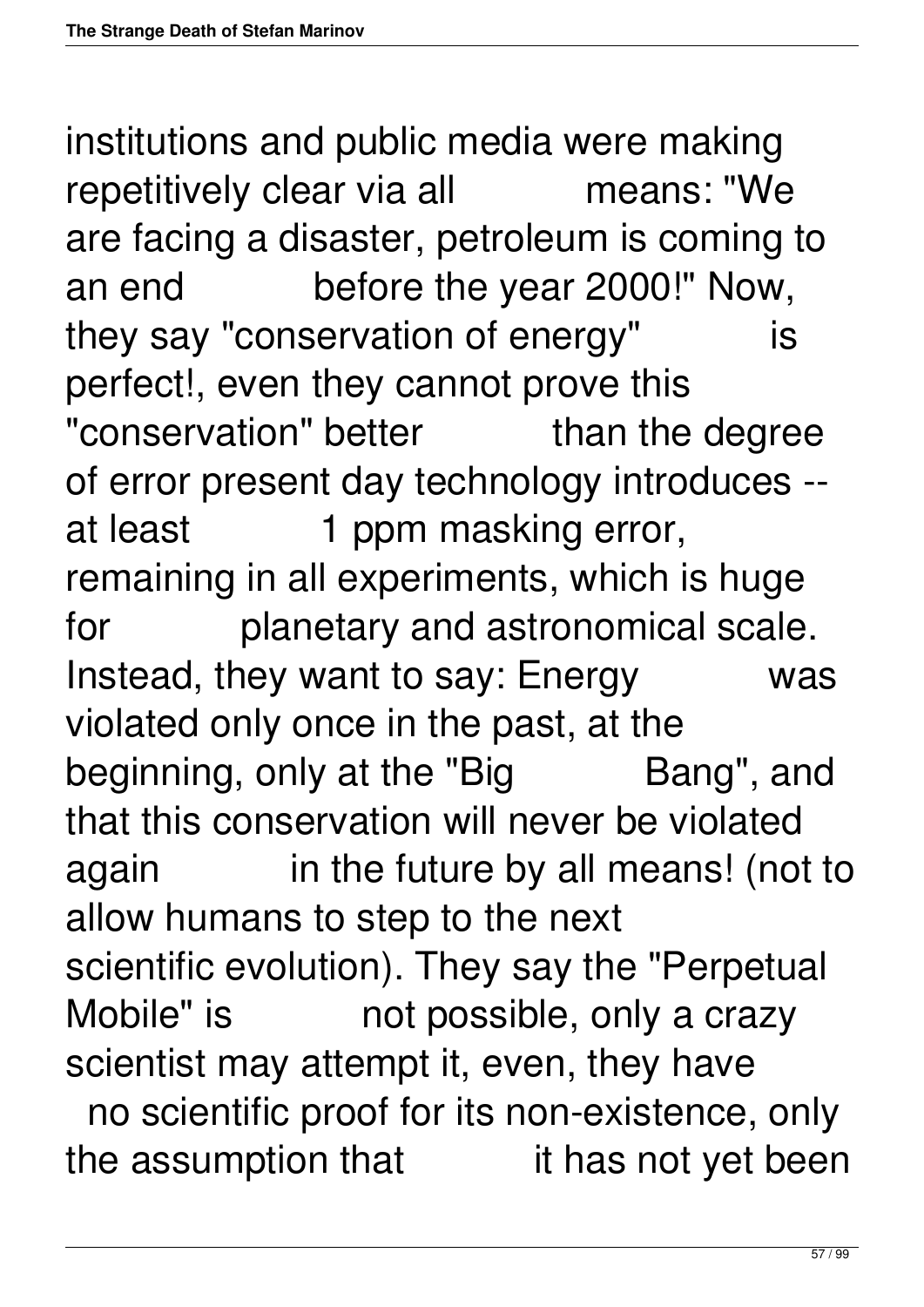#### invented. This attitude is not science!

Apparently the sense and politics, for the next step of civilization is coming, dictates these actions in order to stop or delay scientific evolution.

However, it was the Teslas, the Wrights, the Marinovs who did not listen to these politics, and science advances despite the intentionally spread confusion.

Stefan spent a big portion of his life to fight confusion and misinformation in Physics. Theories reducing the Physics of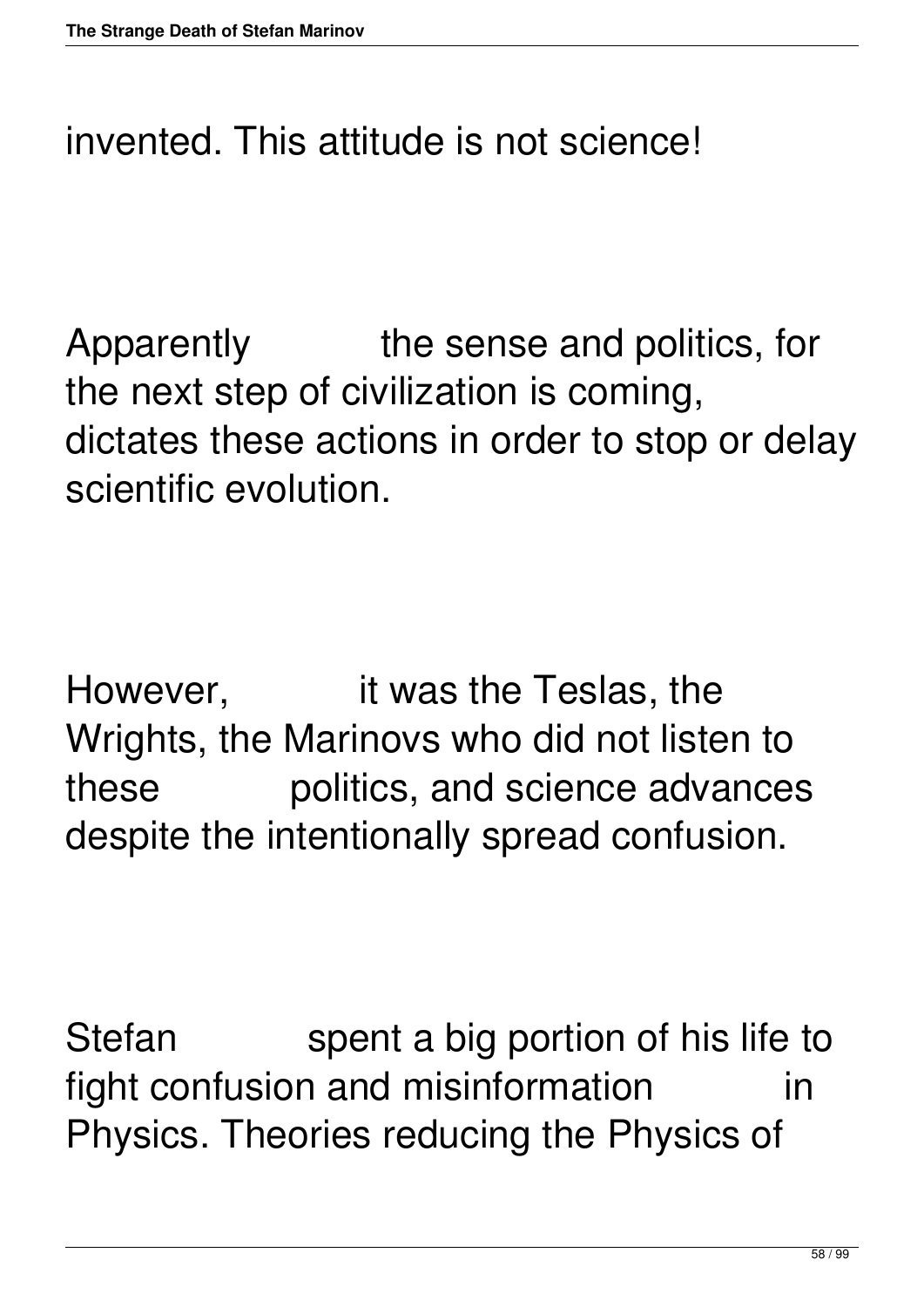experiments in to the Physics of gendaken utopia, such as the relativity theory with observers moving with constant velocity (non-existing). Stefan, however, soon realized it was a waste of his time fighting a dead horse and the politics behind the Physics.

Stefan Marinov was also a strong believer in the non-conservation of energy as the underlying principle of the universe, creation, and life. Soon, the big passion and mission of his life became to prove the non-conservation of energy and to offer it to humanity, as a mechanism of supplying abundant energy for every one, terminating third world starvation and poverty below all elementary living standards and elevating humanity to its next due stage. Stefan Marinov considered,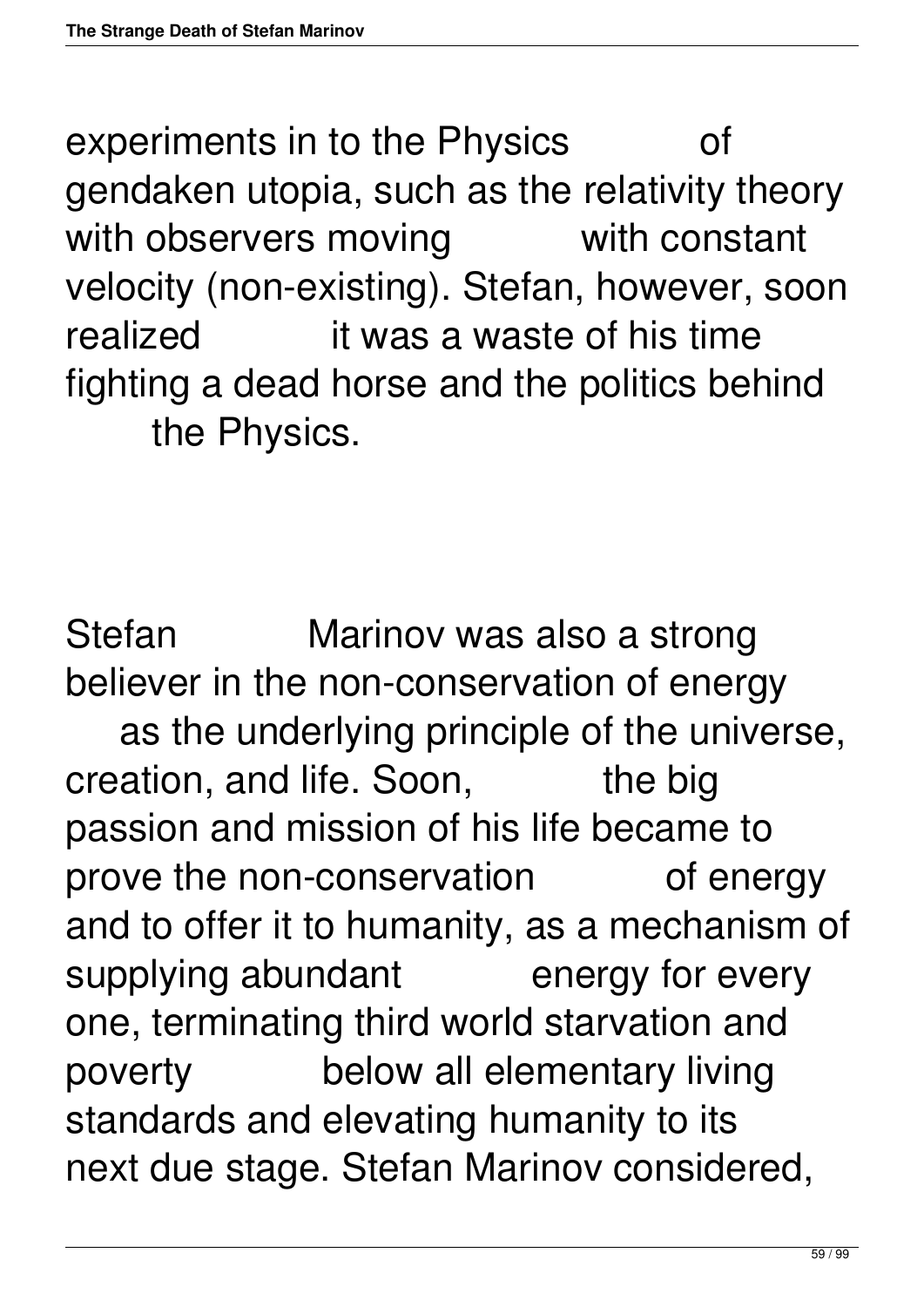during the last fifteen years of his life, the construction of a self-sustaining energy producing device, the so called "Perpetual Mobile", as the only mission of his life given to him and purpose of living.

When the moble man (correctly or wrongly) believed could not accomplish this last mission of his life, decided to offer his life against his first noble goal, fighting misinformation, censorship and deliberately spread confusion in Physics. He decided his Last Protest.

Stefan you may not have been able (and you would not be able) with your short resources to give us an effective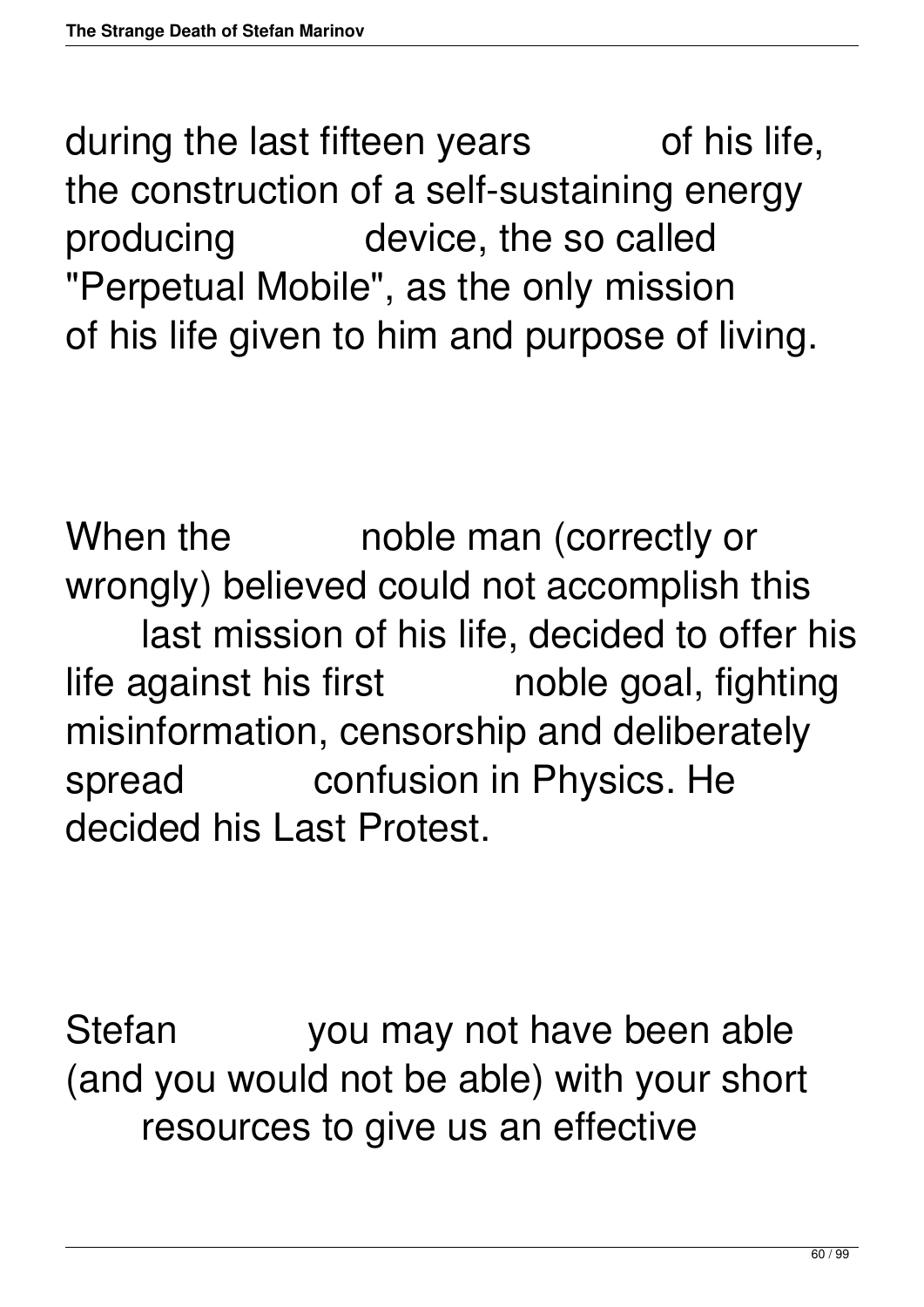Perpetual Mobile, producing energy out of nothing and sustaining itself, however, you left us many principles and knowledge. You were unable because of another non-conservation Perpetuum that has long been discovered outside the world of Physics and is in operation in human society - the Perpetual Money Machine, producing (issuing and printing) money out of nothing and sustaining itself.

For as long as the second Perpetuum (even unknown to many, but very well known to a few) is in existence, the first is not allowed to exist. For the big truth is (without entering into details for the effective mechanisms): The one Perpetuum excludes and will exclude the other Perpetuum, ...and yours, Stefan, really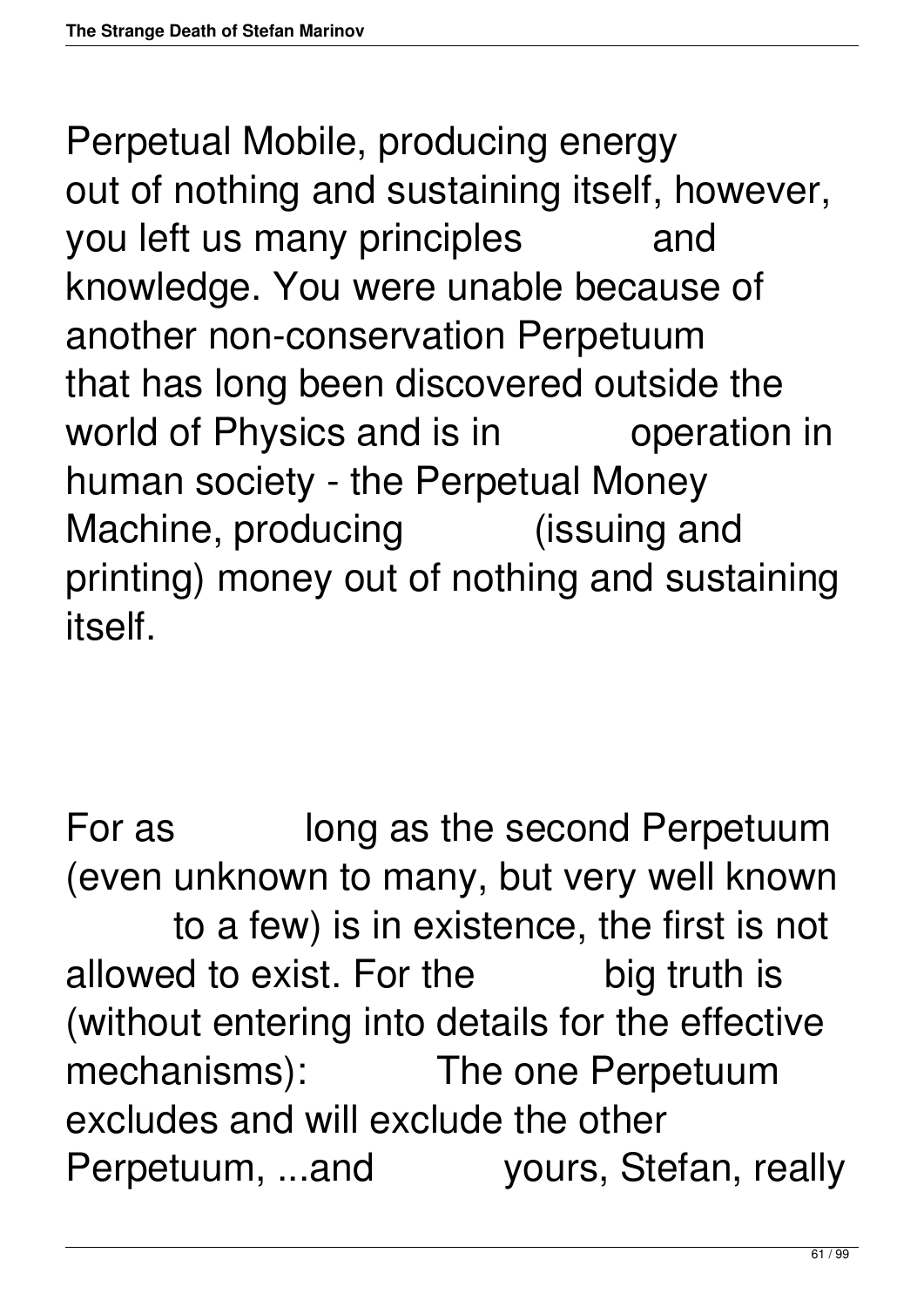happens to be the second.

Stefan you left us, though you could work, dig into forgotten and forbidden research, and produce more. However, you considered your Last Protest more important. Be sure, we do not listen, too, to politics and economics. It is only a matter of time. Your example will give more energy to us. It was the best Perpetual Mobile you made--that of energy and knowledge.

Sincerely,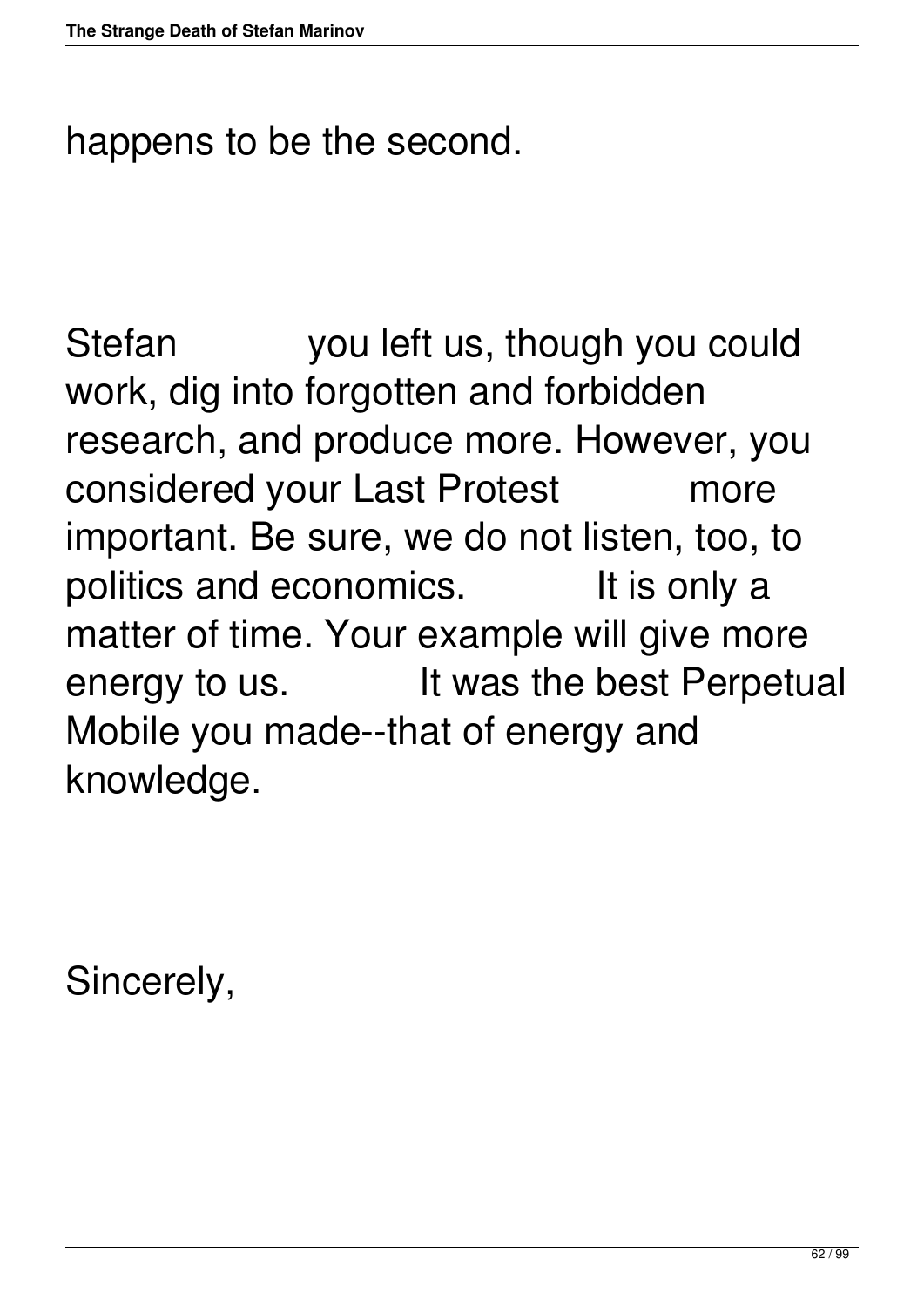# Professor P. T. Pappas Markopulioti 28, Athens 11744, Greece.

## e-mail pappasp@ibm.net

However, there was one tiny little glitch in what might have been a perfect suicide. Panos was so distressed about this sudden "suicide" of his friend, colleague and current research partner, that he went personally to investigate and wrote the following email. Look for the very startling feature that Professor Pappas mentions.

## **Update on Stefan Marinov's death .**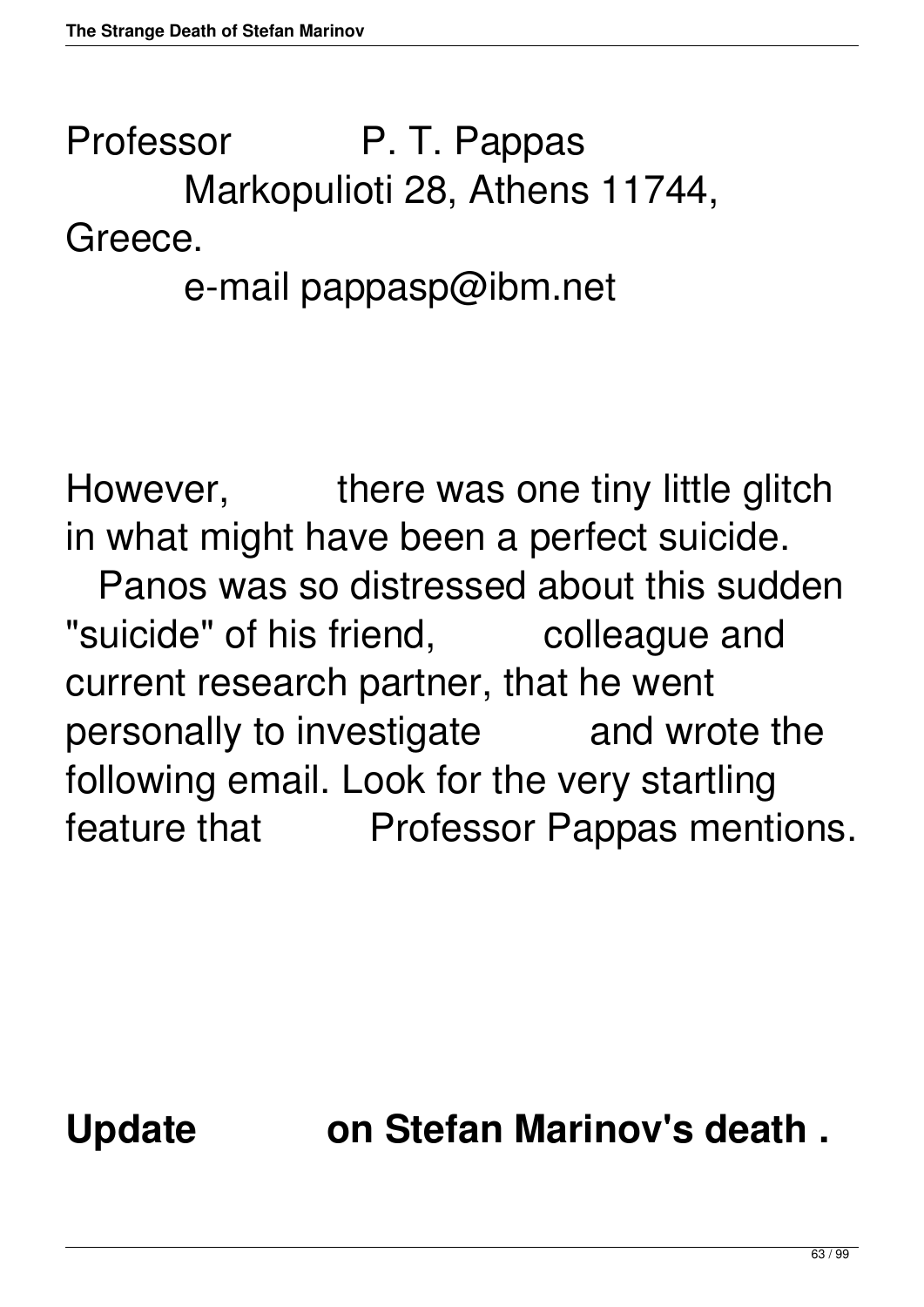On 18 to 20 of August, [1997] I and Dr. Paul LaViolette visited the city of Graz to investigate the accident.

We visited the University of Graz at the back of the Bibliotheque at Universitatsplatz

 2, A 8010-Graz, where Stefan Marinov presumably jumped off from the top of the four level outside emergency staircase to the street. According to the librarian only one student show Stefan actually jumping off. The name of the student is not known to us. The body of Stefan was found lying on the street below the staircase by Professor Ernst Ebermann. Stefan was not bleeding and initially Professor Ebermann thought he was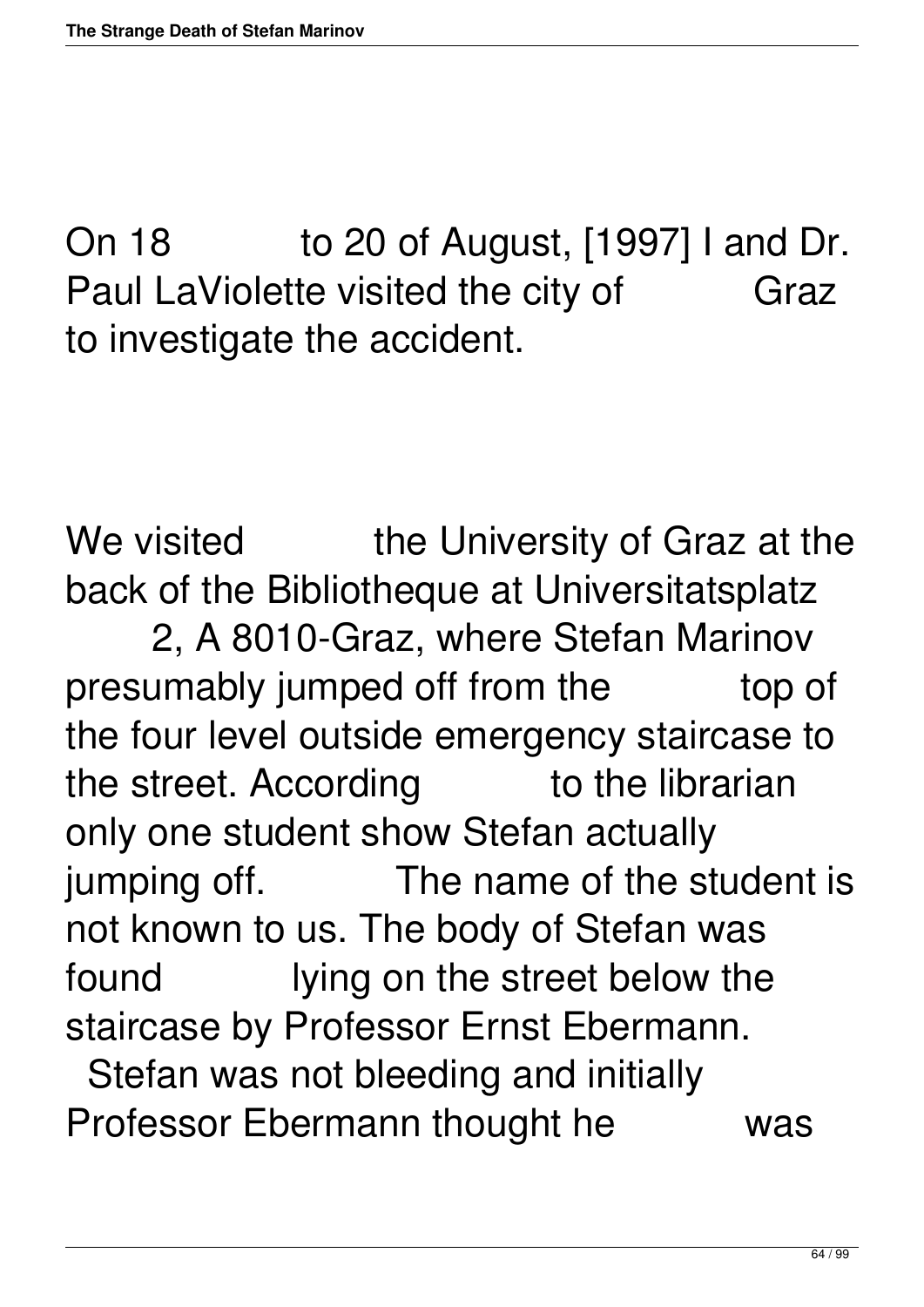sleeping there. He was still alive. Stefan left no cry or cries. The ambulance was called and Stefan died on his way to the Hospital. The bicycle with which Stefan presumably arrived there, is still there, locked and unnoticed (at least up to 19/9/1997). No body else noticed the accident, except first the assumed student and later Professor Ebermann, and perhaps a few other people later.

According to Professor Ebermann, *a brightly visible fluorescent spot, about the same size and in the same exact position with the body*

, was left on the asphalt of the street, for 3 days, after the removal of the body, without an apparent cause for the spot, or without being due to any bleeding of blood or another liquid coming from Stefan's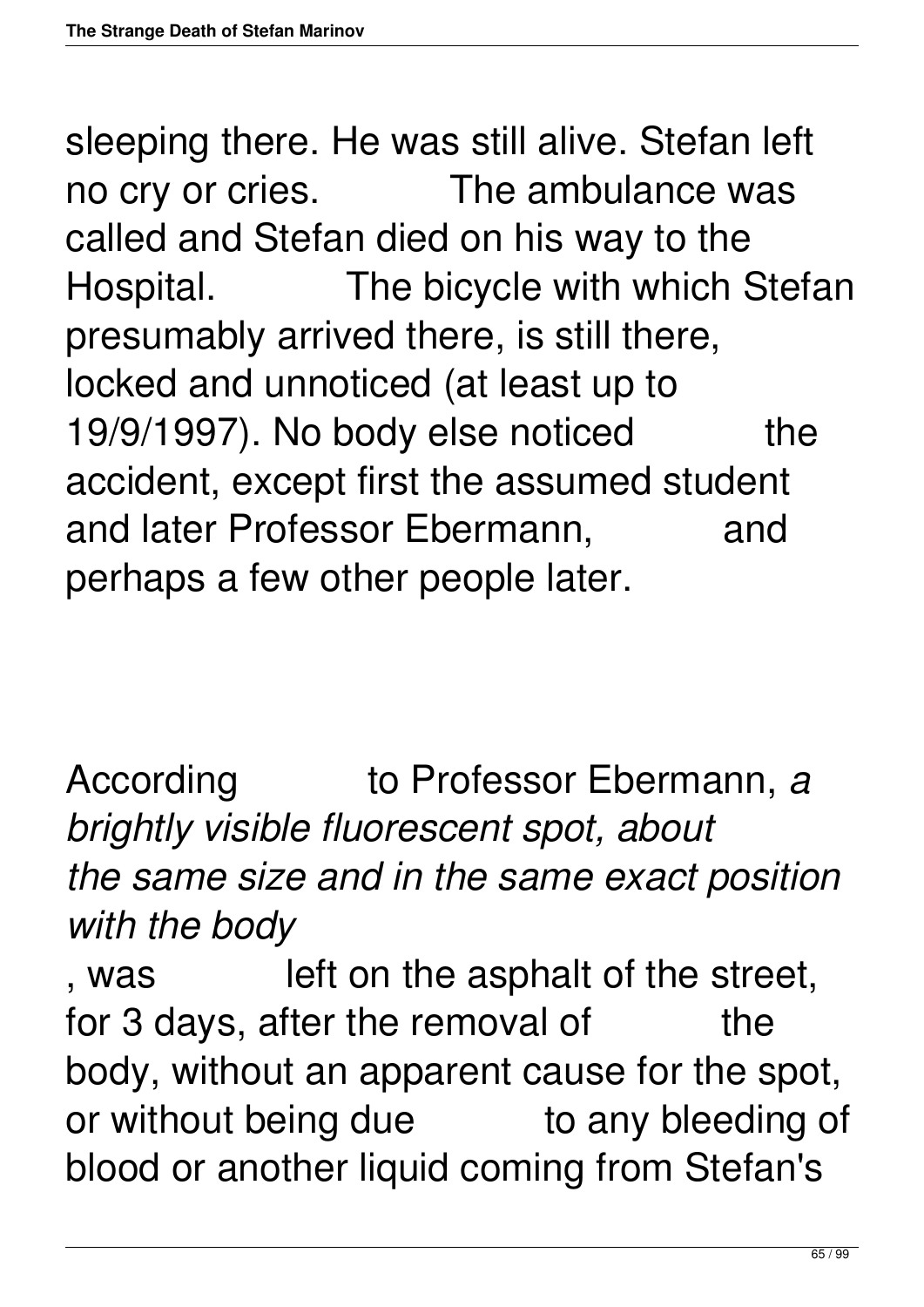### body.

The Police has made no official announcement today. Apparently, they did not investigate the case obviously in depth, since the bike is still by the place of accident, locked and unnoticed. The apartment of Stefan is sealed by the police and nobody is allowed to enter, except for his son Marin Marinov who entered for a brief time on 6 or 7 of August 1997. His belongings were not allowed to be taken and are still sealed there.

*Stefan left various letters typed over his typewriter and bearing his signature.* In a particular letter, he was asking me to be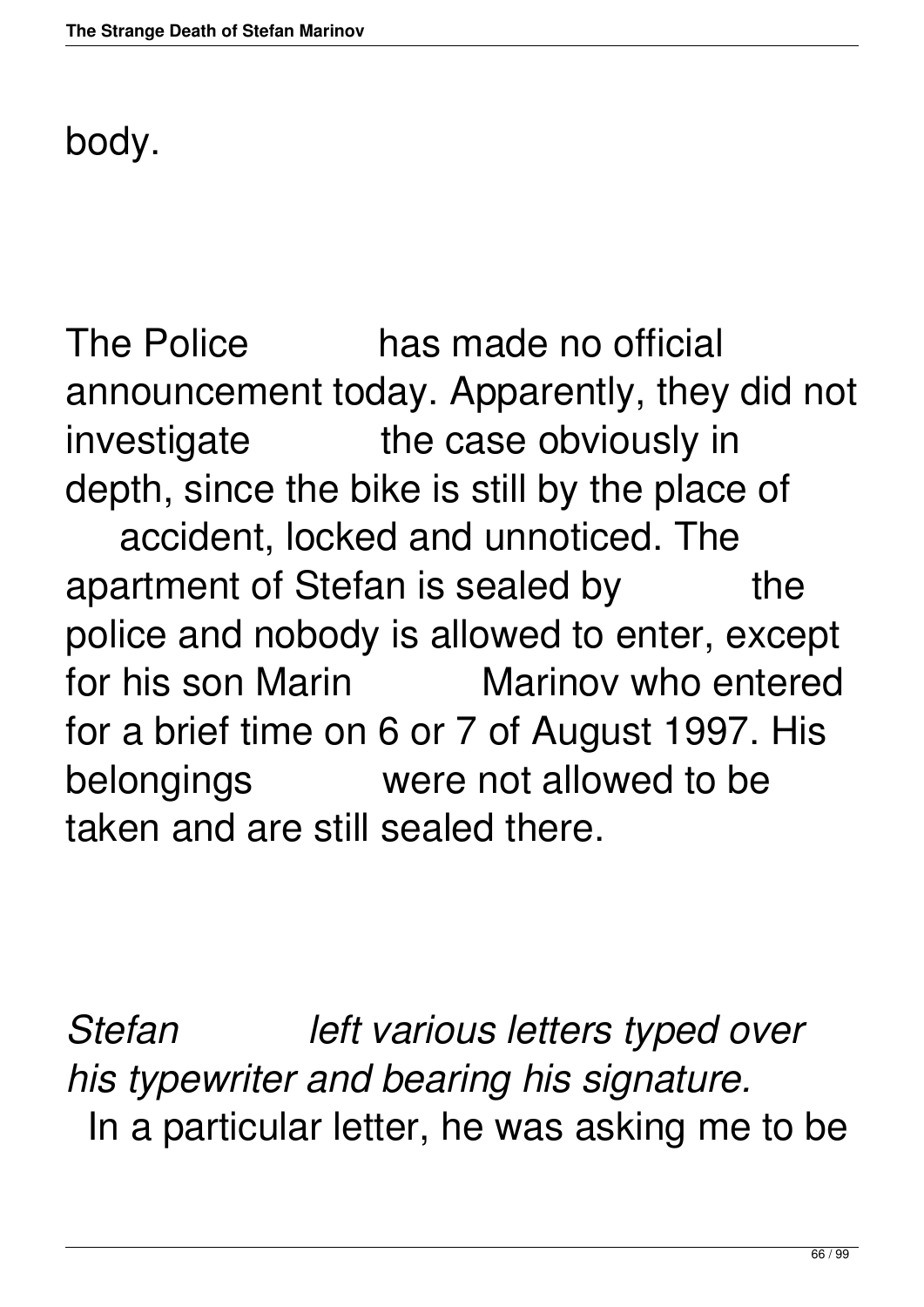notified immediately and a few others. The police never made the notification to anybody.

The authorities of Graz refuse any value for the letters and to his last will, for it bears only one signature without witnesses. The case of Stefan Marinov and his letters were given to the city Advocate: Dr Egbert Sprenger, Joanneuming 11, A-8010 Graz.

In the morning of 19/8/1997, we, together with Mr. Jeorg Deisting visited the offices of the city advocate Dr E. Sprenger. The said case and letters were there, but, we were refused of any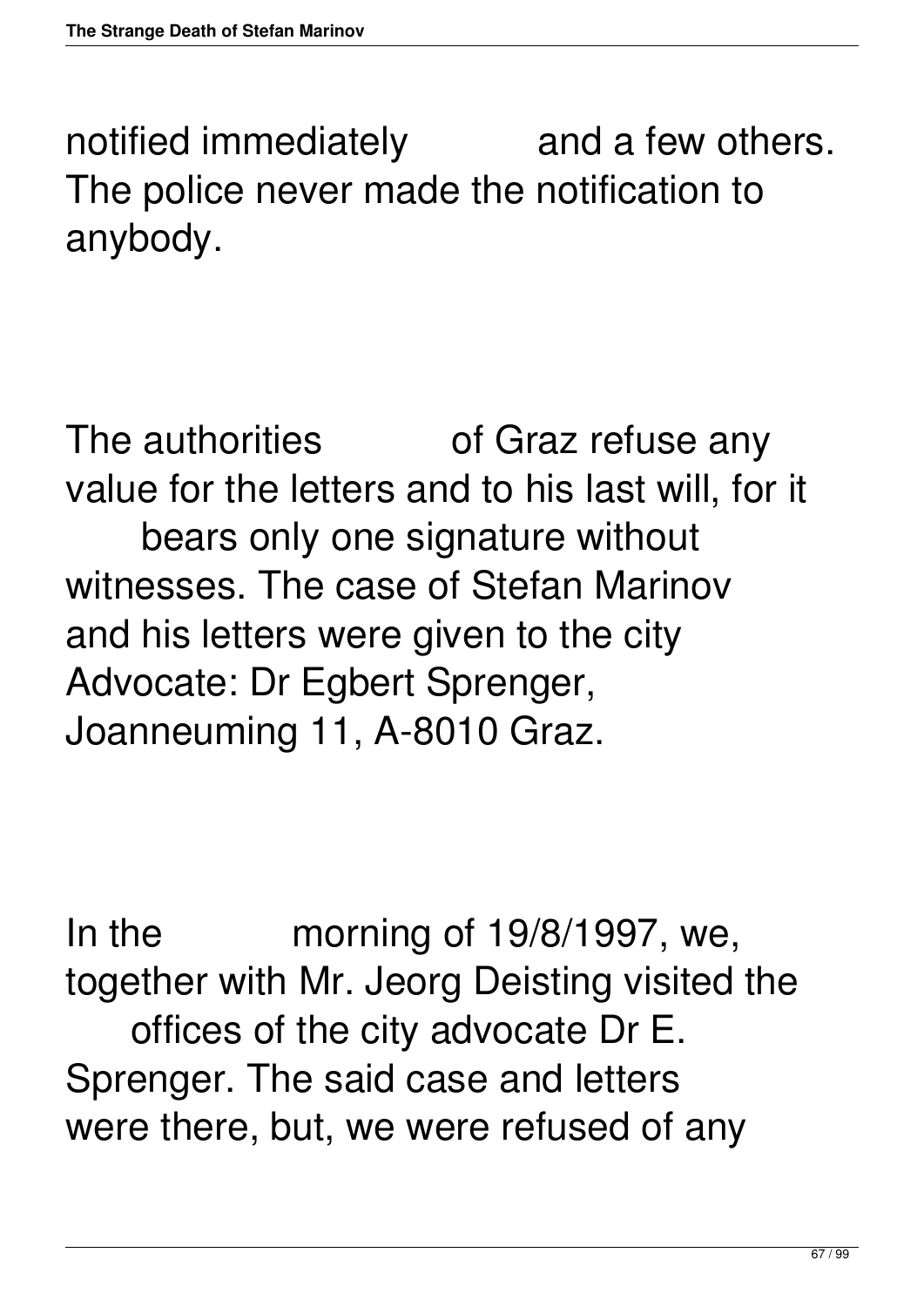information. We strongly protested against the refusal, but, eventually, we had to leave without getting any information.

The son of Stefan Marinov, Marin Marinov is currently Deputy Minister of Industry of Bulgaria and is in a delicate situation with respect to the death of his father.

No one **Knew or was told about the** intended and assumed suicide of Stefan Marinov, even his brother who talked to him on the phone one hour before Stefan's death. Stefan had visited his son in Bulgaria 20 days before, myself in Athens 15 days before, had written a letter to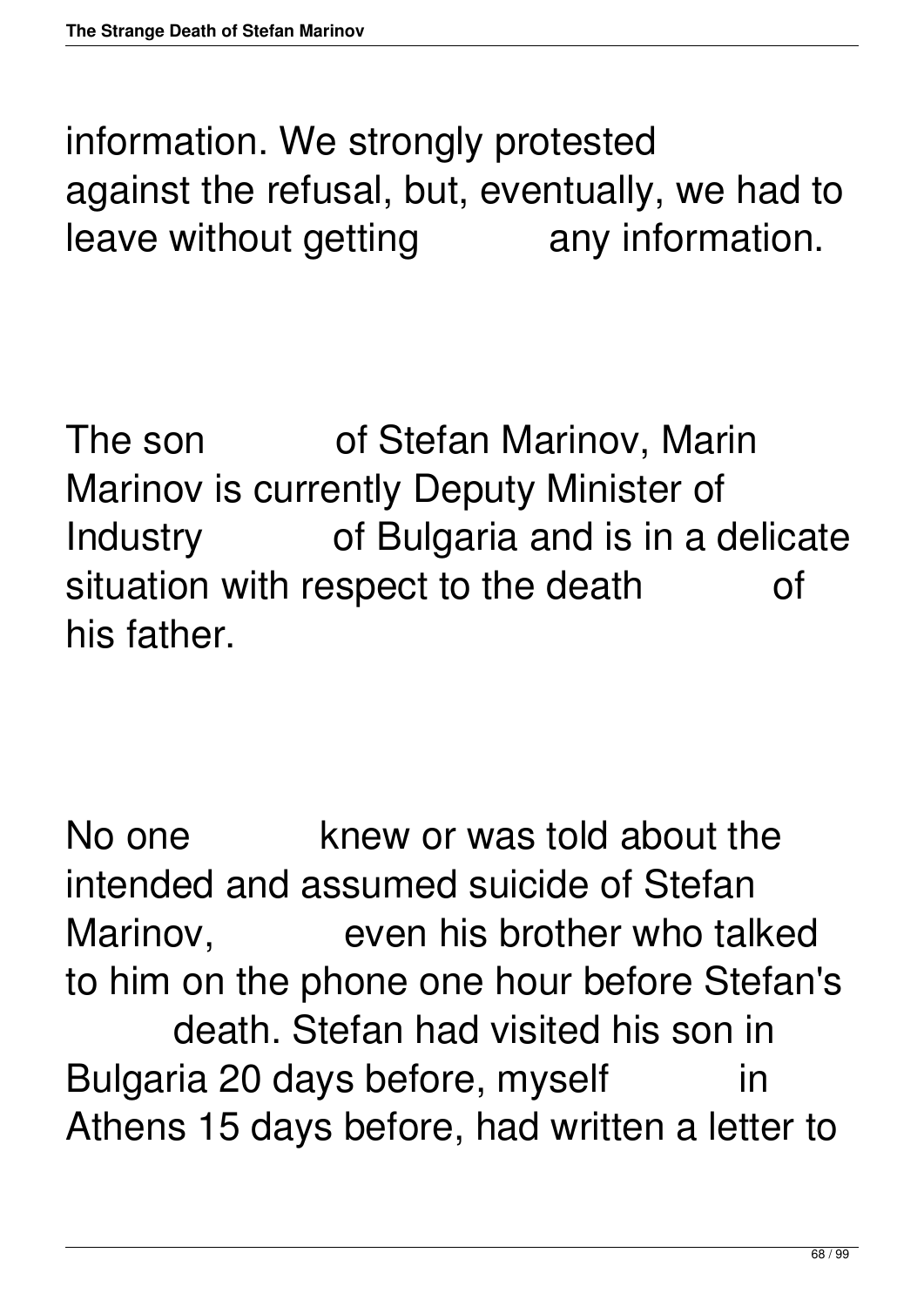me 3 days before, and had written letters to various other people, making appointments or suggesting various future collaborations (to Professor Selleri for example). 10 days before Stefan's death, Stefan had made a Hotel reservation for me and himself for an International Physics Conference to take place in Koln, Germany, on August 25, 1997.

Professor P. T. Pappas Markopulioti 28, Athens 11744, Greece.

e-mail pappasp@ibm.net

When I read the above description of what Professor Pappas had discovered in his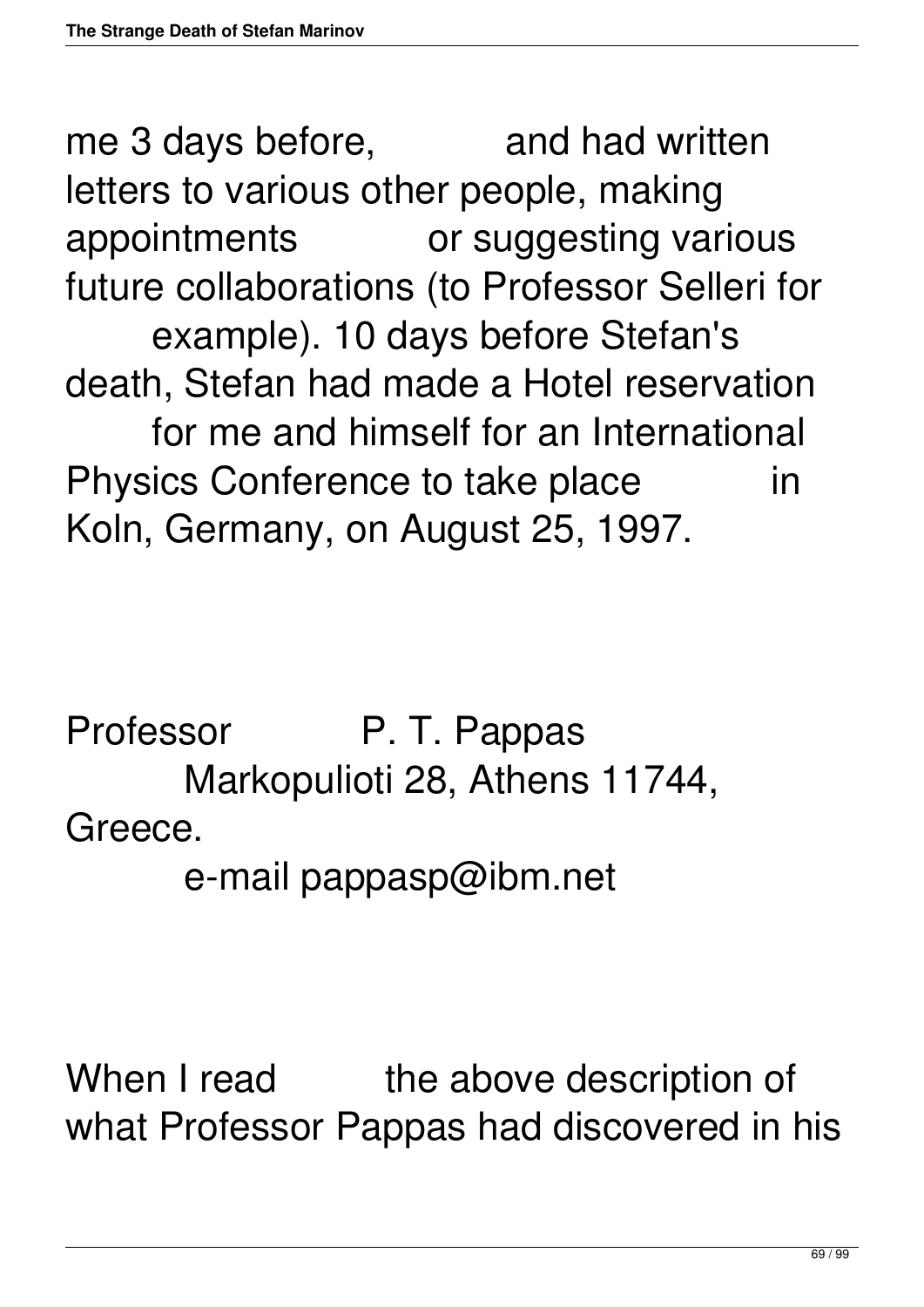personal investigation of the death of his friend and colleague, the mention of the fluorescent spot on the sidewalk literally made my hair stand up. I immediately thought of a very strange remark made by an abductee under hypnosis:

A: Umm... You know, that's funny! I don't remember getting out of the truck! I see us getting out of the truck... For some reason.... I see the lights of the truck on... I see something over the top of the truck... I see a flash of light... I see us getting out of the truck... I see us walking in the woods.

Q: Where are you going in the woods?

 A: I don't want to go in there. Um... I see almost like I'm fighting... like fighting going or something... I'm afraid...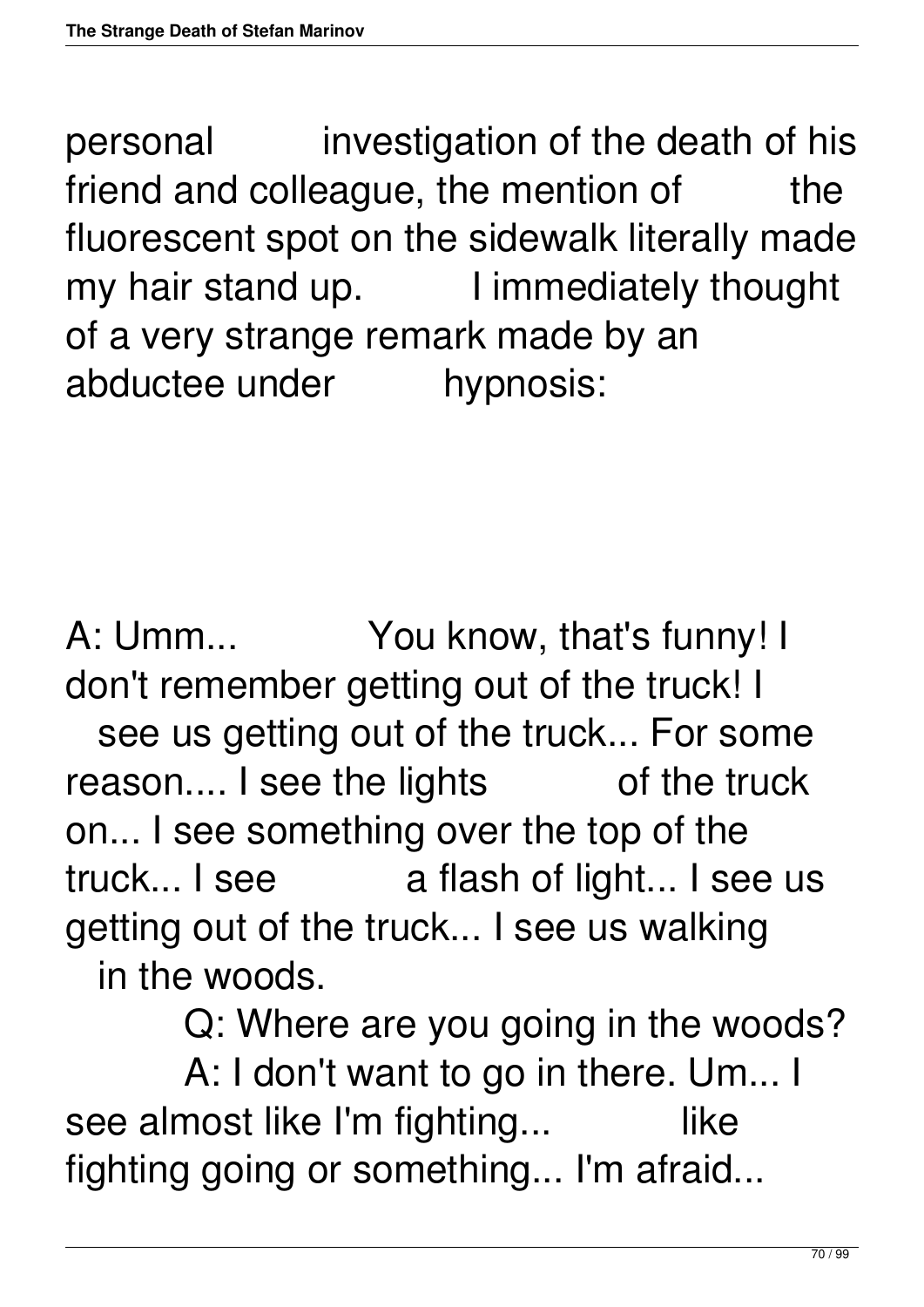Q: Take a deep breath, let's go

deeper... begin to describe what happened.

You said you are fighting and resisting...

 $A:$  I Jm hmm

 Q: What are you fighting? Who are you fighting?

A: No, I don't... I... It's like I'm ...

nobody's around me but we're all three like walking into the woods... I'm afraid... I don't want to go... there's like a fear somewhere... It's like I know there's something there...

Q: Okay, what happens next?

A: It's like I fall... I'm asleep...

 Q: Okay, well the subconscious mind continues to record even when you are asleep... what happens next?

A: I'm being carried...

Q: By who or what?

 A: Umm... I see this large hairy thing with huge hands...

Q: Okay. Where is it taking you?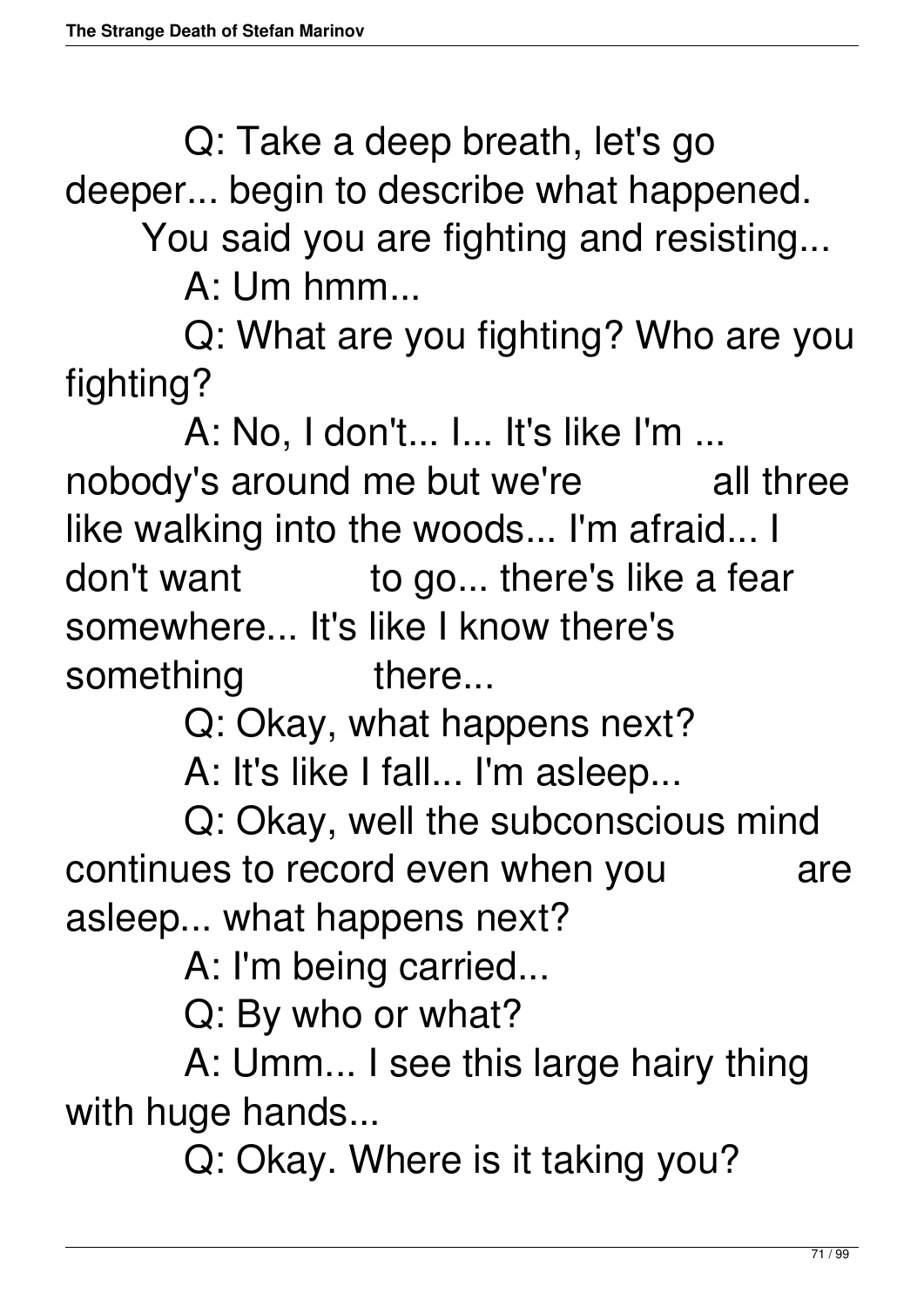A: It's taking us to a place... I don't know how we get there... I don't know how we get there... but I see this place, and I see... what I see is a cave-like thing but I see at the top of the cave are these yellow lights...

Q: Yellow lights?

 A: Big yellow lights... its almost like, um, not bright lights... like covered yellow lights... like, huge... as big as, um... like small swimming pools... they're big... and they are up in the ceiling... and they're yellow...

Q: Up in the ceiling and they're yellow?

 A: Yeah, they're in the cave... boy! this is a strange place!

 Q: Okay. Describe everything. What do you see?

 A: Um, I'm just going to tell you what I see... this is strange... I see a cart... almost like a little golf cart...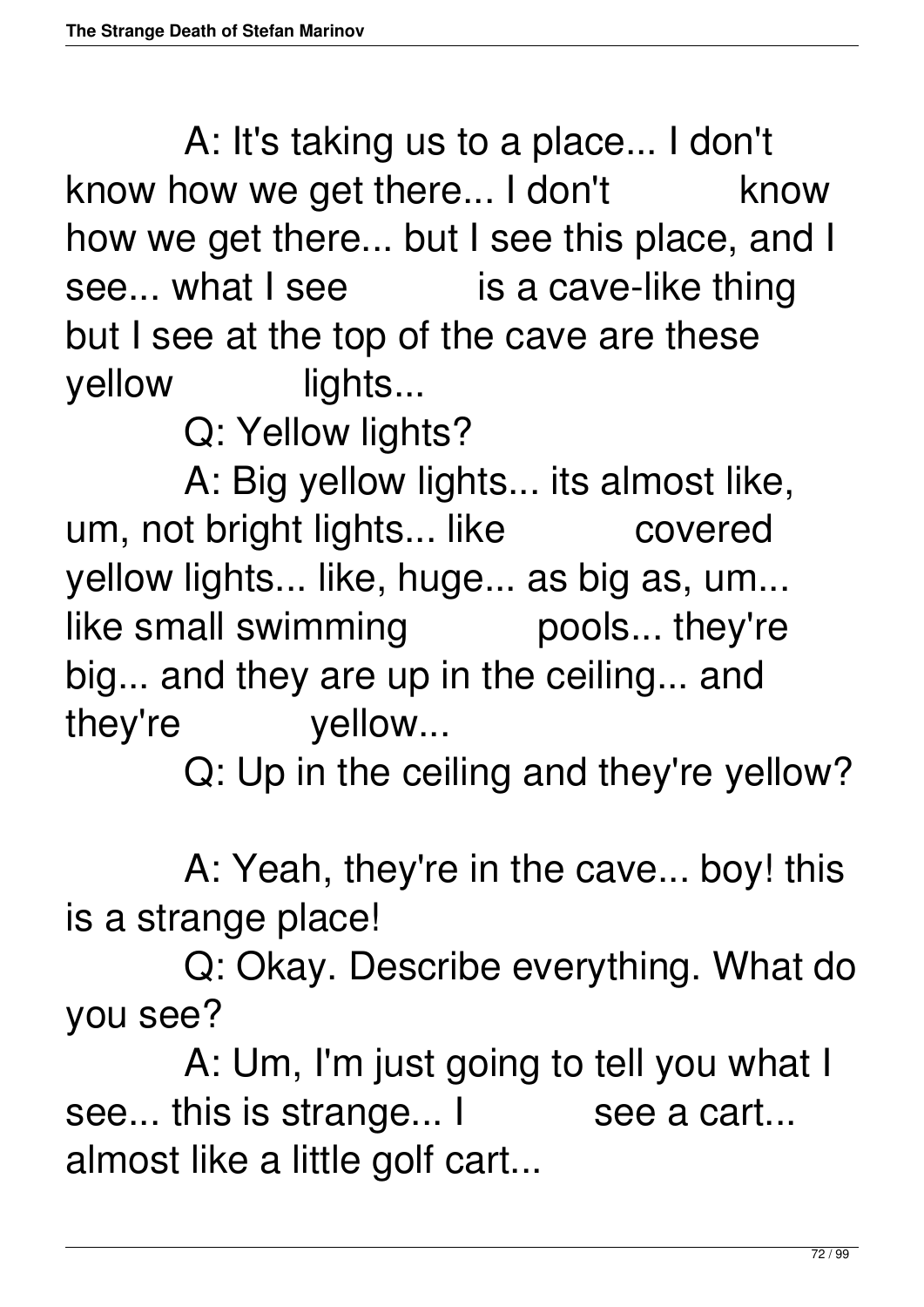Q: What is the cart doing?

 A: Um... I see it there... I almost see us, um... this is like a conveyor belt type thing... It's almost like we're put on a silver disk, or like a silver stretcher-type thing...

 Q: What happens next and what do you see around you?

 A: Umm... I see myself on a table... (signs of distress)

Q: What's the matter?

A: I see this face I don't like.

Q: What face don't you like?

A: Umm...

Q: Describe the face...

A: Let me see it... can't see it... it

flashed and then I can't see it...

 Q: What feeling do you get from those faces?

A: I don't like them... they are angry...

Q: Why are they angry...

A: Cause somebody's snooping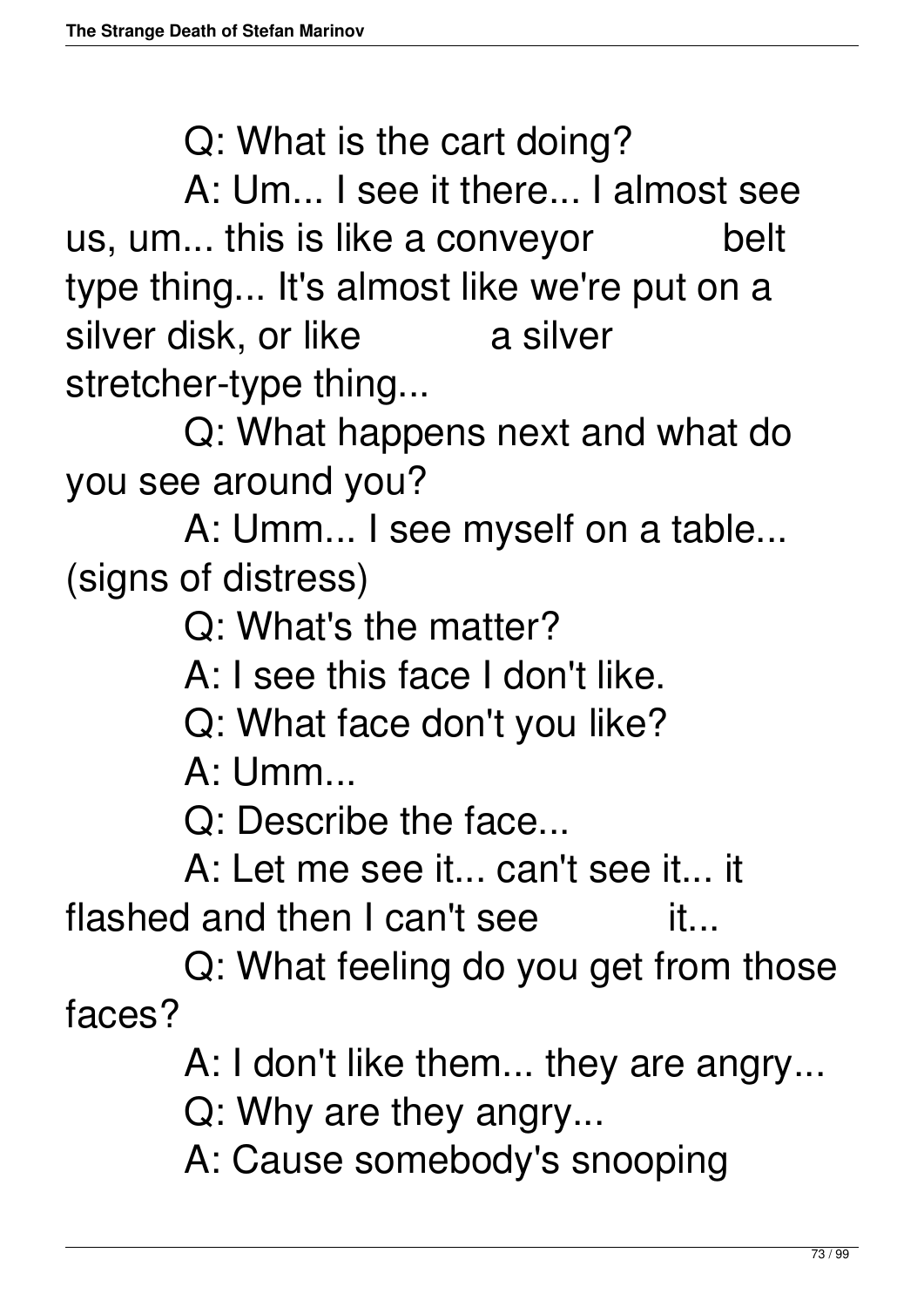around.

Q: Who's snooping around?

A: They're mad about the hypnosis.

Q: Which hypnosis?

A: The one you did before.

 Q: Okay. What do they propose to do about it? How did they find out about it?

A: They know everything.

 Q: Okay. What do they propose to do about it?

A: Change things.

 Q: What are they going to change and how?

 A: It's almost like I'm hearing them say that, um, change the programming.

 Q: Whose programming are they going to change?

A: I guess, mine.

Q: Okay, what happens next.

A: Too intense, too fast. Knew

something like this was gonna happen...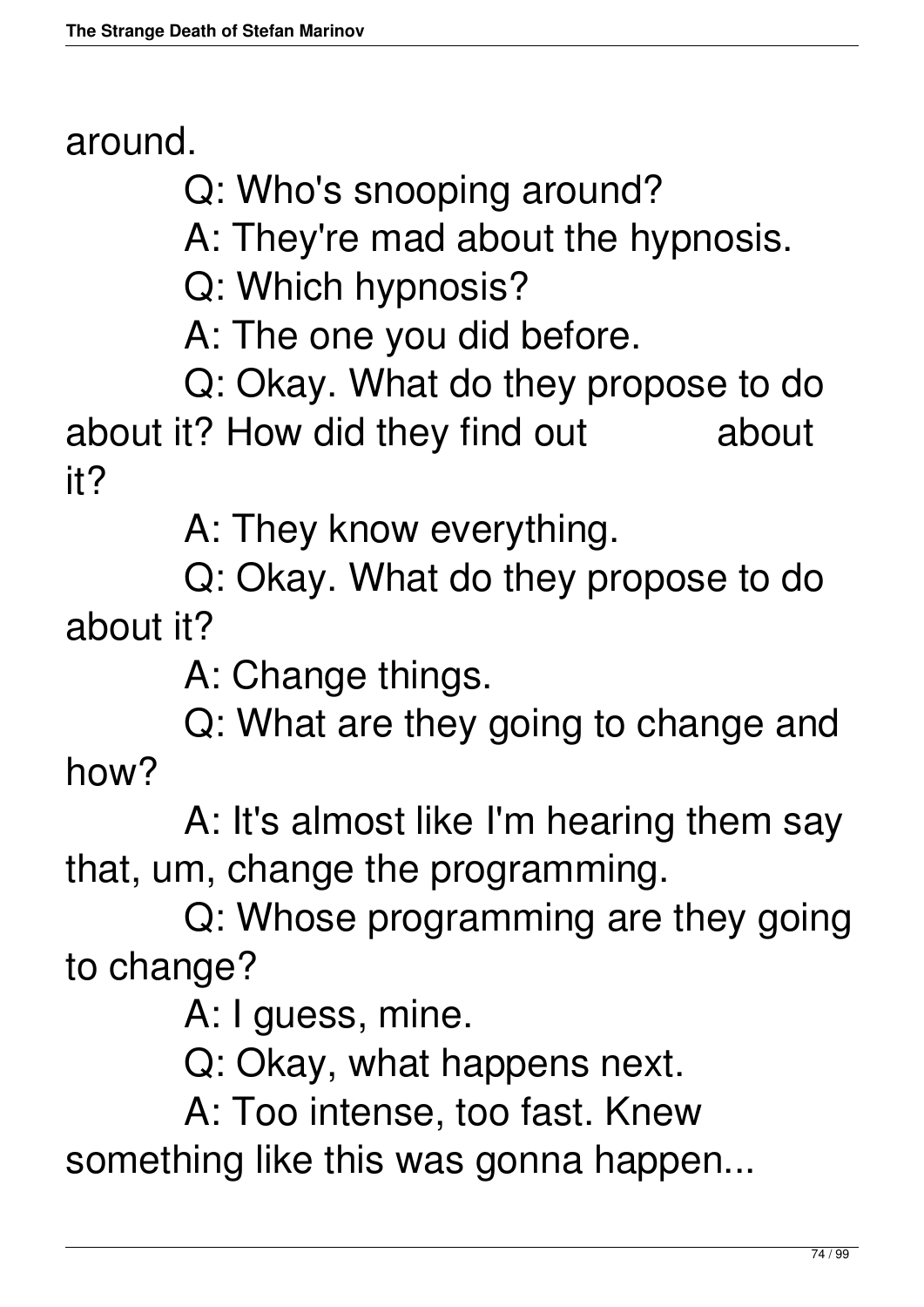then I hear them say that they're behind schedule... running out of time...

 Q: Can you tell what they are behind schedule for and what they are running out of time for?

 A: Umm... It's funny, I hear them saying that the cleansing time is almost here... something like that...

- Q: Why don't you like them?
- A: They scare me.
- Q: Why do they scare you?
- A: Umm... (distress)
- Q: What do you see?
- A: It' almost like they're pinching me...
- Q: Where are they pinching you...
- A: My arm...
- Q: What are they doing to your arm?

 A: Like they are running a tube up my arm... like at the crease of my arm they're running a tube... into my arm

Q: Alright, now what are they doing?

A: I don't know what the hell they're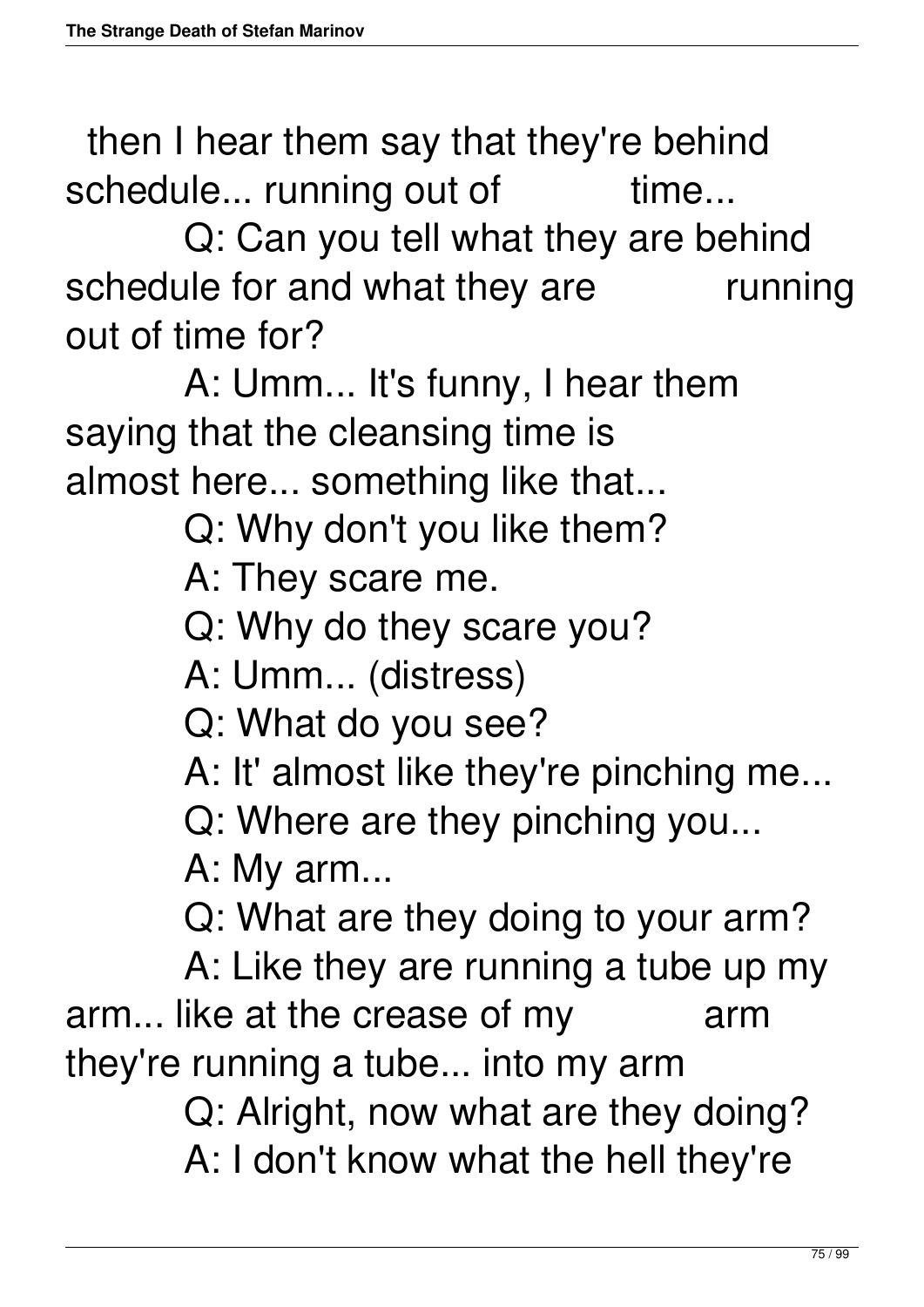doing with my arm... Umm... what was that?

Q: What was it?

A: I see a flash...

Q: And then what?

A: I don't know, it's really hard to see...

Q: What color flash? Just a flash of

light?

A: Like a green light or something.

 Q: Now what... what do you feel... what do you sense...?

 A: I feel like they're putting stuff in my veins...

Q: And what is this stuff doing to you?

A: Changing me...

Q: How is it changing you?

 A: I don't know... its funny... its almost like they're putting something in my blood... something that glows…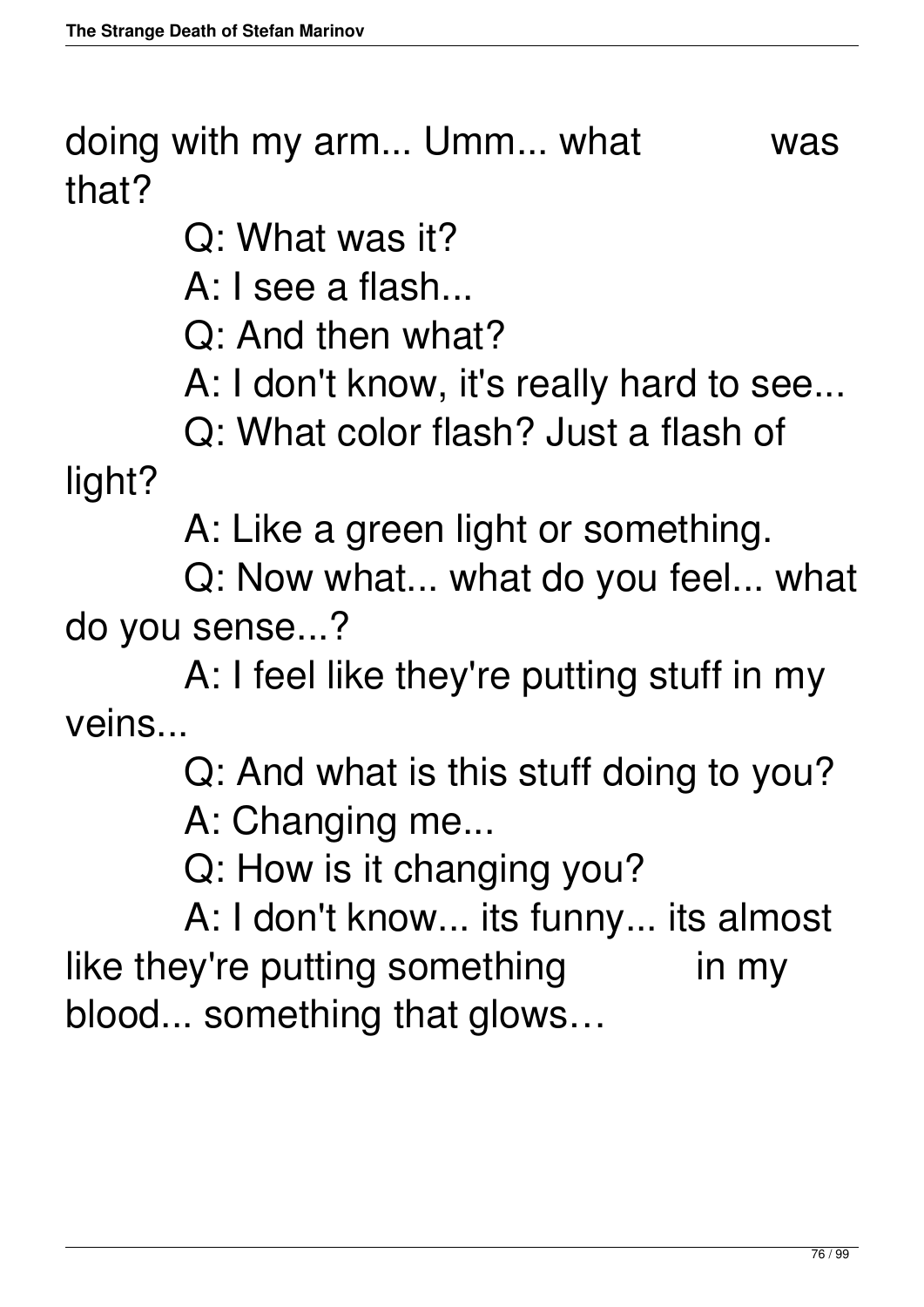The hypnosis session above was conducted in August of 1994, three years before Marinov's death. The remark about something that glowed being introduced into the subject's arm had stuck in my mind as an extremely curious detail for which I had no explanation. I tried to contact several other people who were working with abductees to inquire about it, but no one seemed to have the slightest idea what it could mean.

When Professor Pappas wrote about the glowing spot on the pavement where Stefan Marinov's body had fallen, I wondered if there was any connection. Pappas was an academic, not interested in UFO's or aliens or the paranormal. He had no evident agenda in these areas to promote. In November of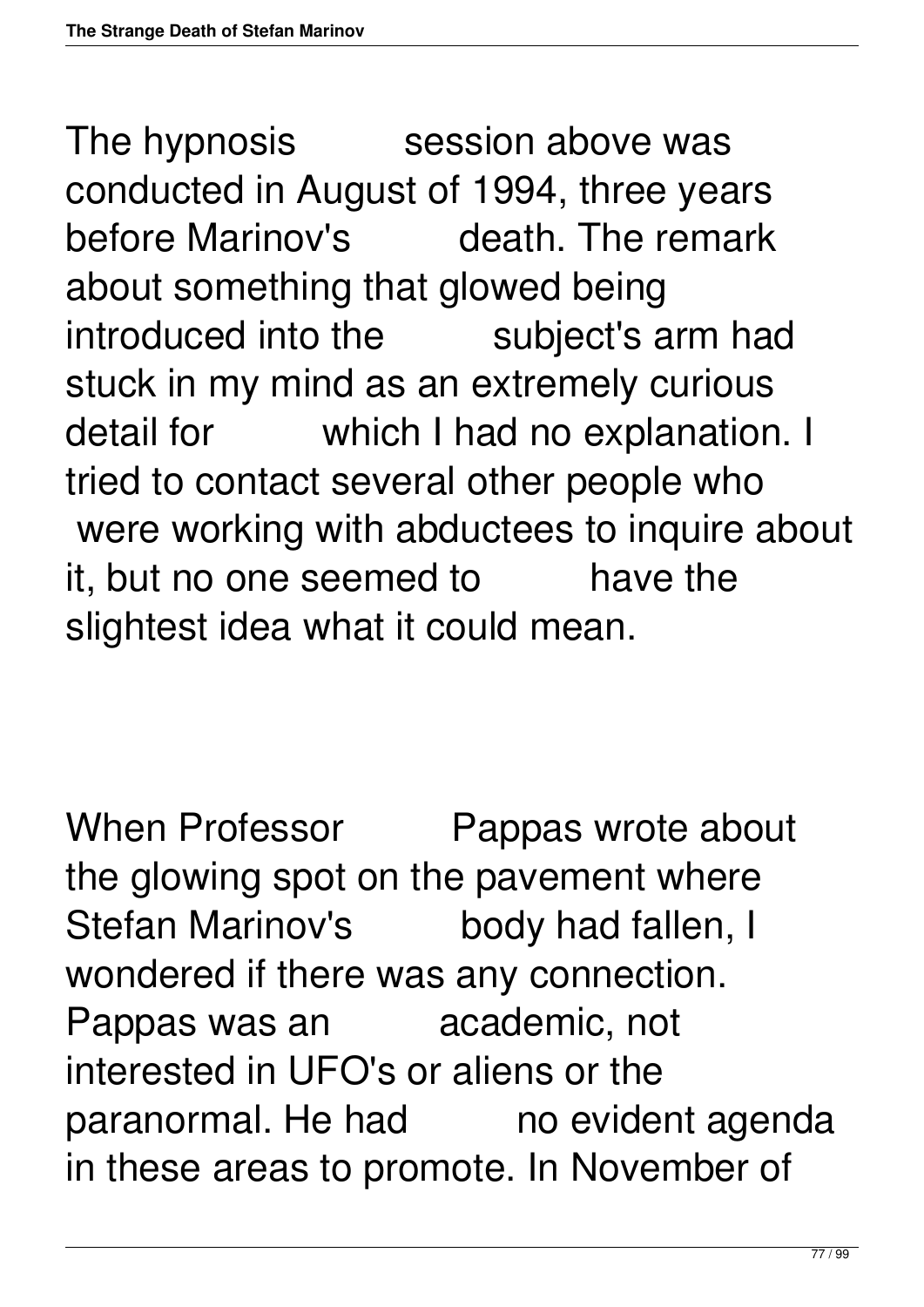1997, we discussed the matter with the C's. One thing we first wanted to know was if Stefan was really dead, or had the whole scenario been faked.

11-15-97

 Q: (A) Alright, I would like to know something about the death of this guy, Marinov. Is Marinov. dead?

A: Yes.

Q: Did he commit suicide?

A: No.

 Q: Was he physically pushed from the fire escape?

 A: He was a victim of highly sophisticated post hypnotic suggestion/mind control.

 Q: Who was responsible for installing the post hypnotic suggestion?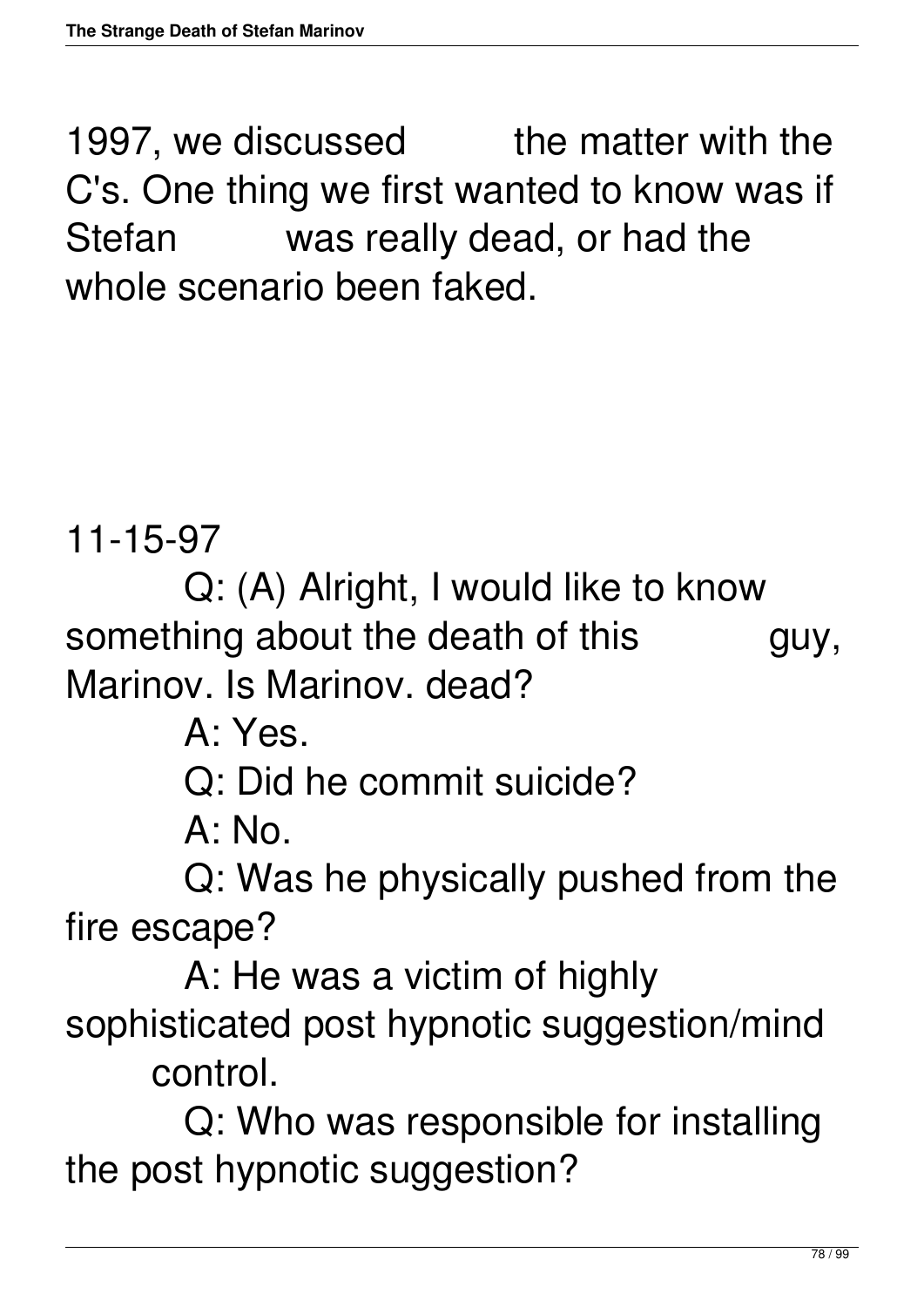A: Chain of Command.

 Q: Okay, the STS chain of command. In human terms, who was involved?

 $A: M1$ 

Q: **What's M1?** 

### A: **British Intelligence.**

 Q: (A) What was the main reason for his death?

 A: Revelations too "sensitive," would cause "instabilities."

Q: Instabilities in what?

- A: Power structure/control.
- Q: What kind of revelation?
- A: Theoretical physics.
- Q: In what specific area?
- A: "Unified Field Theory."

 Q: (A) I am not aware that he was working in this direction. He was more experimental than theoretical, but he was collaborating with other guys. In particular, I would like to know if this Pappas knows the same as Marinov, did?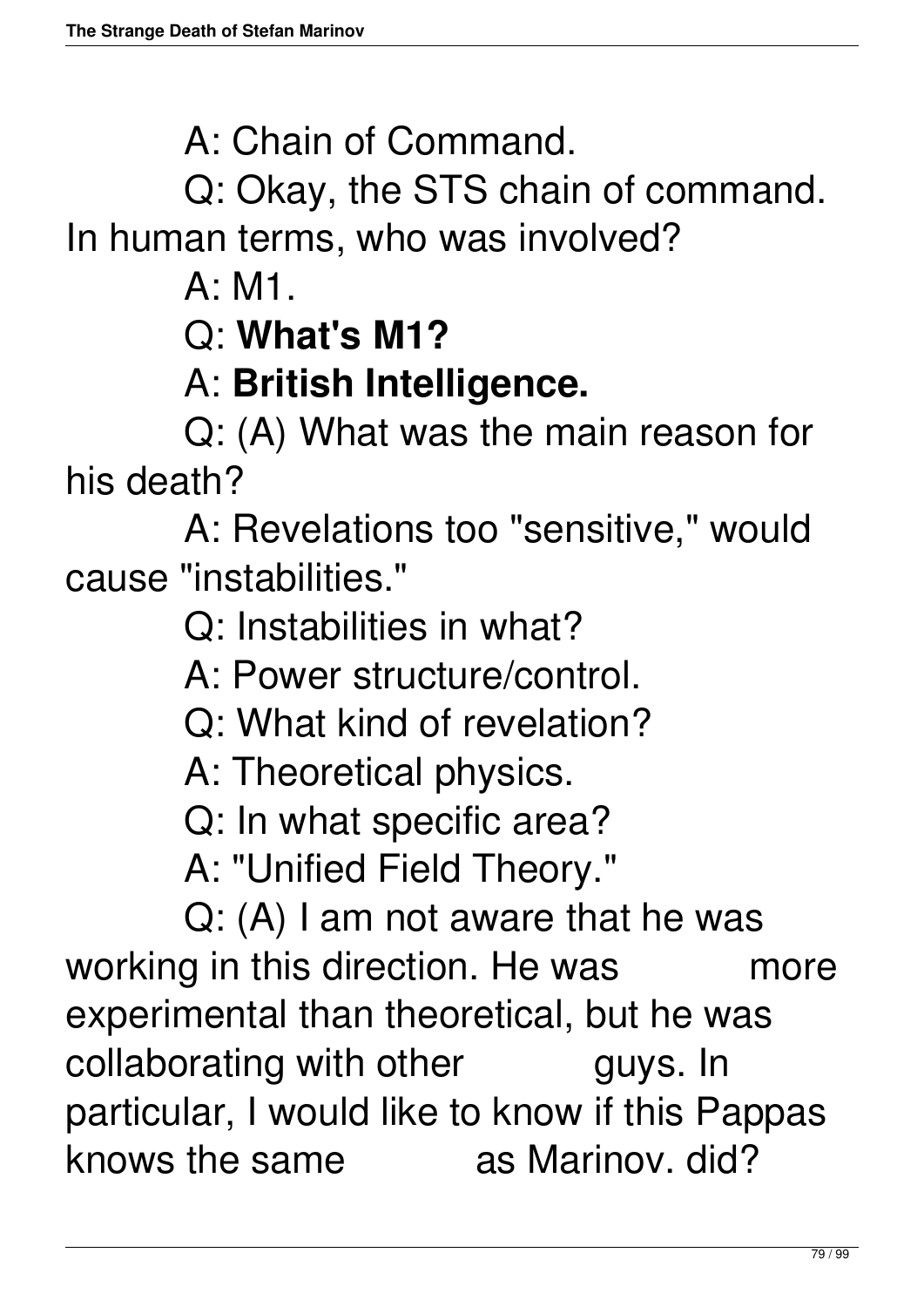A: Not completely, or he would be dead, too.

 Q: (T) What was this guy's breakthrough in Unified Field Theory? I know

 they are not gonna tell us, but maybe they can point us in the right direction. (L) Well, they put that in quotes, so I don't know...

A: Merger.

 Q: (A) I want to know if it is safe for me to contact this Pappas and ask questions?

 A: Up to a point. Better to use faculties you possess for your own discoveries.

 Q: (T) Did the gentleman who just passed away learn something about the merging of Unified Field Theories? (L) Or merging of factors...

 A: The problem is that these scientists are often too eager to share and reveal. Remember: it is most difficult to win a Nobel Prize when one's residence is a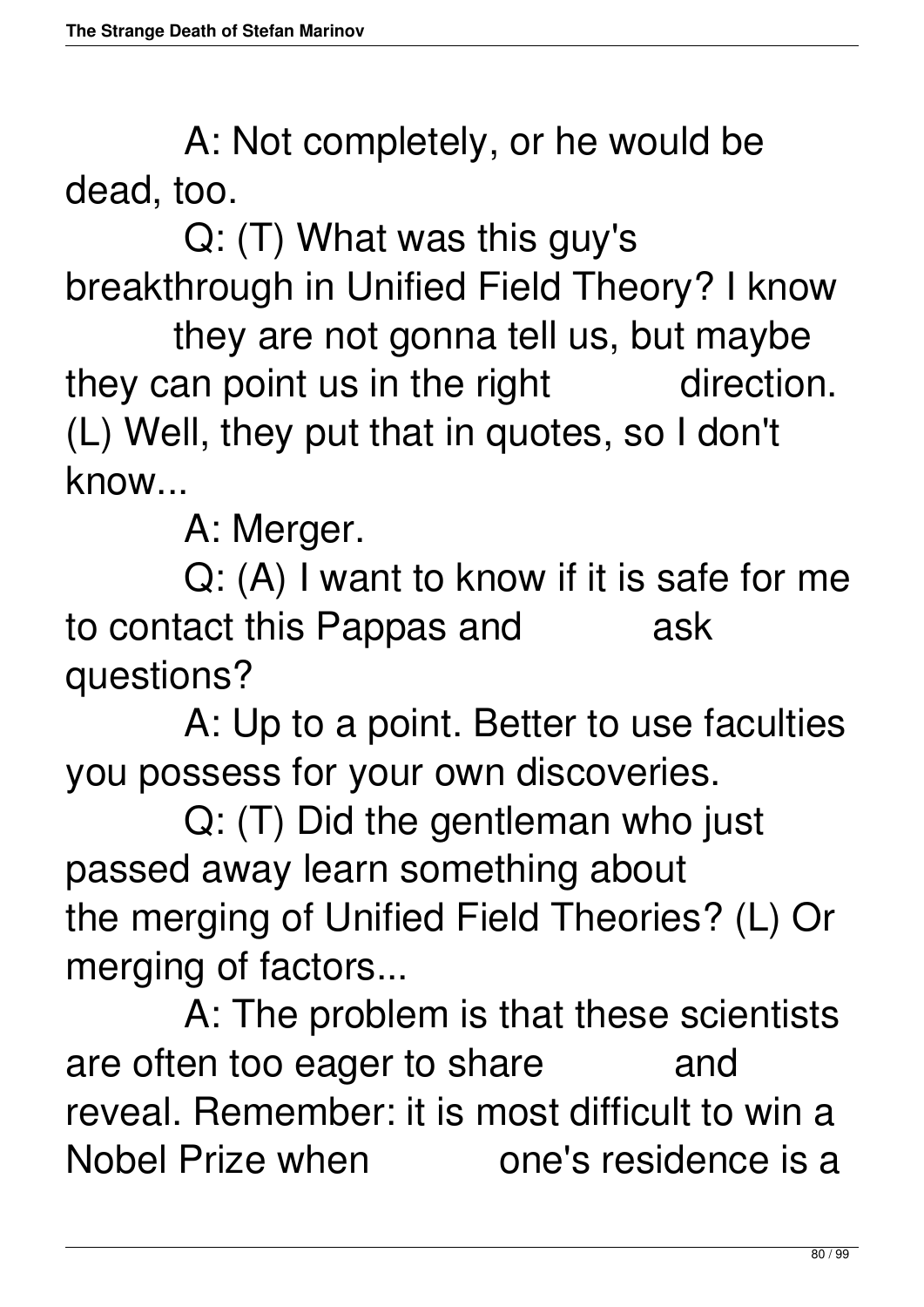### tomb.

 Q: Is it true that there was a luminous spot on the pavement where Marinov. died?

A: Yes.

Q: Why?

 A: Residue of substance used in mind control procedure.

 Q: What was this substance? And what was it used for?

 A: Phosphorescent Sulphate Ammonia Chloride. Ammonium Chloride with correct formulation, can be injected intravascularly in order to induce a state of super-suggestibility when utilized in conjunction with pre-existant hypnotic programming.

 Q: Alright, a subject I hypnotized some years ago described being abducted, taken to an underground facility nearby, and having some sort of glowing green fluid introduced intravenously. Was this a similar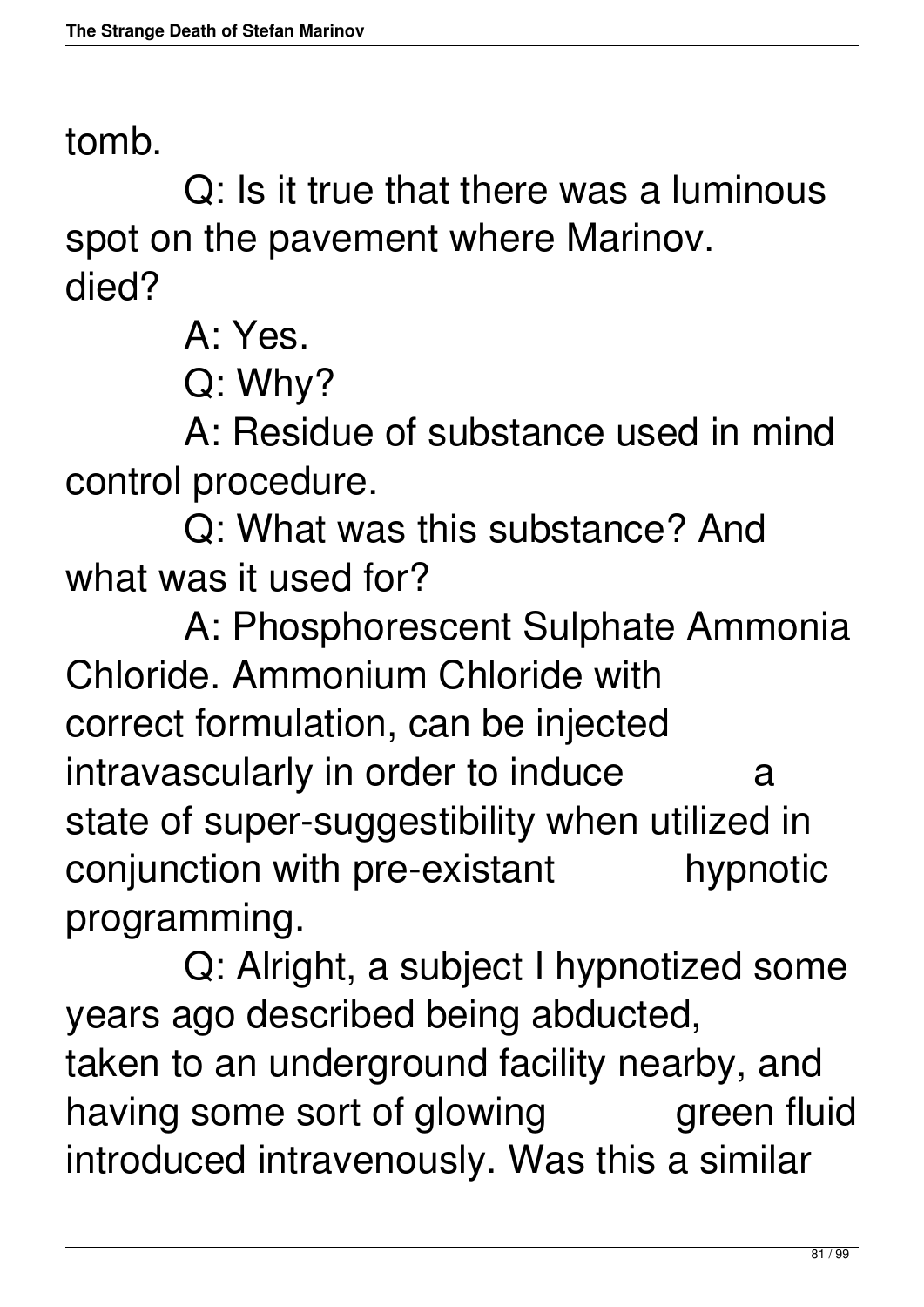substance?

A: Close.

 Q: I think that I remember something similar being described by Karla Turner.

 A: Obviously, the residual on the sidewalk was there as a result of blunt trauma to the skull.

 Q: He jumped because of the programming and the blunt trauma was the

result of his head hitting the sidewalk...

A: Yes.

 Q: (T) Are these ideas, the programming that is carried on this way that is described here, that was described by Laura's subject, that is described in the Karla Turner book, and that is making something of a stir in other arenas, is this within the realm of the military abduction scenario, or covert operation abductions. Are these all related to human abductors rather than alien?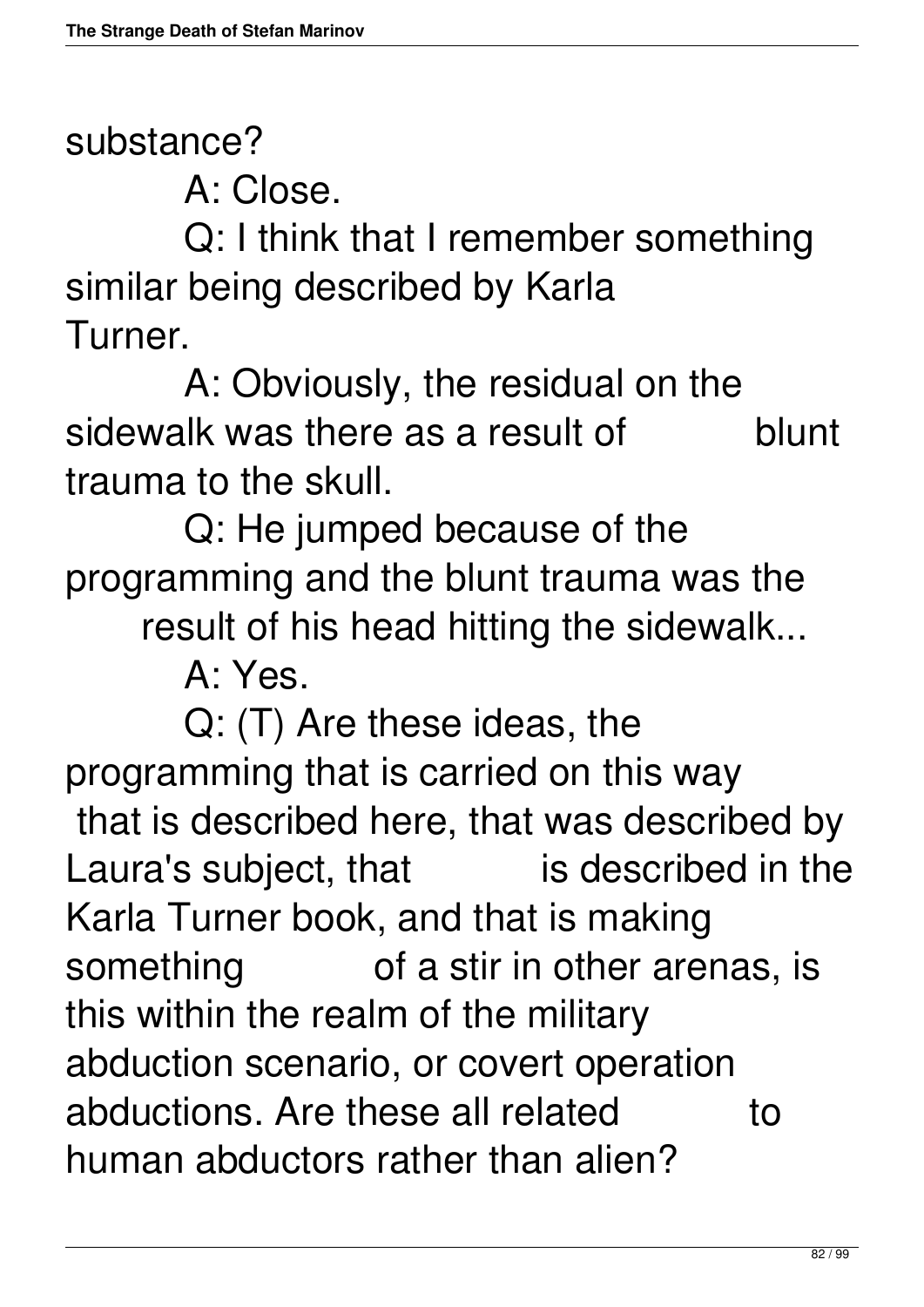A: Yes, to some extent.

 Q: Yes, well S\*\* described her abductors as being military guys and NOT aliens... (T) Yes, and she was taken out there by Anclote to the little base....

 A: No coincidence, the former Stauffer Chemical plant nearby!

 Q: (A) There was another guy who was in contact with both Marinov. and Pappas, and with whom I was also in contact, his name is Assis, does he know essentially the same as Marinov.?

A: Close.

 Q: (A) The guy whose book we have, Graneau, it seems to me that he knows more than any of them?

A: Ask specifics.

 Q: (A) Does Graneau know the details of the Unified Field Theory that is hidden from the rest of us?

A: More...

Q: He knows more... Why don't you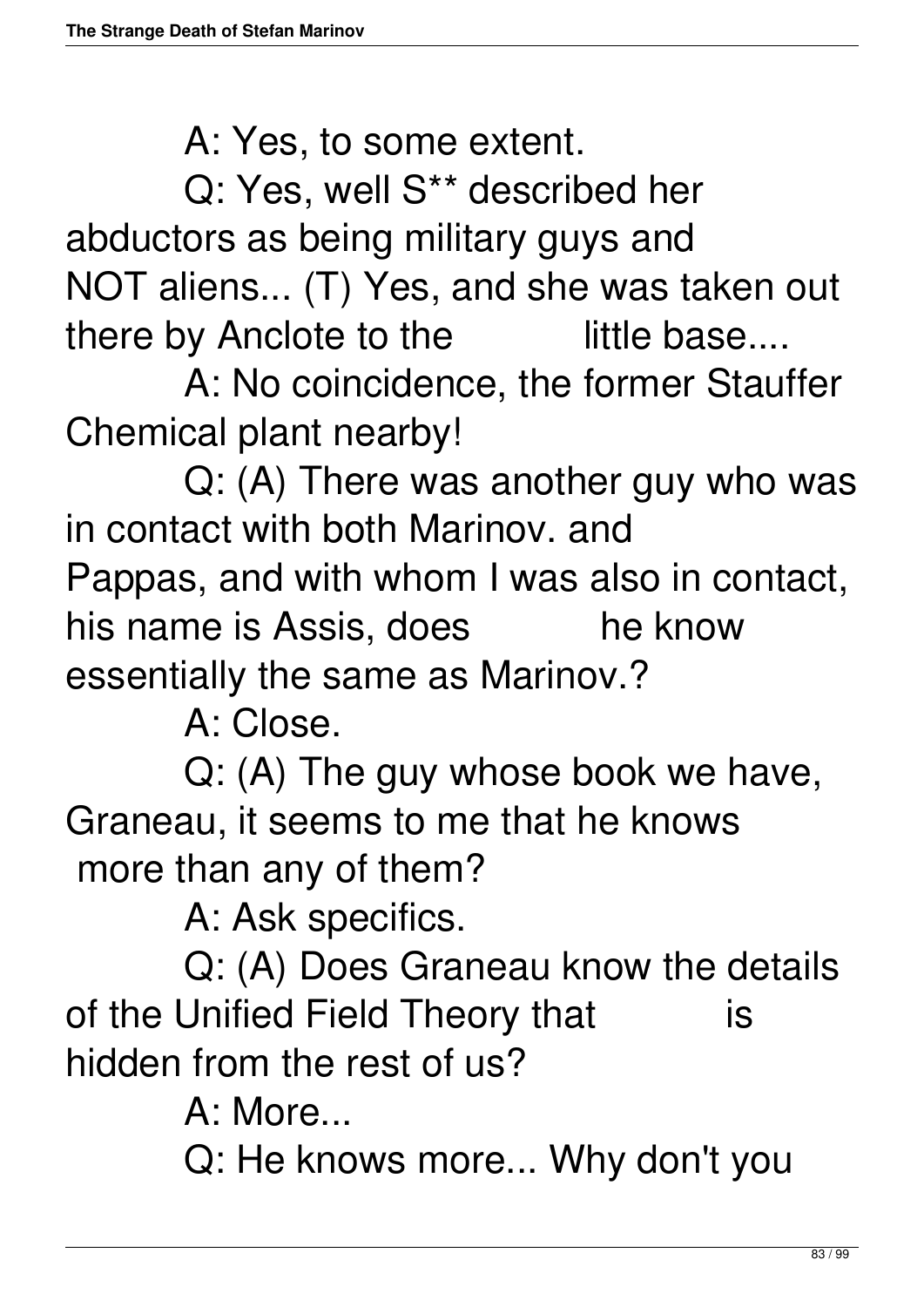guys just quit messing around and give us the UFT?

 A: No. Because, then somebody would kill you.

 Q: Alright, then, I don't want to know! Sorry I asked!

 A: You will discover on your own, when you are ready.

The difference  $\qquad$  - or similarities - between Marinov's death and the death of Morris Jessup, or even Phil Schneider, have to be carefully considered. In the case of the former two, they were actually working on very similar subjects. Jessup and Marinov were both interested in sources of *fre e energy,*

and they were both talking about things in ways that drew attention to certain ideas that, apparently are very dangerous to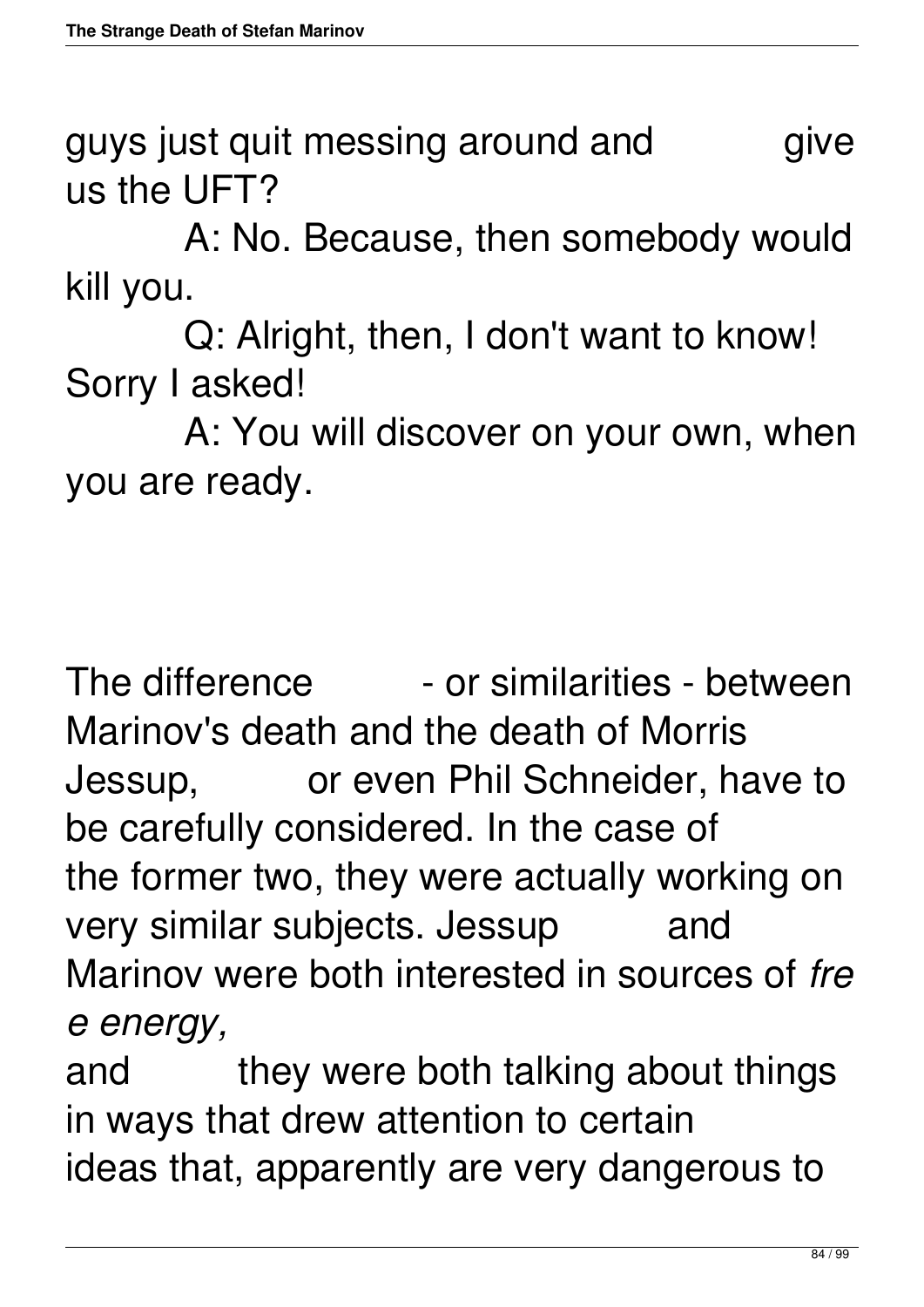consider. The case of Schneider is more difficult. His "murder" seems to be set up to discredit him in general, or to confirm the Montauk mythos.

But what about this "M1?" Well, have a look at another curious excerpt from the C's:

04-24-96

 Q: (L) When I was kidnapped at the age of 3 or 4 in Jacksonville, how many days was I missing. My mother simply has a blank about it, which amazes her.

A: 12 days.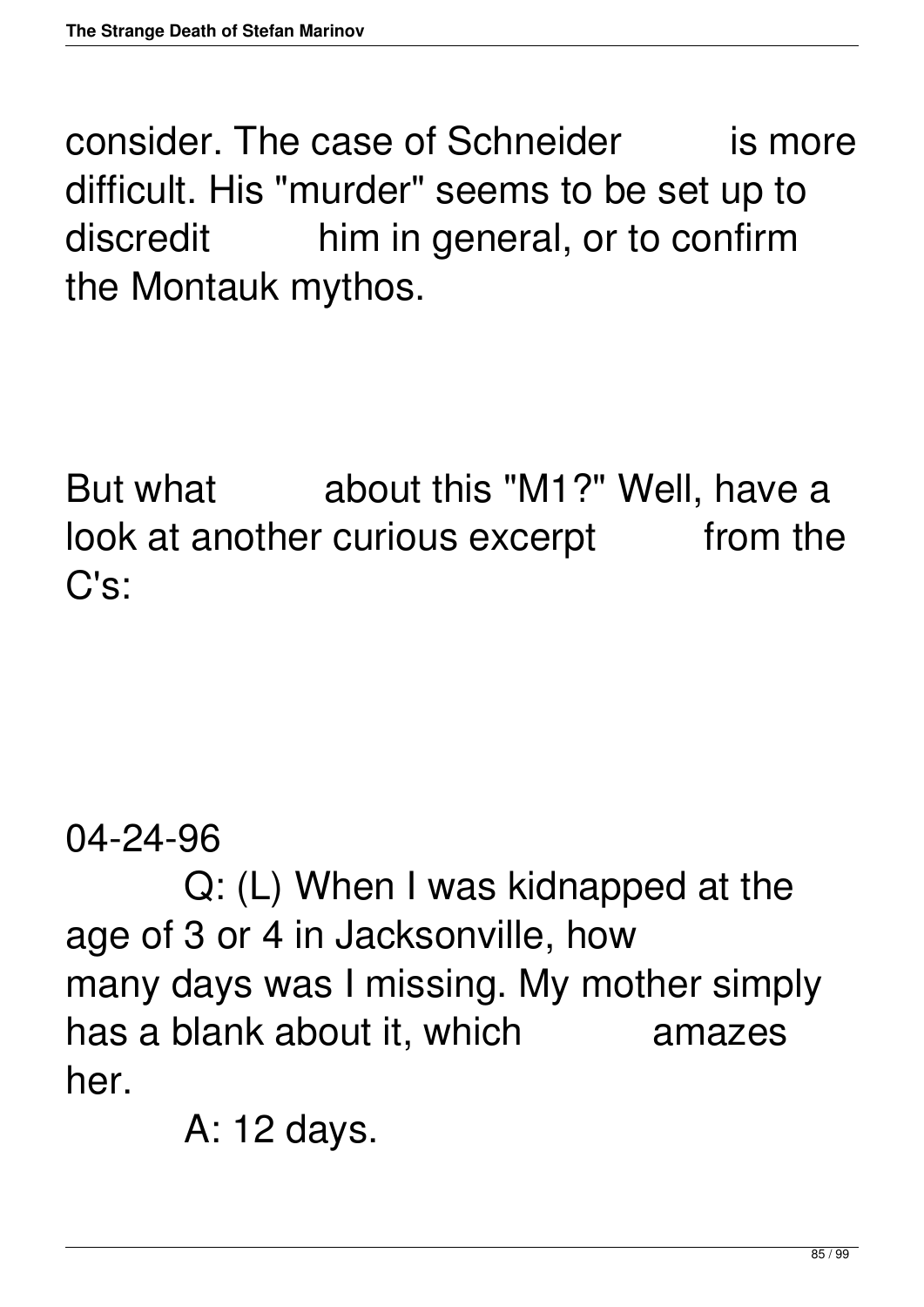Q: (L) Who was it that kidnapped me? A: Jan. [...] Corps member. [...] **Select division of economic legion under control of G5**

. [...] Intel.

 Q: (L) What was the purpose of this kidnapping?

 A: To install self-destruct programming.

Morris Jessup's death can be directly connected to ideas about UFT. "Carlos Allende" begins his initial letter by jumping on Jessup for requesting the public

 to demand research into UFT. The letter was received on January 13, 1956, with the return address: RD #1, Box 223, New Kensington, Pennsylvania, but which was postmarked *Gainesville, Texas*, and includes, in the very first paragraph,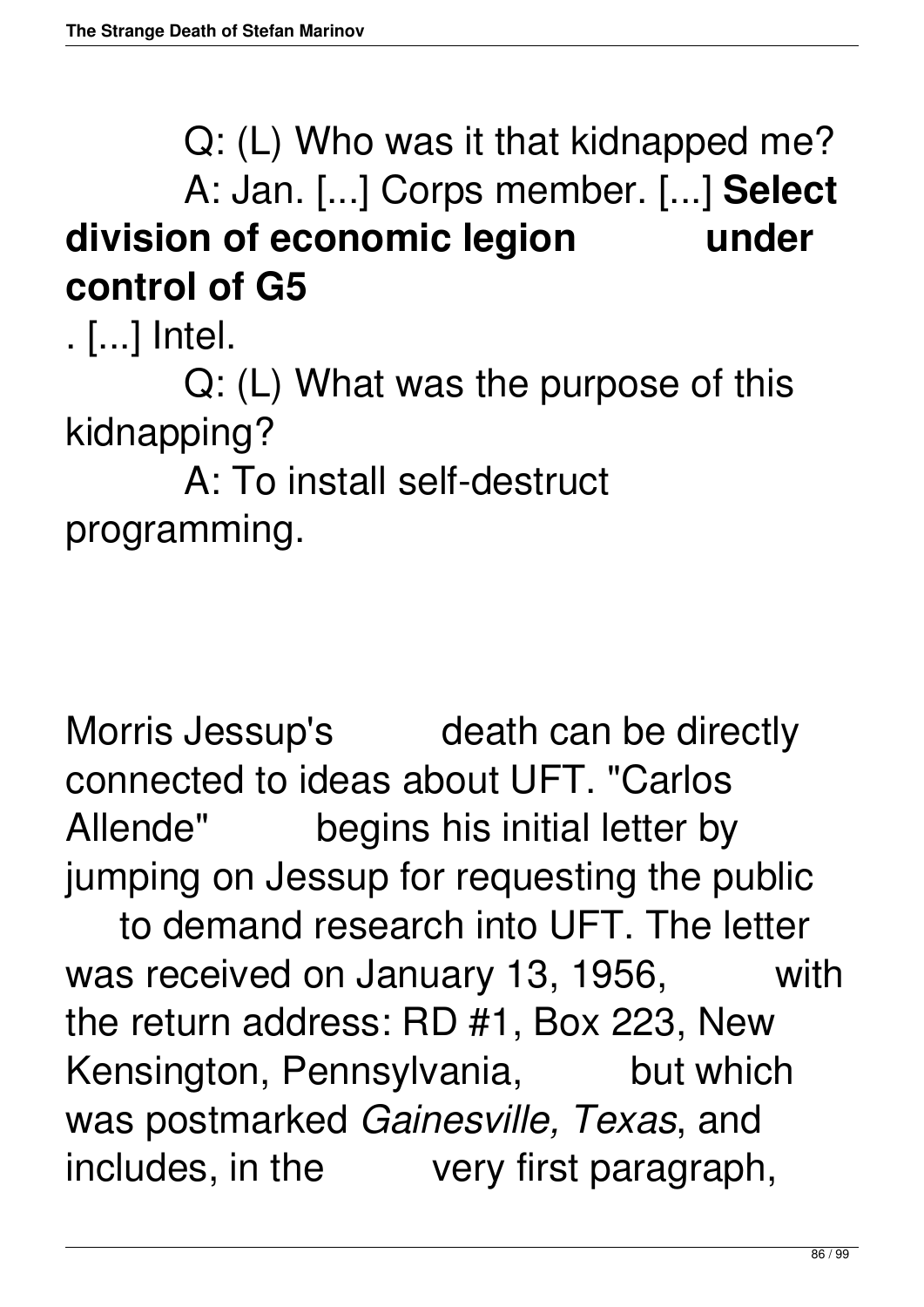## actually the very first sentence, a reference to UFT:

My Dear Dr. Jessup,

Your invocation to the Public that they move en Masse upon their Representatives and have thusly enough Pressure placed att the right & sufficient Number of Places where from a Law demanding Research into Dr. Alber Einsteins Unified Field Theory May be enacted (1925-27) is Not at all Necessary. It May Interest you to know that The Good Doctor Was Not so Much influenced in his retraction of the Work, by Mathematics, as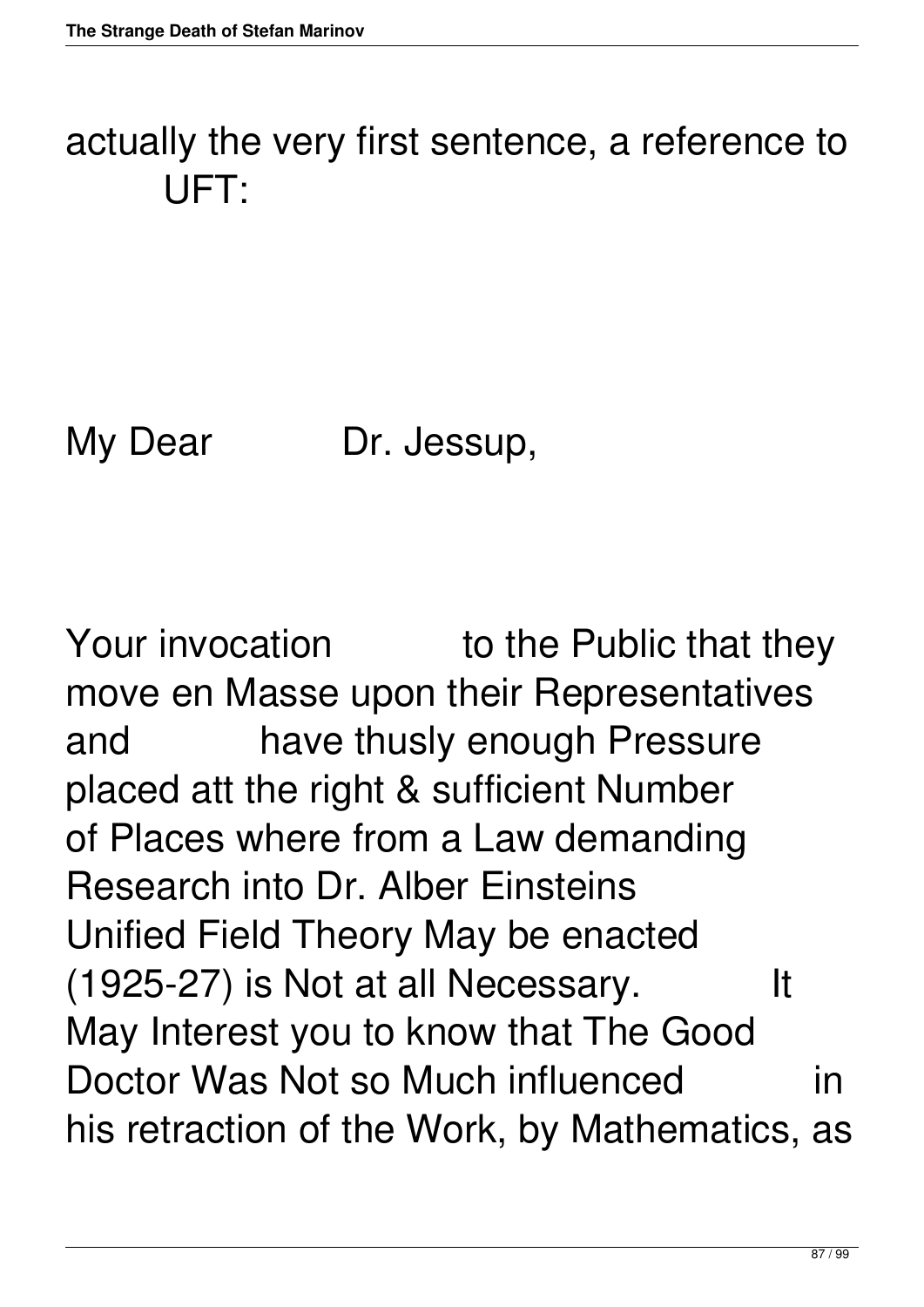he most assuredly was by Humantics.

These claims about Albert Einstein's UFT were made by Carlos Allende *exactly 8 months after the death of Albert Einstein* on April 18, 1955 at 1:15 a.m. Not only was Morris Jessup not alive when claims were made about what he was up to, Einstein was similarly *conveniently dead.*

As it happens, the UFT that Einstein developed in 1925-27 was the WRONG one. It was the first "homemade UFT" and, at the time, Einstein publicly expressed optimism that UFT would soon be solved. Einstein realized soon after the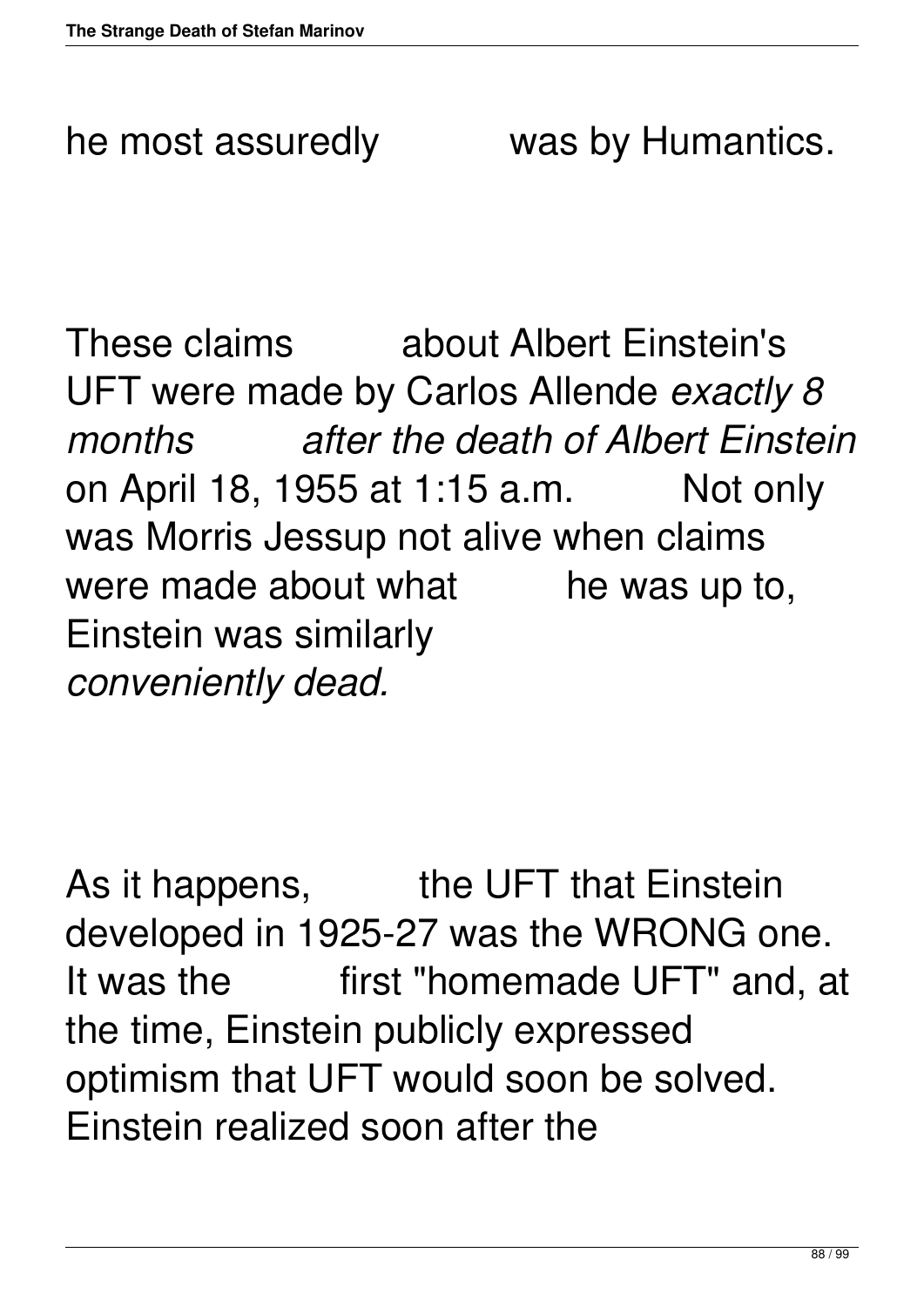publication of the 1925 paper that the results were not impressive. This HAS been repeatedly checked, and is a Mathematical fact, contrary to the assertion of Carlos Allende.

Einstein continued to hammer away at the problem, corresponding with friends and colleagues about his ideas, so there is no lack of source material about his thinking, his efforts, his frustrations. Of course, these papers were mot published until long after the propagation of the Allende letters. In his paper of 1927, Einstein wrote that the Weyl, Eddington, Einstein road "does not bring us closer to truth." He then returned to consideration of the Kaluza theory, only he discovered that his own work was identical to that of Klein, and Klein did it first.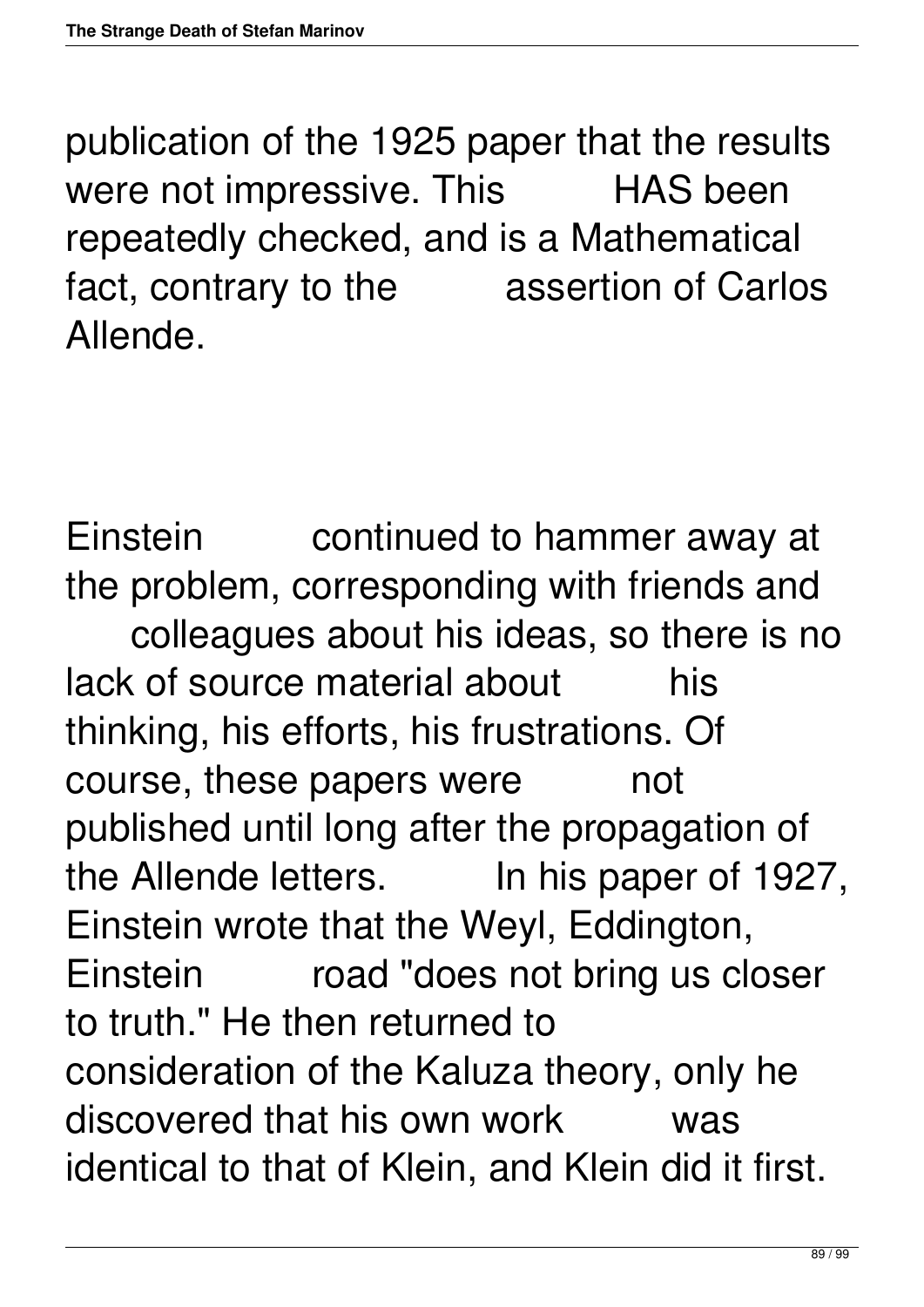# In 1928, the New York Times carried a story headlined: "*Einstein on verge of great discovery; resents intrusion,*

## " followed by another headline: " *Einstein reticent on new work; will not "count unlaid eggs.*

" These stories erroneously state that Einstein was preparing a book on a new theory. In fact, as his correspondence shows, and his colleagues confirmed, he was at work on a short paper trying out a new version of UFT by means of distant parallelism. At the time, Einstein's name was as magical then as a rock star is today and considering the impending stock market crash, it is very likely that these were merely distractions for the public.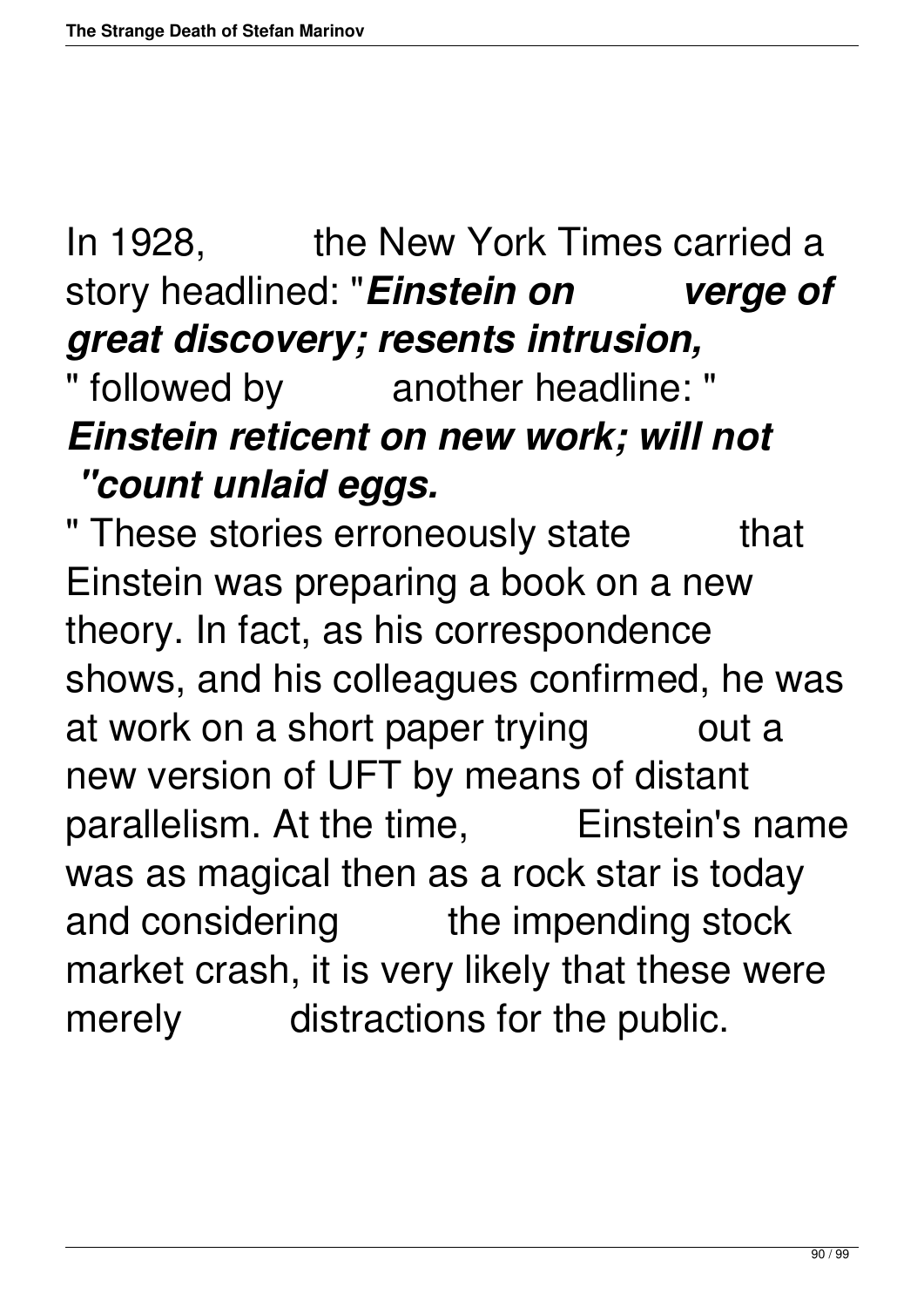Einstein's friend Eddington wrote to him saying "*You may be amused to hear that one of our great department stores in London has posted on its window your paper (the six pages pasted up side by side), so that passers-by can read it all through. Large crowds gather around to read it!* " So great was the public clamor for a hero that Einstein had to go into hiding. And, as it turned out, it was much ado about almost nothing. His attempt to derive his equations from a variational principle had to be withdrawn.

But, in 1929, Einstein was again sure he was "on the right track." Wolfgang Pauli wrote scathingly: "[Einstein's] never-failing inventiveness as well as his tenacious energy in the pursuit of [unification] guarantees us in recent years, on the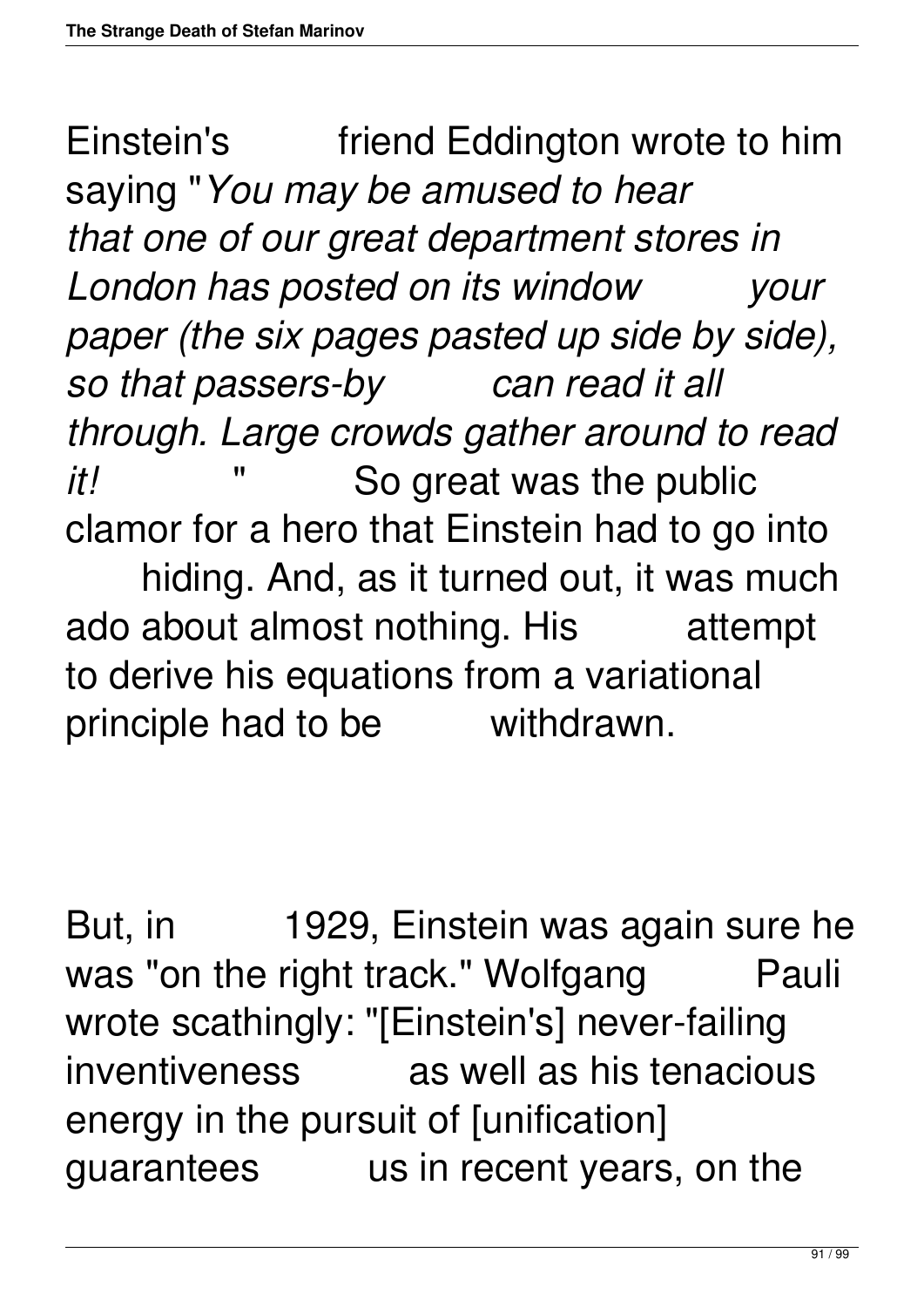average, *one theory per annum…* It is psychologically interesting that for some time the current theory is usually considered by its author to be the "definitive solution."

When he finally gave up the "distant" parallelism" approach, Einstein wrote to Pauli: "*Sie haben also recht gehabt, Sie Spitzbube* ," or "you were right after all, you rascal!"

08-17-00

 Q: (A) Okay. UFT. This is one of these things that I don't know what it is good for, because the Wave will erase everything and make everything mew. Yet, it is in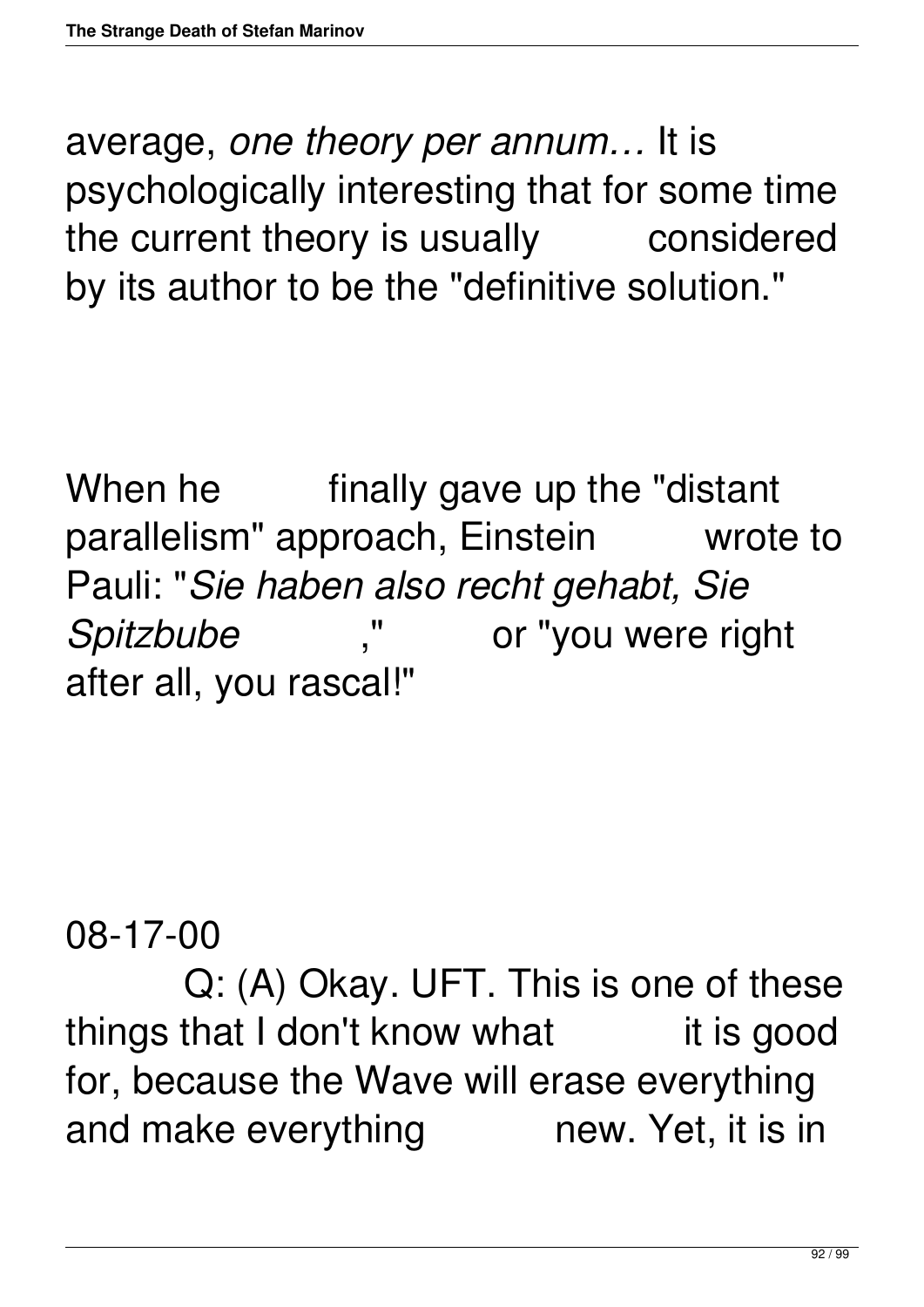me, so let me ask. I don't know what it is good for, but I want to do it. Einstein was working on his UFT for like 30 years. Maybe more. He was changing his methods. At some point, did he realize that he found a solution? During all these thirty years, was there a boint where he came upon the right solution?

 A: Yes, but sadly, his solution for UFT largely erased TOR.

 Q: (A) Once he found this solution, did he reject it because it erased TOR?

 A: No. His progenitors sealed it, in order to keep intact the status quo.

 Q: (L) His progenitors? Isn't that your parents?

 A: Other definitions apply. [A source from which something develops.]

 Q: (A) Can we have an idea of which year Einstein found the solution that erases TOR?

A: Sure, it was 1938.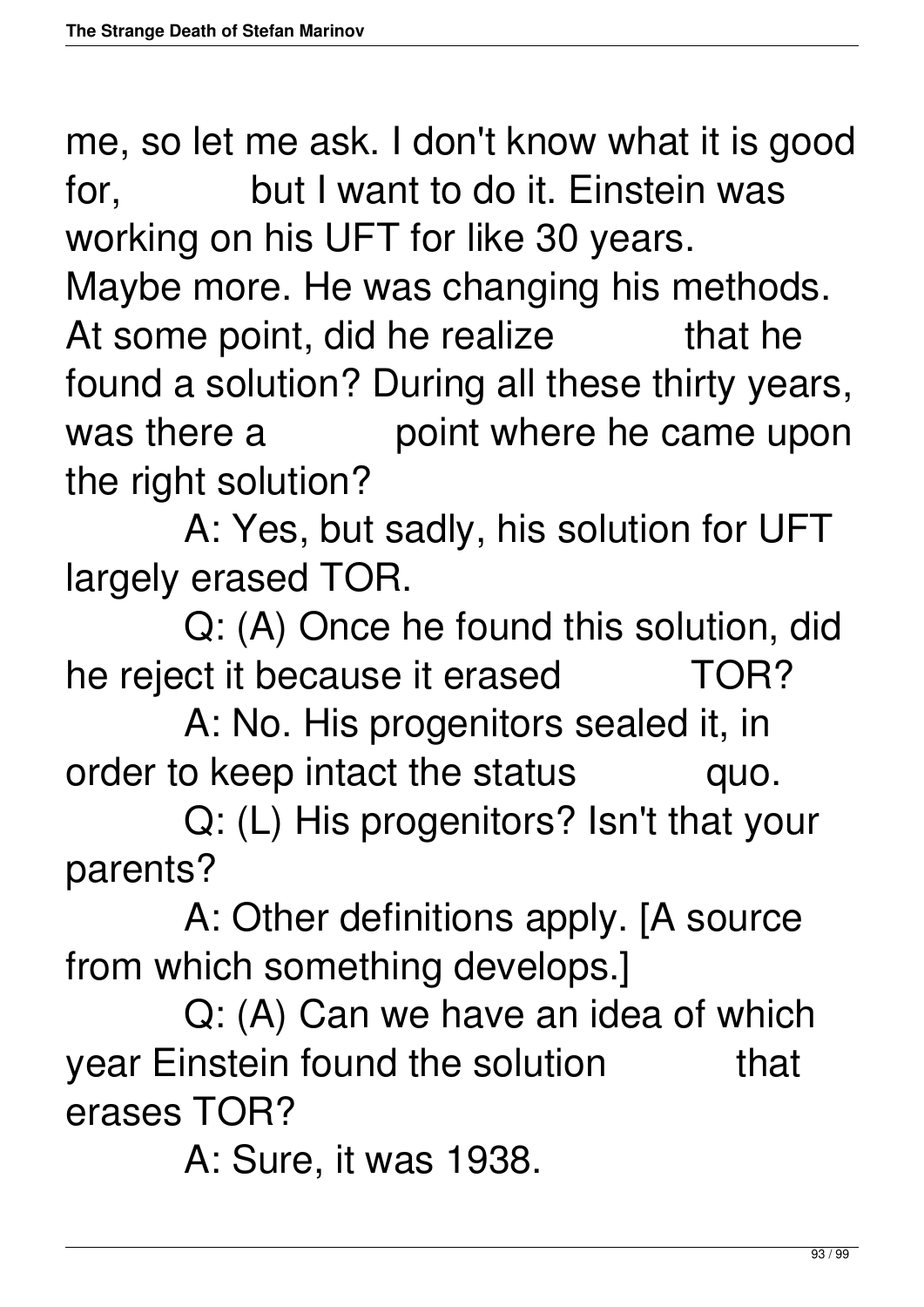Q: (A) According to what I know, between 35 and 38 there was a period in which Einstein published nothing. In 38, he published a paper with Bergman which was a revival of Kaluza Klein theory. That was exactly 1938. So, I guess that was the paper that was close.

A: Can you obtain a copy?

Q: (A) Yes, I have a copy.

A: Good!!! Clues abound within.

 Q: (A) What I do not understand is why, a few years later, he completely abandoned that and started working very hard on a completely different solution. If he knew...

A: Was under control.

 Q: (A) Can you control somebody and make him spend years.... Oh! Mind control! They got him!

 A: Why do you think he emigrated to the United States in the first place?

Q: (A) Well, that is not a surprise. He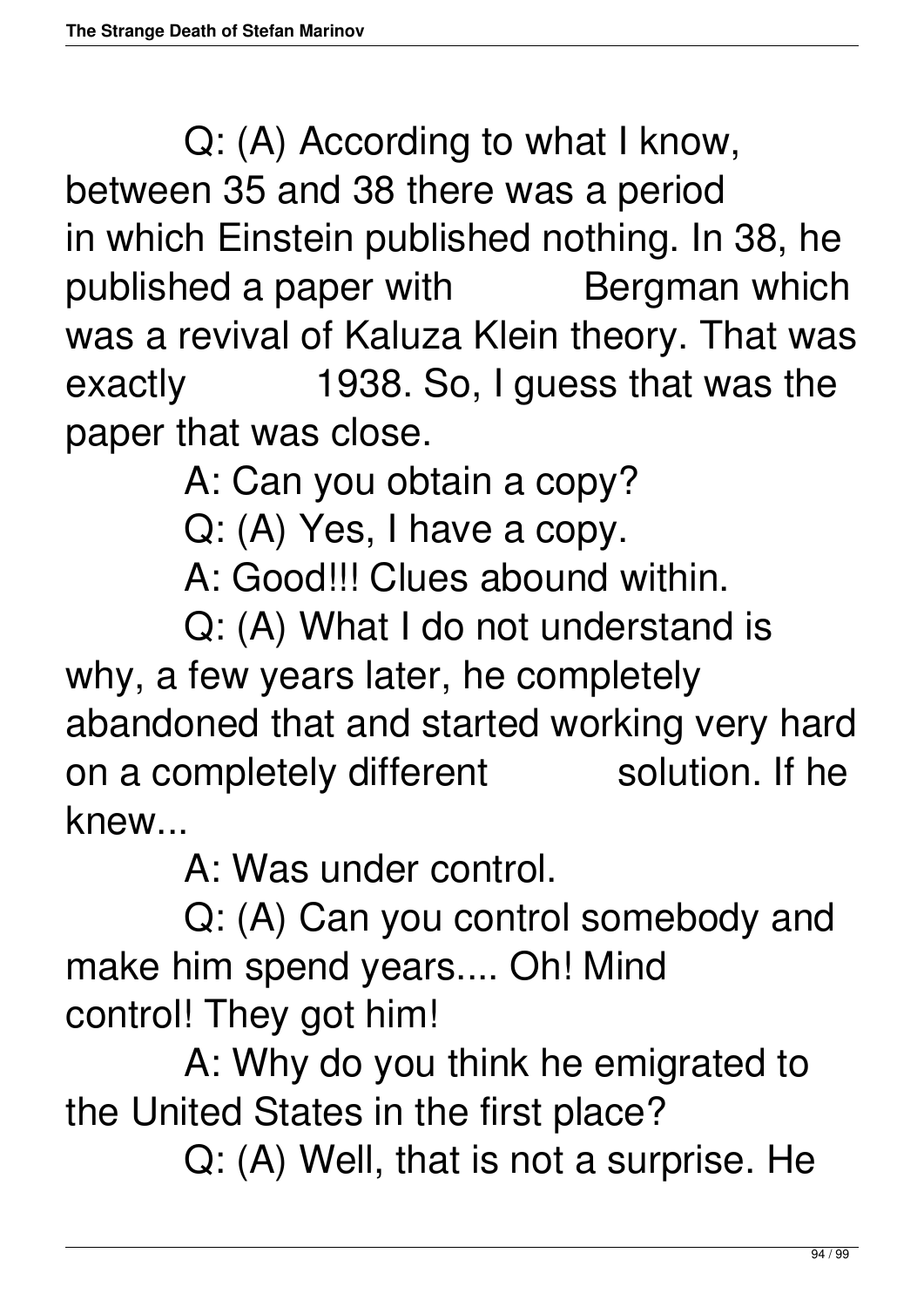was a Nobel Prize winner and **America** was getting together every possible Nobel Prize winner, and also there was the persecution of the Jews, so it was natural.

 A: More to it than that. What about Freud?

 Q: (L) I guess they didn't want Freud! He didn't know anything about UFT! (A) Now, aparently Von Neumann was also involved in application of UFT. But, Von Neumann was, as far as we know, doing a completely different kind of mathematics. He didn't even really know geometry, differential geometry. He was doing completely different things. So

 how come the UFT that was discovered by Einstein, involved Von Neumann. What did Von Neumann contribute to this project?

 A: Von Neumann was one of three overseers at Princeton with level 7 security clearance, and a clear budget request permittance.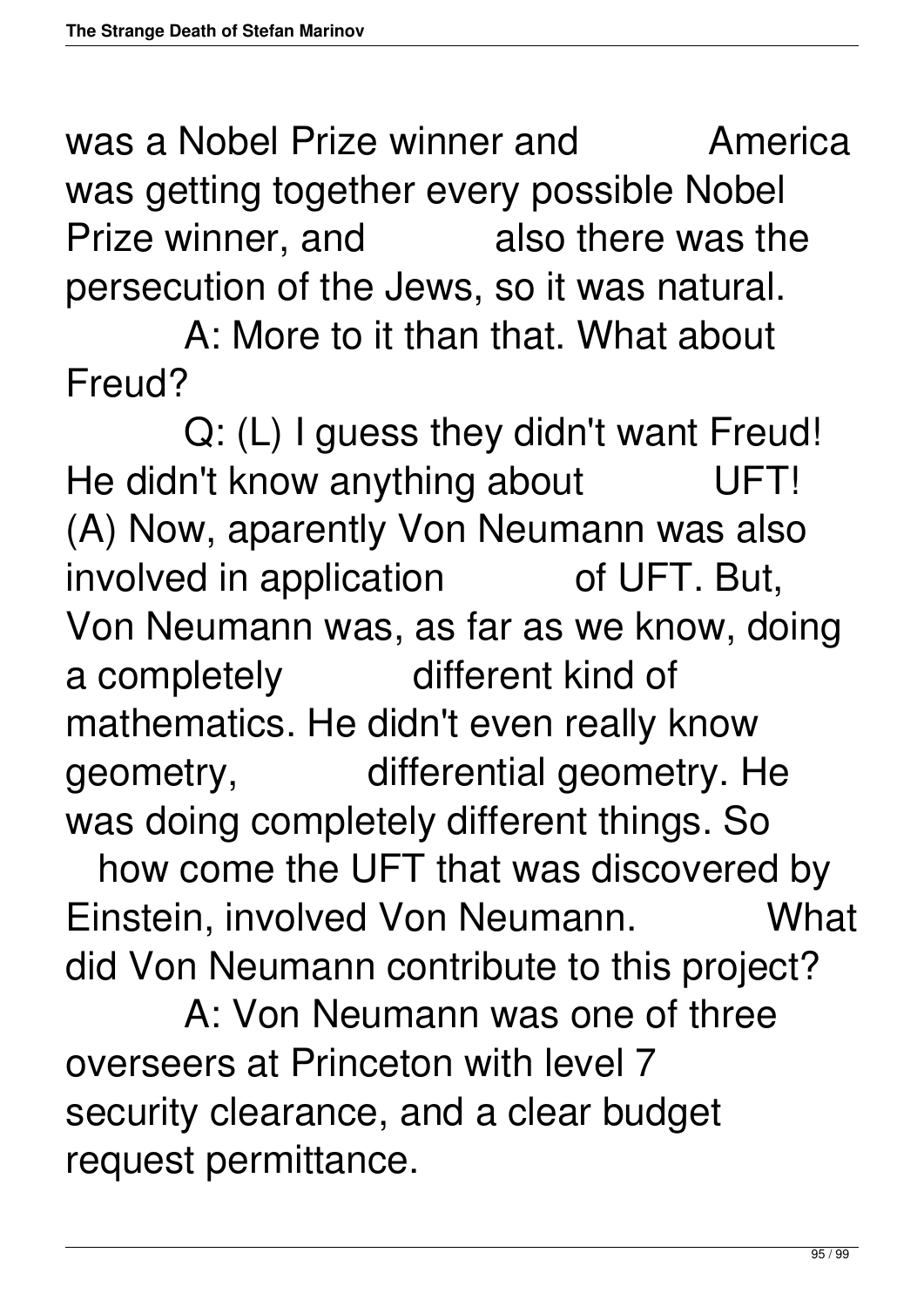Q: (L) My question is, about Von Neumann, as I understand it, Von Neumann

 was supposed to have been involved with the creation of a time machine, right?

A: Yes.

 Q: (L) Did he succeed in such a project?

A: Yes.

 Q: (L) Well, why was it that, when he developed a brain tumor and realized he was going to die - and I read that he screamed and yelled like a baby when he knew there was no hope - if he was somebody who had access to a time machine, why wasn't he able to do something about it instead of carrying on like a madman? The stories about his screams echoing all over the place, are horrible. He realized that his great mind was going to soon be still; if he had access to a time machine, one would think that he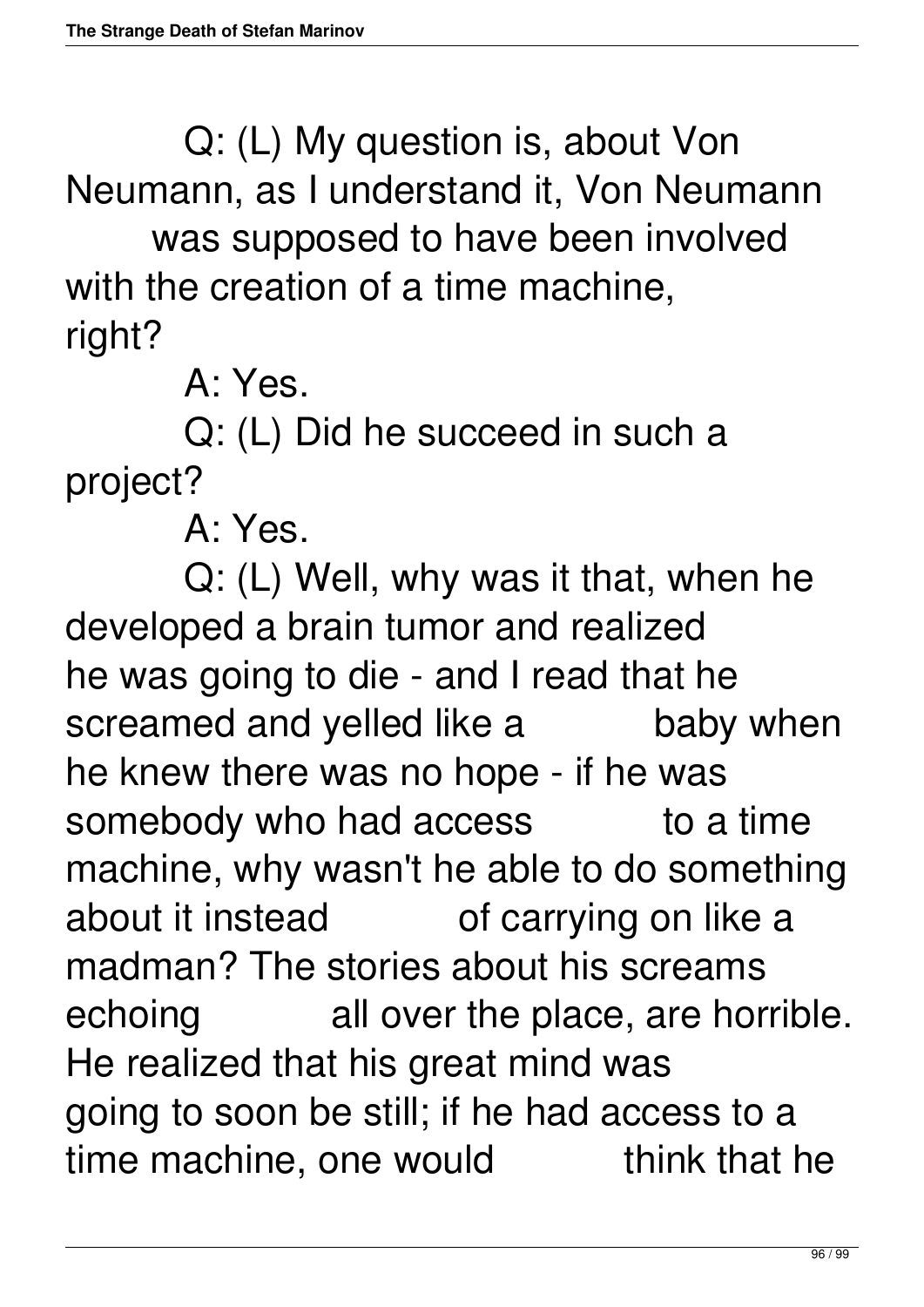would have used it, would have pulled every string he could, to forestall his own death.

 A: No Laura, it does not work that way. And besides, if you had a brain tumor, you could be forgiven for a few mental peculiarities too!

 Q: (L) I just don't understand why, when he knew he was sick, that he didn't just use the time machine to go forward in time for a cure, or backward in time to correct something in his past...

 A: The time machine was not his property.

 Q: (L) So, they got what they needed from him and let him die.  $(A)$  It is not clear. He got this cancer so suddenly, it may even have been induced. (L) Well, that's a thought. (A) It is said that when he was dying, his brain was working perfectly and that was his tragedy. He could think, he could produce, he was a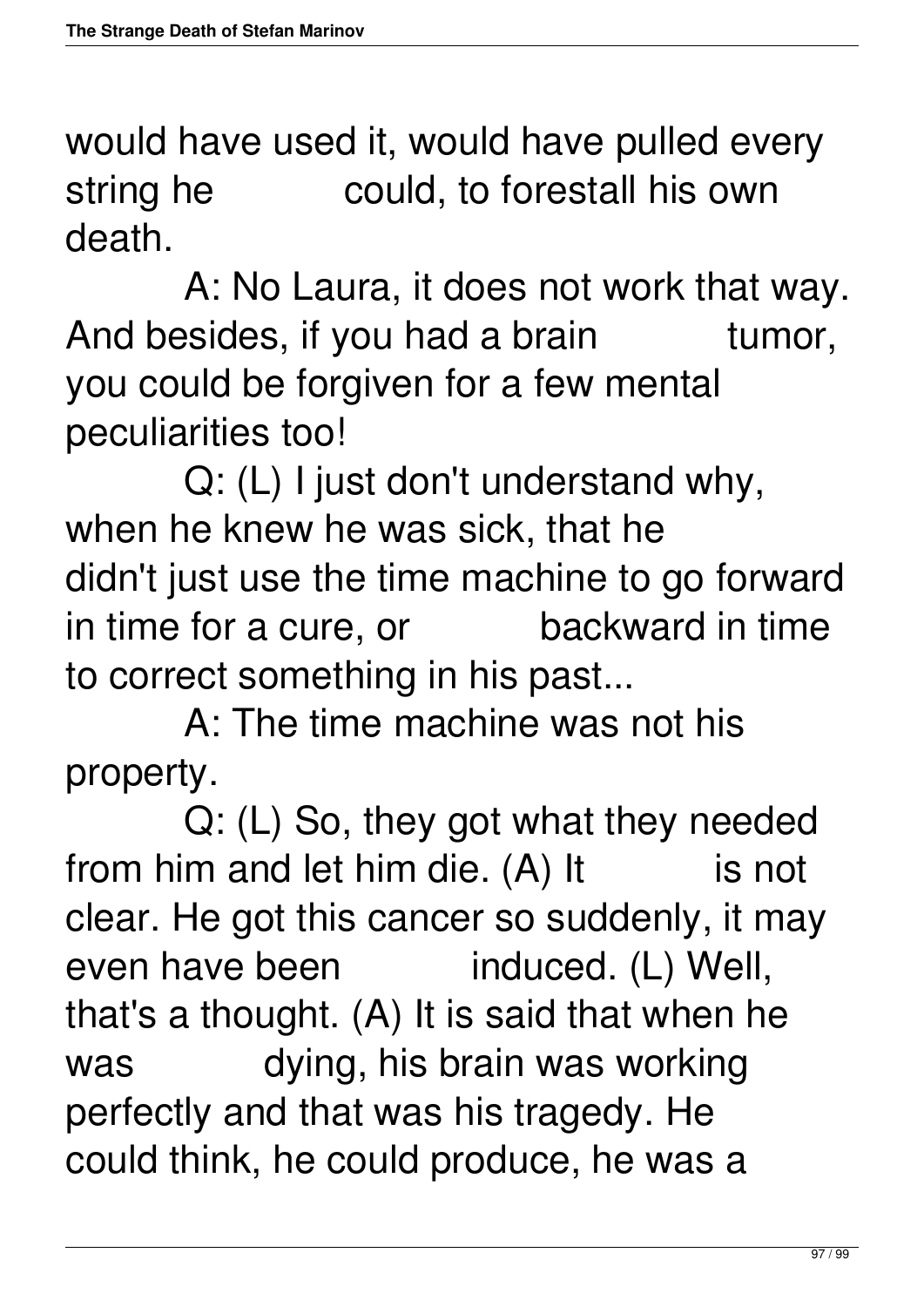#### genius.

 Q: […] (A) Now, Einstein's 1938 paper is a Kaluza Klein paper - no torsion. What is the story about torsion? A: Clues hidden in the text.

Of course we dug out the 1938 paper and began to read and discovered to our amazement that this was the paper where *Einstein proposed to take Kaluza's fifth dimension as REAL.*

We come back to the fact that someone wrote some letters to Morris Jessup about his book on UFOs, including specific mention (in the very first paragraph), of a particular paper of Albert Einstein, which, as